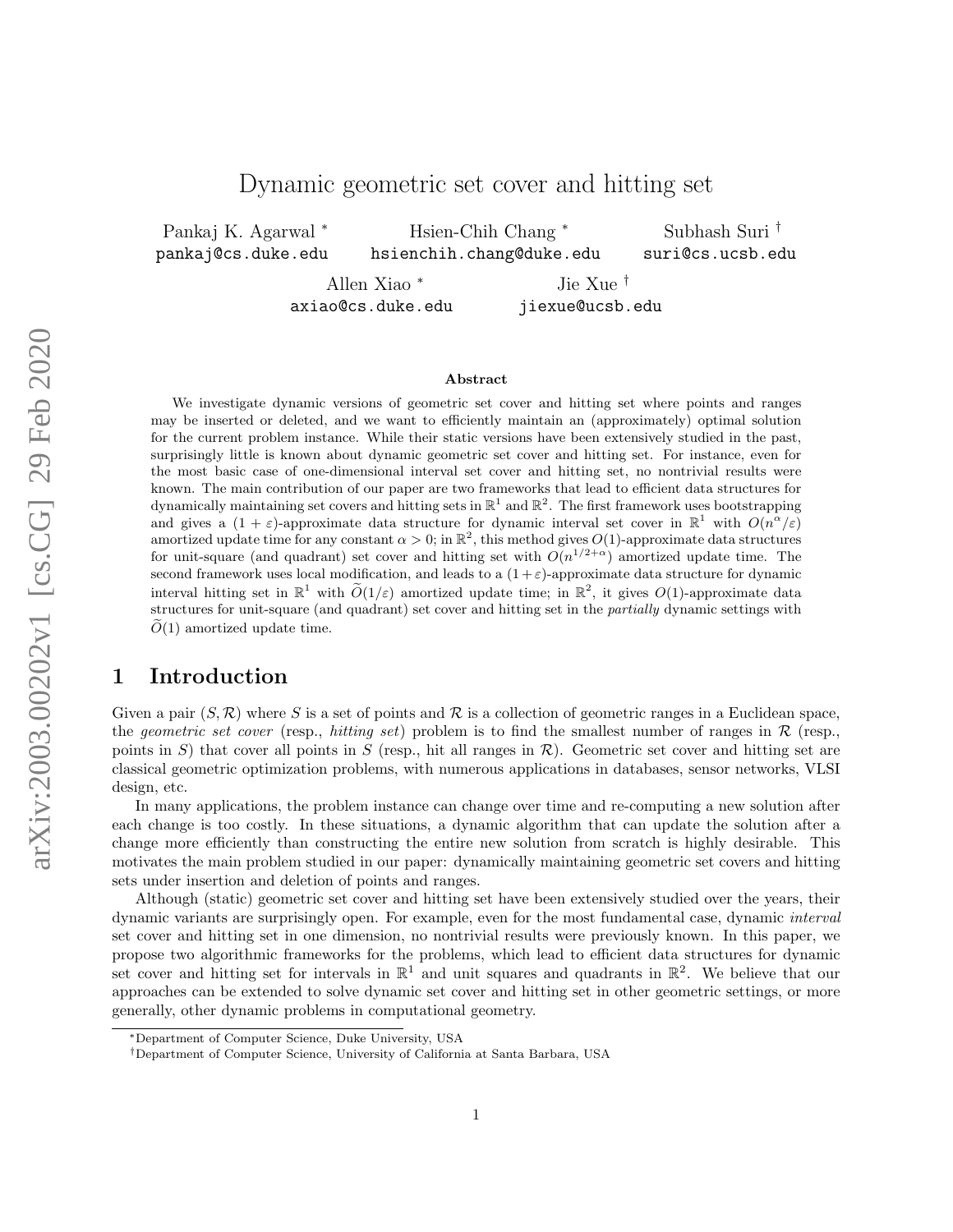#### 1.1 Related work

The set cover and hitting set problems in general setting are well-known to be NP-complete [\[18\]](#page-16-0). A simple greedy algorithm achieves an  $O(\log n)$ -approximation [\[11,](#page-15-0) [19,](#page-16-1) [21\]](#page-16-2), which is tight under appropriate complexity-theoretic assumptions [\[13,](#page-15-1) [20\]](#page-16-3). In many geometric settings, the problems remain NP-hard or even hard to approximate [\[5,](#page-15-2) [22,](#page-16-4) [23\]](#page-16-5). However, by exploiting the geometric nature of the problems, efficient algorithms with better approximation factors can be obtained. For example, Mustafa and Ray [\[25\]](#page-16-6) showed the existence of polynomial-time approximation schemes (PTAS) for halfspace hitting set in  $\mathbb{R}^3$  and disk hitting set. There is also a PTAS for unit-square set cover given by Erlebach and van Leeuwen [\[14\]](#page-16-7). Agarwal and Pan [\[2\]](#page-15-3) proposed approximation algorithms with near-linear running time for the set cover and hitting set problems for halfspaces in  $\mathbb{R}^3$ , disks in  $\mathbb{R}^2$ , and orthogonal rectangles.

Dynamic problems have received a considerable attention in recent years [\[3,](#page-15-4) [6,](#page-15-5) [7,](#page-15-6) [9,](#page-15-7) [10,](#page-15-8) [17,](#page-16-8) [26,](#page-16-9) [27\]](#page-16-10). In particular, dynamic set cover in general setting has been studied in [\[1,](#page-15-9) [8,](#page-15-10) [16\]](#page-16-11). All the results were achieved in the partially dynamic setting where ranges are fixed and only points are dynamic. Gupta et al. [\[16\]](#page-16-11) showed that an  $O(\log n)$ -approximation can be maintained using  $O(f \log n)$  amortized update time and an  $O(f^3)$ approximation can be maintained using  $O(f^2)$  amortized update time, where f is the maximum number of ranges that a point belongs to. Bhattacharya et al. [\[8\]](#page-15-10) gave an  $O(f^2)$ -approximation data structure for dynamic set cover with  $O(f \log n)$  amortized update time. Abboud et al. [\[1\]](#page-15-9) proved that one can maintain a  $(1+\varepsilon)f$ -approximation using  $O(f^2 \log n/\varepsilon^5)$  amortized update time.

In geometric settings, only the dynamic hitting set problem has been considered [\[15\]](#page-16-12). Ganjugunte [\[15\]](#page-16-12) studied two different dynamic settings: (i) only the range set  $R$  is dynamic and (ii)  $R$  is dynamic and S is semi-dynamic (i.e., insertion-only). Ganjugunte [\[15\]](#page-16-12) showed that, for pseudo-disks in  $\mathbb{R}^2$ , dynamic hitting set in setting (i) can be solved using  $O(\gamma(n) \log^4 n)$  amortized update time with approximation factor  $O(\log^2 n)$ , and that in setting (ii) can be solved using  $O(\gamma(n)\sqrt{n}\log^4 n)$  amortized update time with approximation factor  $O(\log^6 n/\log \log n)$ , where  $\gamma(n)$  is the time for finding a point in X contained in a query pseudo-trapezoid (see [\[15\]](#page-16-12) for details). Dynamic geometric hitting set in the fully dynamic setting (where both points and ranges can be inserted or deleted) as well as dynamic geometric set cover has not yet been studied before, to the best of our knowledge.

#### 1.2 Our results

Let  $(S, \mathcal{R})$  be a dynamic geometric set cover (resp., hitting set) instance. We are interested in proposing efficient data structures to *maintain* an (approximately) optimal solution for  $(S, \mathcal{R})$ . This may have various definitions, resulting in different variants of the problem. A natural variant is to maintain the number opt, which is the size of an optimal set cover (resp., hitting set) for  $(S, \mathcal{R})$ , or an approximation of opt. However, in many applications, only maintaining the optimum is not satisfactory and one may hope to maintain a "real" set cover (resp., hitting set) for the dynamic instance. Therefore, in this paper, we formulate the problem as follows. We require the data structure to, after each update, store (implicitly) a solution for the current problem instance satisfying some quality requirement such that certain information about the solution can be queried efficiently. For example, one can ask how large the solution is, whether a specific element in  $\mathcal R$  (resp.,  $S$ ) is used in the solution, what the entire solution is, etc. We will make this more precise shortly.

In dynamic settings, it is usually more natural and convenient to consider a *multiset* solution for the set cover (resp., hitting set) instance. That is, we allow the solution to be a multiset of elements in  $\mathcal R$  (resp., S) that cover all points in S (resp., hit all ranges in  $\mathcal{R}$ ), and the quality of the solution is also evaluated in terms of the multiset cardinality. In the static problems, one can always efficiently remove the duplicates in a multiset solution to obtain a (ordinary) set cover or hitting set with even better quality (i.e., smaller cardinality), hence computing a multiset solution is essentially equivalent to computing an ordinary solution. However, in dynamic settings, the update time has to be sublinear, and in general this is not sufficient for detecting and removing duplicates. Therefore, in this paper, we mainly focus on multiset solutions (though some of our data structures can maintain an ordinary set cover or hitting set). Unless explicitly mentioned otherwise, solutions for set cover and hitting set always refer to multiset solutions hereafter.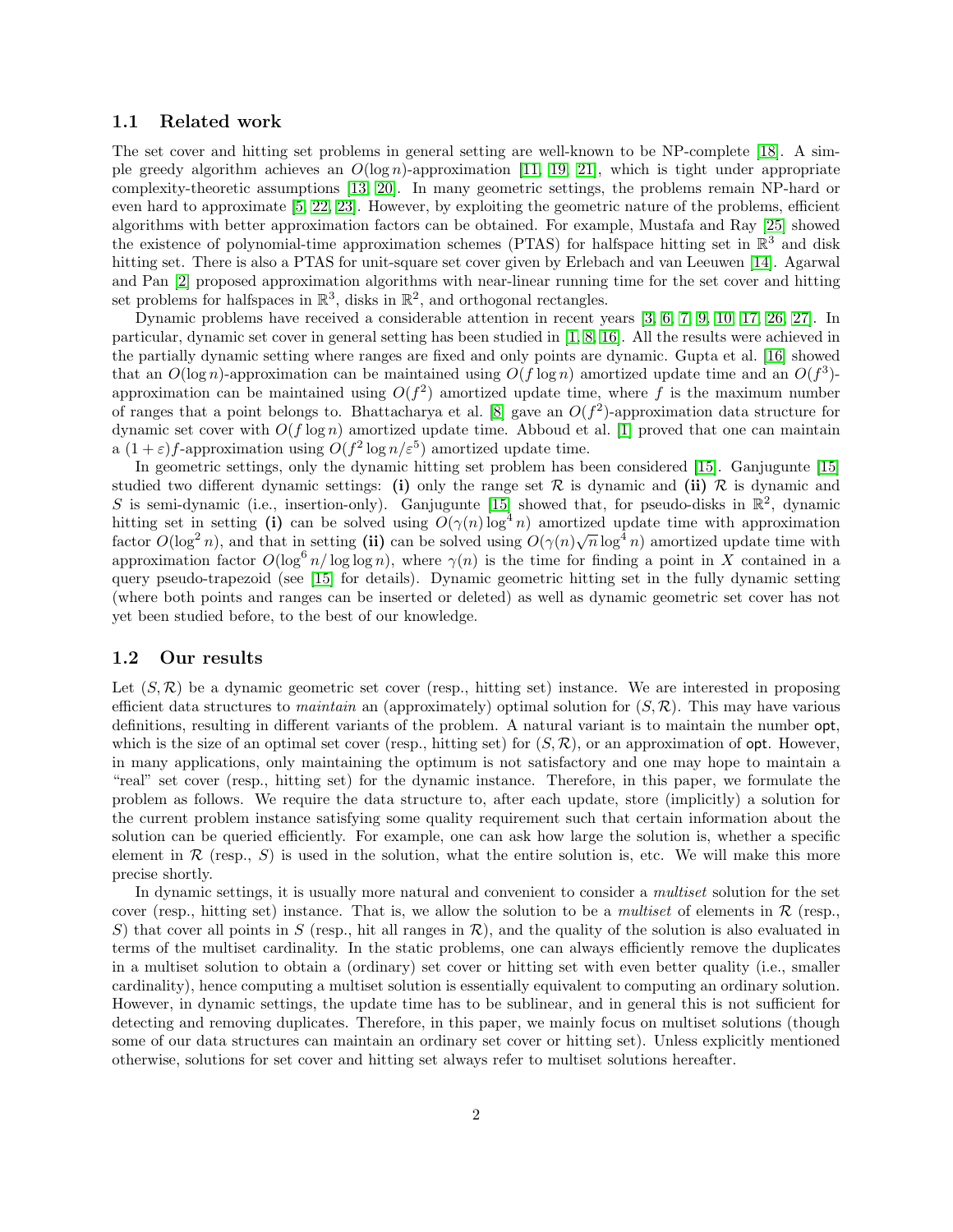Precisely, we require a dynamic set cover (resp., hitting set) data structure to store implicitly, after each update, a set cover  $\mathcal{R}'$  (resp., a hitting set S') for the current instance  $(S,\mathcal{R})$  such that the following queries are supported.

- Size query: reporting the (multiset) size of  $\mathcal{R}'$  (resp.,  $S'$ ).
- **Membership query**: reporting, for a given range  $R \in \mathcal{R}$  (resp., a given point  $a \in S$ ), the number of copies of R (resp., a) contained in  $\mathcal{R}'$  (resp., S').
- Reporting query: reporting all the elements in  $\mathcal{R}'$  (resp.,  $S'$ ).

We require the size query to be answered in  $O(1)$  time, a membership query to be answered in  $O(\log |\mathcal{R}'|)$ time (resp.,  $O(\log |S'|)$  time), and the reporting query to be answered in  $O(|\mathcal{R}'|)$  time (resp.,  $O(|S'|)$  time); this is the best one can expect in the pointer machine model.

We say that a set cover (resp., hitting set) instance is *fully dynamic* if insertions and deletions on both points and ranges are allowed, and partially dynamic if only the points (resp., ranges) can be inserted and deleted. This paper mainly focuses on the fully dynamic setting, while some results are achieved in the partially dynamic setting. Thus, unless explicitly mentioned otherwise, problems are always considered in the fully dynamic setting.

The main contribution of this paper are two frameworks for designing dynamic geometric set cover and hitting set data structures, leading to efficient data structures in  $\mathbb{R}^1$  and  $\mathbb{R}^2$  (see Table [1\)](#page-2-0). The first framework is based on bootstrapping, which results in efficient (approximate) dynamic data structures for interval set cover, quadrant/unit-square set cover and hitting set (see the first three rows of Table [1](#page-2-0) for detailed bounds). The second framework is based on local modification, which results in efficient (approximate) dynamic data structures for interval hitting set, quadrant/unit-square set cover and hitting set in the partially dynamic setting (see the last three rows of Table [1](#page-2-0) for detailed bounds).

| Framework          | Problem   | Range       | Approx. factor  | Update time                             | Setting       |
|--------------------|-----------|-------------|-----------------|-----------------------------------------|---------------|
| Bootstrapping      | SC        | Interval    | $1+\varepsilon$ | $\widetilde{O}(n^{\alpha}/\varepsilon)$ | Fully dynamic |
|                    | SC & HS   | Quadrant    | O(1)            | $\widetilde{O}(n^{1/2+\alpha})$         | Fully dynamic |
|                    | SC & HS   | Unit square | O(1)            | $\widetilde{O}(n^{1/2+\alpha})$         | Fully dynamic |
| Local modification | <b>HS</b> | Interval    | $1+\varepsilon$ | $O(1/\varepsilon)$                      | Fully dynamic |
|                    | SC & HS   | Quadrant    | O(1)            | O(1)                                    | Part. dynamic |
|                    | SC & HS   | Unit square | O(1)            | O(1)                                    | Part. dynamic |

<span id="page-2-0"></span>Table 1: Summary of our results for dynamic geometric set cover and hitting set (SC = set cover and HS  $=$  hitting set). All update times are amortized. The notation  $\tilde{O}(\cdot)$  hides logarithmic factors, n is the size of the current instance, and  $\alpha > 0$  is any small constant. All data structures can be constructed in  $\tilde{O}(n_0)$  time where  $n_0$  is the size of the initial instance.

Organization. The rest of the paper is organized as follows. Section [2](#page-2-1) gives the preliminaries required for the paper and Section [3](#page-3-0) gives an overview of our two frameworks. Our first framework (bootstrapping) and second framework (local modification) for designing efficient dynamic geometric set cover and hitting set data structures are presented in Section [4](#page-3-1) and Section [5,](#page-12-0) respectively. To make the paper more readable, the proofs of the technical lemmas and some details are deferred to the appendix.

## <span id="page-2-1"></span>2 Preliminaries

In this section, we introduce the basic notions used throughout the paper.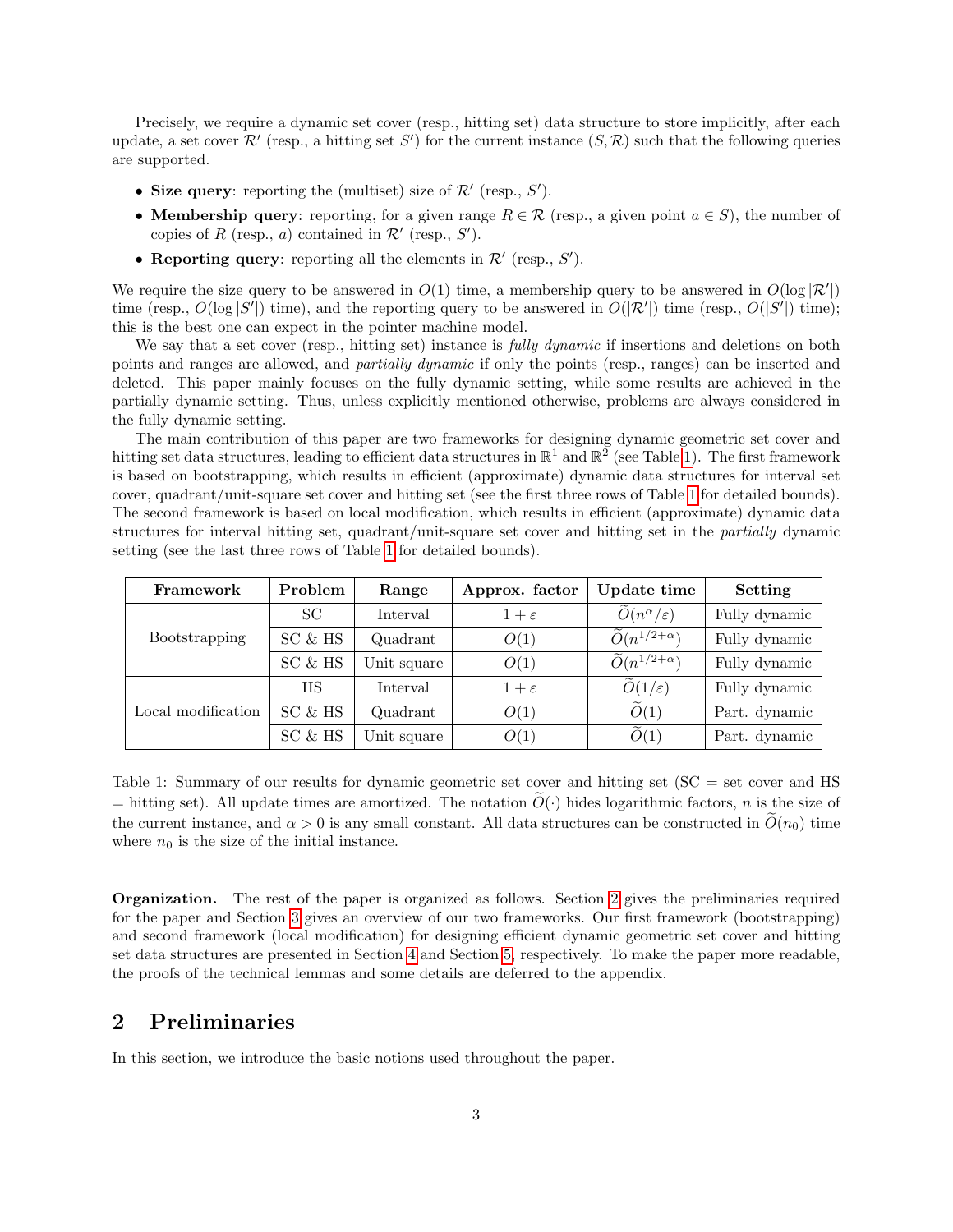**Multi-sets and disjoint union.** A *multi-set* is a set in which elements can have multiple copies. The multiplicity of an element  $a$  in a multi-set  $A$  is the number of the copies of  $a$  in  $A$ . For two multi-sets  $A$  and B, we use  $A \sqcup B$  to denote the *disjoint union* of A and B, in which the multiplicity of an element a is the sum of the multiplicities of  $a$  in  $A$  and  $B$ .

Basic data structures. A data structure built on a dataset (e.g., point set, range set, set cover or hitting set instances) of size n is basic if it can be constructed in  $\tilde{O}(n)$  time and can be dynamized with  $\tilde{O}(1)$ update time (with a bit abuse of terminology, sometimes we also use "basic data structures" to denote the dynamized version of such data structures).

Output-sensitive algorithms. In some set cover and hitting set problems, if the problem instance is properly stored in some data structure, it is possible to compute an (approximate) optimal solution in sublinear time. An output-sensitive algorithm for a set cover or hitting set problem refers to an algorithm that can compute an (approximate) optimal solution in  $O(\text{out})$  time (where out is the size of the output solution), by using some basic data structure built on the problem instance.

# <span id="page-3-0"></span>3 An overview of our two frameworks

The basic idea of our first framework is bootstrapping. Namely, we begin from a simple inefficient dynamic set cover or hitting set data structure (e.g., a data structure that re-computes a solution after each update), and repeatedly use the current data structure to obtain an improved one. The main challenge here is to design the bootstrapping procedure: how to use a given data structure to construct a new data structure with improved update time. We achieve this by using output-sensitive algorithms and carefully partitioning the problem instances to sub-instances.

Our second framework is much simpler, which is based on local modification. Namely, we construct a new solution by slightly modifying the previous one after each update, and re-compute a new solution periodically using an output-sensitive algorithm. This framework applies to the problems which are *stable*, in the sense that the optimum of a dynamic instance does not change significantly.

## <span id="page-3-1"></span>4 First framework: Bootstrapping

In this section, we present our first frame work for dynamic geometric set cover and hitting set, which is based on bootstrapping and results in sub-linear data structures for dynamic interval set cover and dynamic quadrant and unit-square set cover (resp., hitting set).

#### <span id="page-3-3"></span>4.1 Warm-up: 1D set cover for intervals

As a warm up, we first study the 1D problem: dynamic interval set cover. First, we observe that interval set cover admits a simple exact output-sensitive algorithm. Indeed, interval set cover can be solved using the greedy algorithm that repeatedly picks the leftmost uncovered point and covers it using the interval with the rightmost right endpoint, and the algorithm can be easily made output-sensitive if we store the points and intervals in binary search trees.

#### <span id="page-3-2"></span>Lemma 1. Interval set cover admits an exact output-sensitive algorithm.

This algorithm will serve an important role in the design of our data structure.

#### 4.1.1 Bootstrapping

As mentioned before, our data structure is designed using bootstrapping. Specifically, we prove the following bootstrapping theorem, which is the technical heart of our result. The theorem roughly states that given a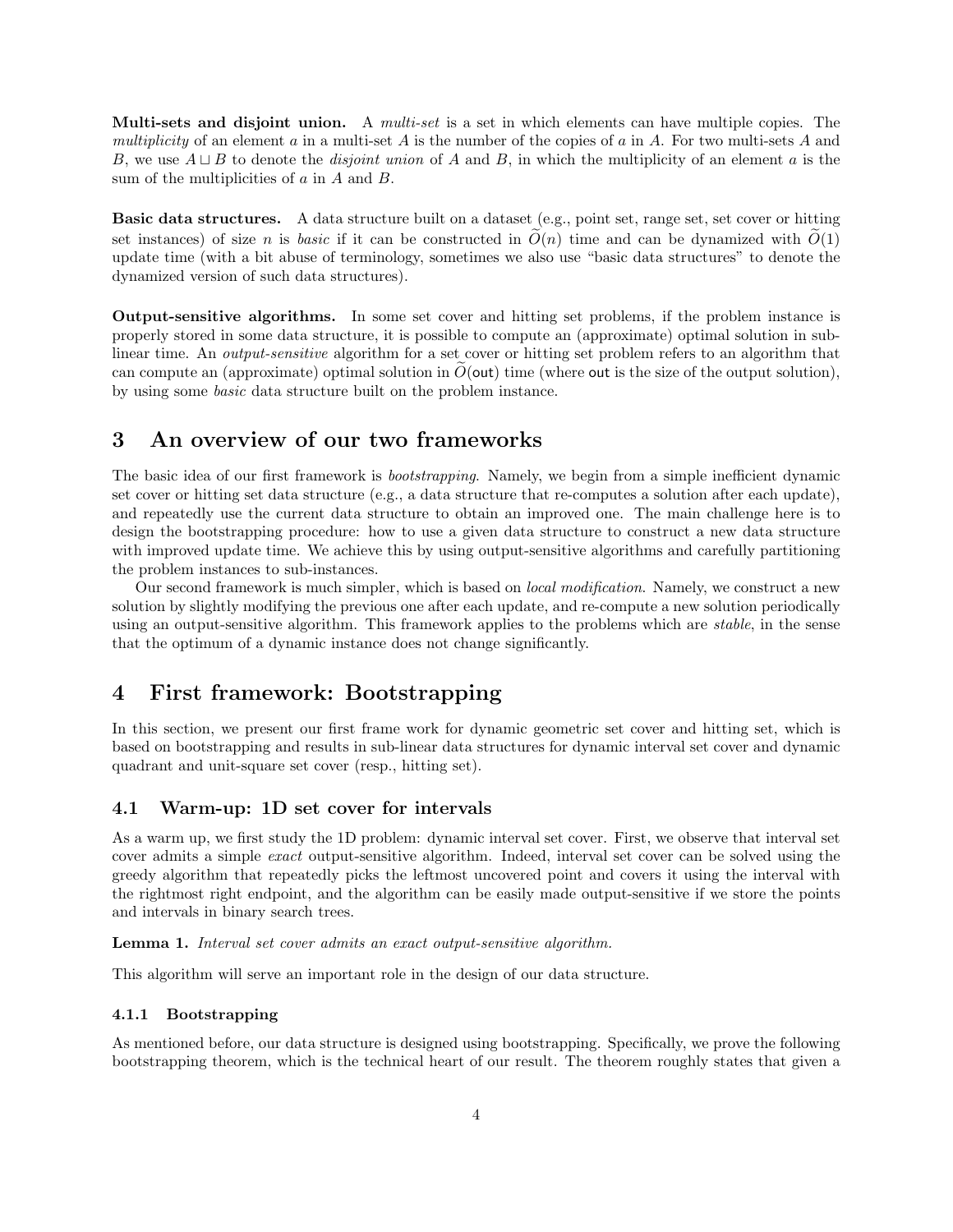dynamic interval set cover data structure, one can obtain another dynamic interval set cover data structure with improved update time.

<span id="page-4-1"></span>**Theorem 2.** Let  $\alpha \in [0,1]$  be a number. If there exists a  $(1+\varepsilon)$ -approximate dynamic interval set cover data structure  $\mathcal{D}_{old}$  with  $\widetilde{O}(n^{\alpha}/\varepsilon^{1-\alpha})$  amortized update time and  $\widetilde{O}(n_0)$  construction time for any  $\varepsilon > 0$ , then there exists a  $(1+\varepsilon)$ -approximate dynamic interval set cover data structure  $\mathcal{D}_{\text{new}}$  with  $\widetilde{O}(n^{\alpha'}/\varepsilon^{1-\alpha'})$ amortized update time and  $\tilde{O}(n_0)$  construction time for any  $\varepsilon > 0$ , where  $\alpha' = \alpha/(1+\alpha)$ . Here n (resp.,  $n_0$ ) denotes the size of the current (resp., initial) problem instance.

Assuming the existence of  $\mathcal{D}_{old}$  as in the theorem, we are going to design the improved data structure  $\mathcal{D}_{\text{new}}$ . Let  $(S,\mathcal{I})$  be a dynamic interval set cover instance, and  $\varepsilon > 0$  be the approximation factor. We denote by n (resp.,  $n_0$ ) the size of the current (resp., initial)  $(S,\mathcal{I})$ .

**The construction of**  $\mathcal{D}_{new}$ **.** Initially,  $|S| + |\mathcal{I}| = n_0$ . Essentially, our data structure  $\mathcal{D}_{new}$  consists of two parts<sup>[1](#page-4-0)</sup>. The first part is the basic data structure  $A$  required for the output-sensitive algorithm of Lemma [1.](#page-3-2) The second part is a family of  $\mathcal{D}_{old}$  data structures defined as follows. Let f be a function to be determined shortly. We partition the real line  $\mathbb R$  into  $r = \lfloor n_0/f(n_0, \varepsilon) \rfloor$  connected portions (i.e., intervals)  $J_1, \ldots, J_r$  such that each portion  $J_i$  contains  $O(f(n_0, \varepsilon))$  points in S and  $O(f(n_0, \varepsilon))$  endpoints of the intervals in T. Define  $S_i = S \cap J_i$  and define  $\mathcal{I}_i \subseteq \mathcal{I}$  as the sub-collections consisting of the intervals that "partially intersect"  $J_i$ , i.e.,  $\mathcal{I}_i = \{I \in \mathcal{I} : J_i \cap I \neq \emptyset \text{ and } J_i \nsubseteq I\}$ . When the instance  $(S, \mathcal{I})$  is updated, the partition  $J_1, \ldots, J_r$  will remain unchanged, but the  $S_i$ 's and  $\mathcal{I}_i$ 's will change along with S and I. We view each  $(S_i, \mathcal{I}_i)$  as a dynamic interval set cover instance, and let  $\mathcal{D}_{old}^{(i)}$  be the data structure  $\mathcal{D}_{old}$  built on  $(S_i, \mathcal{I}_i)$  for the approximation parameter  $\tilde{\varepsilon} = \varepsilon/2$ . Thus,  $\mathcal{D}_{old}^{(i)}$  maintains a  $(1+\tilde{\varepsilon})$ -approximate optimal set cover for  $(S_i, \mathcal{I}_i)$ . The second part of  $\mathcal{D}_{\text{new}}$  consists of the data structures  $\mathcal{D}_{\text{old}}^{(1)}, \ldots, \mathcal{D}_{\text{old}}^{(r)}$ .

**Update and reconstruction.** After an operation on  $(S, \mathcal{I})$ , we update the basic data structure A. Also, we update the data structure  $\mathcal{D}_{old}^{(i)}$  if the instance  $(S_i, \mathcal{I}_i)$  changes due to the operation. Note that an operation on S changes exactly one  $S_i$  and an operation on I changes at most two  $\mathcal{I}_i$ 's (because an interval can belong to at most two  $\mathcal{I}_i$ 's). Thus, we in fact only need to update at most two  $\mathcal{D}_{old}^{(i)}$ 's. Besides the update, we also reconstruct the entire data structure  $\mathcal{D}_{\text{new}}$  periodically (as is the case for many dynamic data structures). Specifically, the first reconstruction of  $\mathcal{D}_{new}$  happens after processing  $f(n_0, \varepsilon)$  operations. The reconstruction is the same as the initial construction of  $\mathcal{D}_{\text{new}}$ , except that  $n_0$  is replaced with  $n_1$ , the size of  $(S,\mathcal{I})$  at the time of reconstruction. Then the second reconstruction happens after processing  $f(n_1,\varepsilon)$ operations since the first reconstruction, and so forth.

**Maintaining a solution.** We now discuss how to maintain a  $(1+\varepsilon)$ -approximate optimal set cover  $\mathcal{I}_{\text{appx}}$ for  $(S,\mathcal{I})$ . Let opt denote the optimum (i.e., the size of an optimal set cover) of the current  $(S,\mathcal{I})$ . Set  $\delta = \min\{(6 + 2\varepsilon) \cdot r/\varepsilon, n\}.$  If opt  $\leq \delta$ , then the output-sensitive algorithm can compute an optimal set cover for  $(S,\mathcal{I})$  in  $O(\delta)$  time. Thus, we simulate the output-sensitive algorithm within that amount of time. If the algorithm successfully computes a solution, we use it as our  $\mathcal{I}_{\text{approx}}$ . Otherwise, we construct  $\mathcal{I}_{\text{approx}}$  as follows. For  $i \in \{1, \ldots, r\}$ , we say  $J_i$  is *coverable* if there exists  $I \in \mathcal{I}$  such that  $J_i \subseteq I$  and *uncoverable* otherwise. Let  $P = \{i : J_i$  is coverable} and  $P' = \{i : J_i$  is uncoverable}. We try to use the intervals in  $\mathcal I$  to "cover" all coverable portions. That is, for each  $i \in P$ , we find an interval in  $\mathcal I$  that contains  $J_i$ , and denote by  $\mathcal{I}^*$  the collection of these intervals. Then we consider the uncoverable portions. If for some  $i \in P'$ , the data structure  $\mathcal{D}_{old}^{(i)}$  tells us that the current  $(S_i, \mathcal{I}_i)$  does not have a set cover, then we immediately make a no-solution decision, i.e., decide that the current  $(S, \mathcal{I})$  has no feasible set cover, and continue to the next operation. Otherwise, for every  $i \in P'$ , the data structure  $\mathcal{D}_{old}^{(i)}$  maintains a  $(1+\tilde{\varepsilon})$ -approximate optimal set cover  $\mathcal{I}_i^*$  for  $(S_i, \mathcal{I}_i)$ . We then define  $\mathcal{I}_{\text{appx}} = \mathcal{I}^* \sqcup \left( \bigsqcup_{J_i \in \mathcal{P}'} \mathcal{I}_i^* \right)$ .

<span id="page-4-0"></span><sup>&</sup>lt;sup>1</sup>In implementation level, we may need some additional support data structures (which are very simple). For simplicity of exposition, we shall mention them when discussing the implementation details.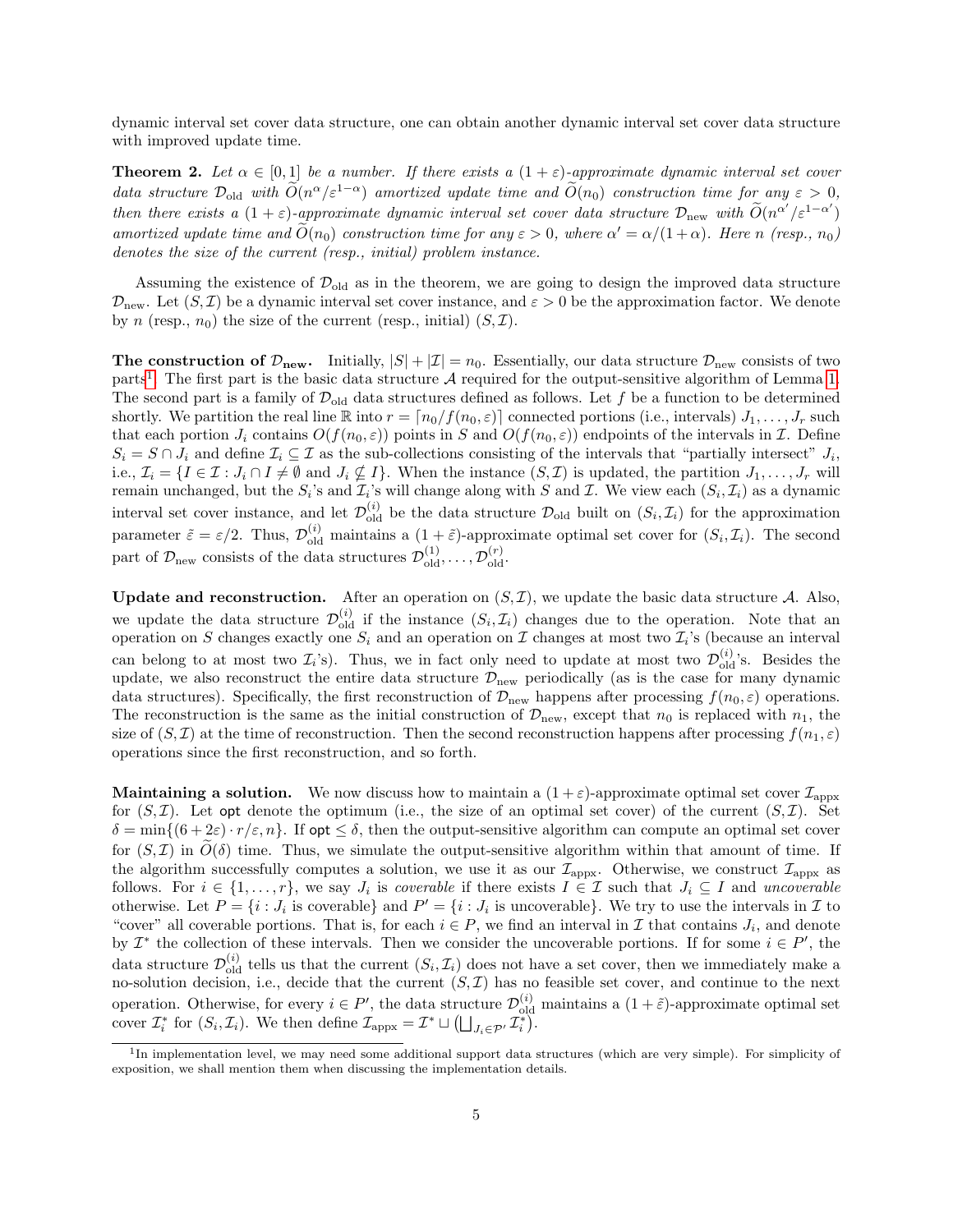Later we will prove that  $\mathcal{I}_{\text{appx}}$  is always a  $(1+\varepsilon)$ -approximate optimal set cover for  $(S,\mathcal{I})$ . Before this, let us consider how to store  $\mathcal{I}_{\text{appx}}$  properly to support the size, membership, and reporting queries in the required query times. If  $\mathcal{I}_{\text{appx}}$  is computed by the output-sensitive algorithm, then the size of  $\mathcal{I}_{\text{appx}}$  is at most  $\delta$ , and we have all the elements of  $\mathcal{I}_{\text{appx}}$  in hand. In this case, it is not difficult to build a data structure on  $\mathcal{I}_{\text{approx}}$  to support the desired queries. On the other hand, if  $\mathcal{I}_{\text{approx}}$  is defined as the disjoint union of  $\mathcal{I}^*$ and  $\mathcal{I}_i^*$ 's, the size of  $\mathcal{I}_{\text{appx}}$  might be very large and thus we are not able to explicitly extract all elements of  $\mathcal{I}_{\text{appx}}$ . Fortunately, in this case, each  $\mathcal{I}_i^*$  is already maintained in the data structure  $\mathcal{D}_{\text{old}}^{(i)}$ . Therefore, we actually only need to compute P, P', and  $\mathcal{I}^*$ ; with these in hand, one can already build a data structure to support the desired queries for  $\mathcal{I}_{\text{appx}}$ . We defer the detailed discussion to Appendix [B.](#page-27-0)

**Correctness.** We now prove the correctness of our data structure  $\mathcal{D}_{new}$ . We first show the correctness of the no-solution decision.

<span id="page-5-0"></span>**Lemma 3.**  $\mathcal{D}_{\text{new}}$  makes a no-solution decision iff the current  $(S, \mathcal{I})$  has no set cover.

Next, we show that the solution  $\mathcal{I}_{\text{appx}}$  maintained by  $\mathcal{D}_{\text{new}}$  is truly a  $(1+\varepsilon)$ -approximate optimal set cover for  $(S,\mathcal{I})$ . If  $\mathcal{I}_{\text{appx}}$  is computed by the output-sensitive algorithm, then it is an optimal set cover for  $(S, \mathcal{I})$ . Otherwise,  $\mathsf{opt} > \delta = \min\{(\delta + 2\varepsilon) \cdot r/\varepsilon, n\}$ , i.e., either  $\mathsf{opt} > (\delta + 2\varepsilon) \cdot r/\varepsilon$  or  $\mathsf{opt} > n$ . If  $\mathsf{opt} > n$ , then the current  $(S,\mathcal{I})$  has no set cover (i.e.,  $\mathsf{opt} = \infty$ ) and thus  $\mathcal{D}_{\text{new}}$  makes a no-solution decision by Lemma [3.](#page-5-0) So assume  $\mathsf{opt} > (6+2\varepsilon) \cdot r/\varepsilon$ . In this case,  $\mathcal{I}_{\text{appx}} = \mathcal{I}^* \sqcup (\bigsqcup_{i \in P'} \mathcal{I}_i^*)$ . For each  $i \in P'$ , let  $\mathsf{opt}_i$  be the optimum of the instance  $(S_i, \mathcal{I}_i)$ . Then we have  $|\mathcal{I}_i^*| \leq (1+\tilde{\varepsilon}) \cdot \mathsf{opt}_i$  for all  $i \in P'$  where  $\tilde{\varepsilon} = \varepsilon/2$ . Since  $|\mathcal{I}^*| \leq r$ , we have

<span id="page-5-1"></span>
$$
|\mathcal{I}_{\text{appx}}| = |\mathcal{I}^*| + \sum_{i \in P'} |\mathcal{I}_i^*| \le r + \left(1 + \frac{\varepsilon}{2}\right) \sum_{i \in P'} \text{opt}_i. \tag{1}
$$

Let  $\mathcal{I}_{\text{opt}}$  be an optimal set cover for  $(S, \mathcal{I})$ . We observe that for  $i \in P'$ ,  $\mathcal{I}_{\text{opt}} \cap \mathcal{I}_i$  is a set cover for  $(S_i, \mathcal{I}_i)$ , because  $J_i$  is uncoverable (so the points in  $S_i$  cannot be covered by any interval in  $\mathcal{I}\setminus\mathcal{I}_i$ ). It immediately follows that  $\mathsf{opt}_i \leq |\mathcal{I}_{\text{opt}} \cap \mathcal{I}_i|$  for all  $i \in P'$ . Therefore, we have

<span id="page-5-2"></span>
$$
\sum_{i \in P'} \mathsf{opt}_i \le \sum_{i \in P'} |\mathcal{I}_{\mathrm{opt}} \cap \mathcal{I}_i|.
$$
 (2)

The right-hand side of the above inequality can be larger than  $|\mathcal{I}_{opt}|$  as some intervals in  $\mathcal{I}_{opt}$  can belong to two  $\mathcal{I}_i$ 's. The following lemma bounds the number of such intervals.

<span id="page-5-4"></span>**Lemma 4.** There are at most  $2r$  intervals in  $\mathcal{I}_{opt}$  that belong to exactly two  $\mathcal{I}_i$ 's.

The above lemma immediately implies

<span id="page-5-3"></span>
$$
\sum_{i \in P'} |\mathcal{I}_{\text{opt}} \cap \mathcal{I}_i| \le |\mathcal{I}_{\text{opt}}| + 2r = \text{opt} + 2r.
$$
 (3)

Combining Inequalities [1,](#page-5-1) [2,](#page-5-2) and [3,](#page-5-3) we deduce that

$$
\begin{aligned} |\mathcal{I}_{\mathrm{appx}}| &\leq r + \left(1+\frac{\varepsilon}{2}\right)\sum_{i\in P'}\mathsf{opt}_i \\ &\leq r + \left(1+\frac{\varepsilon}{2}\right)\sum_{i\in P'}|\mathcal{I}_{\mathrm{opt}}\cap \mathcal{I}_i| \\ &\leq r + \left(1+\frac{\varepsilon}{2}\right)\cdot(\mathsf{opt}+2r) = (3+\varepsilon)\cdot r + \left(1+\frac{\varepsilon}{2}\right)\cdot\mathsf{opt} \\ &< \frac{\varepsilon}{2}\cdot\mathsf{opt} + \left(1+\frac{\varepsilon}{2}\right)\cdot\mathsf{opt} = (1+\varepsilon)\cdot\mathsf{opt}, \end{aligned}
$$

where the last inequality follows from the assumption  $\text{opt} > (6 + 2\varepsilon) \cdot r/\varepsilon$ .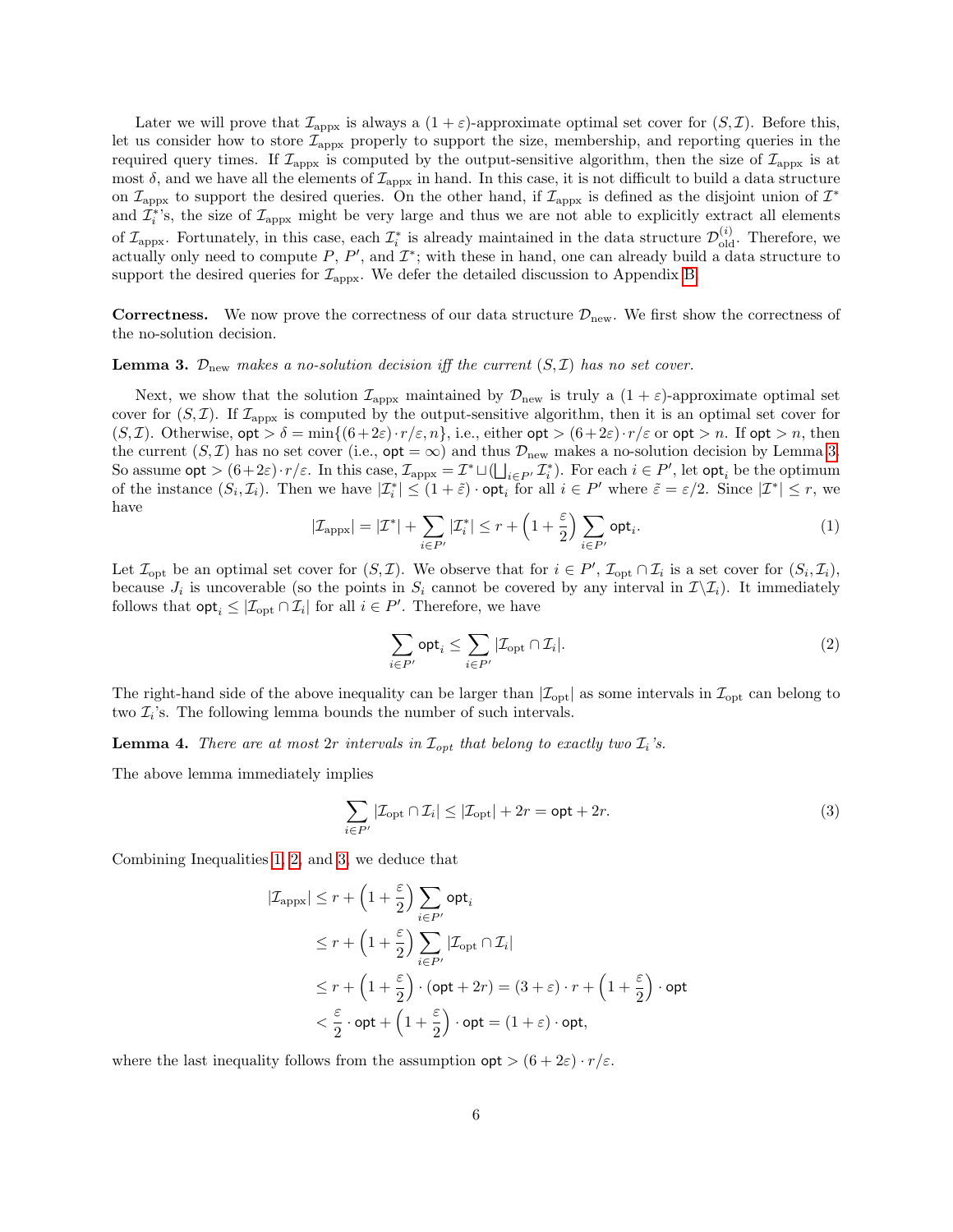**Time analysis.** We briefly discuss the update and construction time of  $\mathcal{D}_{\text{new}}$ ; a detailed analysis can be found in Appendix [B.](#page-27-0) Since  $\mathcal{D}_{new}$  is reconstructed periodically, it suffices to consider the first period (i.e., the period before the first reconstruction). The construction of  $\mathcal{D}_{\text{new}}$  can be easily done in  $\tilde{O}(n_0)$  time. The update time of  $\mathcal{D}_{\text{new}}$  consists of the time for updating the data structures A and  $\mathcal{D}_{\text{old}}^{(1)}, \ldots, \mathcal{D}_{\text{old}}^{(r)}$ , the time for maintaining the solution, and the time for reconstruction. Since the period consists of  $f(n_0, \varepsilon)$ operations, the size of each  $(S_i, \mathcal{I}_i)$  is always bounded by  $O(f(n_0, \varepsilon))$  during the period. As argued before, we only need to update at most two  $\mathcal{D}_{\text{old}}^{(i)}$ 's after each operation. Thus, updating the  $\mathcal{D}_{\text{old}}$  data structures takes  $\tilde{O}(f(n_0,\varepsilon)^{\alpha}/\varepsilon^{1-\alpha})$  amortized time. Maintaining the solution can be done in  $\tilde{O}(\delta + r)$  time, with a careful implementation. The time for reconstruction is bounded by  $\widetilde{O}(n_0 + f(n_0, \varepsilon))$ ; we amortize it over the  $f(n_0, \varepsilon)$  operations in the period and the amortized time cost is then  $\tilde{O}(n_0/f(n_0, \varepsilon))$ , i.e.,  $\tilde{O}(r)$ . In total, the amortized update time of  $\mathcal{D}_{\text{new}}$  (during the first period) is  $\widetilde{O}(f(n_0,\varepsilon)^{\alpha}/\varepsilon^{1-\alpha}+\delta+r)$ . If we set  $f(n,\varepsilon) = \min\{n^{1-\alpha'}/\varepsilon^{\alpha'}, n/2\}$  where  $\alpha'$  is as defined in Theorem [2,](#page-4-1) a careful calculation (see Appendix [B\)](#page-27-0) shows that the amortized update time becomes  $\widetilde{O}(n^{\alpha'}/\varepsilon^{1-\alpha'})$ .

#### 4.1.2 Putting everything together

With the bootstrapping theorem in hand, we are now able to design our dynamic interval set cover data structure. The starting point is a "trivial" data structure, which simply uses the output-sensitive algorithm of Lemma [1](#page-3-2) to re-compute an optimal interval set cover after each update. Clearly, the update time of this data structure is  $O(n)$  and the construction time is  $O(n_0)$ . Thus, there exists a  $(1+\varepsilon)$ -approximate dynamic interval set cover data structure with  $\widetilde{O}(n^{\alpha_0}/\varepsilon^{1-\alpha_0})$  amortized update time for  $\alpha_0 = 1$  and  $\widetilde{O}(n_0)$  construction time. Define  $\alpha_i = \alpha_{i-1}/(1 + \alpha_{i-1})$  for  $i \ge 1$ . By applying Theorem [2](#page-4-1) i times for a constant  $i \ge 1$ , we see the existence of a  $(1+\varepsilon)$ -approximate dynamic interval set cover data structure with  $O(n^{\alpha_i}/\varepsilon^{1-\alpha_i})$  amortized update time and  $\tilde{O}(n_0)$  construction time. One can easily verify that  $\alpha_i = 1/(i+1)$  for all  $i \geq 0$ . Therefore, for any constant  $\alpha > 0$ , we have an index  $i \geq 0$  satisfying  $\alpha_i < \alpha$  and hence  $\widetilde{O}(n^{\alpha_i}/\varepsilon^{1-\alpha_i}) = O(n^{\alpha}/\varepsilon)$ . We finally conclude the following.

**Theorem 5.** For a given approximation factor  $\varepsilon > 0$  and any constant  $\alpha > 0$ , there exists a  $(1 + \varepsilon)$ approximate dynamic interval set cover data structure  $\mathcal D$  with  $O(n^{\alpha}/\varepsilon)$  amortized update time and  $\widetilde{O}(n_0)$ construction time.

#### <span id="page-6-1"></span>4.2 2D set cover and hitting set for quadrants and unit squares

In this section, we present our bootstrapping framework for 2D dynamic set cover and hitting set. Our framework works for quadrants and unit squares.

We first show that dynamic unit-square set cover, dynamic unit-square hitting set, and dynamic quadrant hitting set can all be reduced to dynamic quadrant set cover.

<span id="page-6-0"></span>**Lemma 6.** Suppose there exists a c-approximate dynamic quadrant set cover data structure with  $f(n)$  amortized update time and  $\widetilde{O}(n_0)$  construction time, where f is an increasing function. Then there exist  $O(c)$ approximate dynamic unit-square set cover, dynamic unit-square hitting set, and dynamic quadrant hitting set data structures with  $O(f(n))$  amortized update time and  $O(n_0)$  construction time.

Now it suffices to consider dynamic quadrant set cover. In order to do bootstrapping, we need an outputsensitive algorithm for quadrant set cover, analog to the one in Lemma [1](#page-3-2) for intervals. To design such an algorithm is considerably more difficult compared to the 1D case, and we defer it to Section [4.2.2.](#page-10-0) Before this, let us first discuss the bootstrapping procedure, assuming the existence of a  $\mu$ -approximate output-sensitive algorithm for quadrant set cover.

#### 4.2.1 Bootstrapping

We prove the following bootstrapping theorem, which is the technical heart of our result.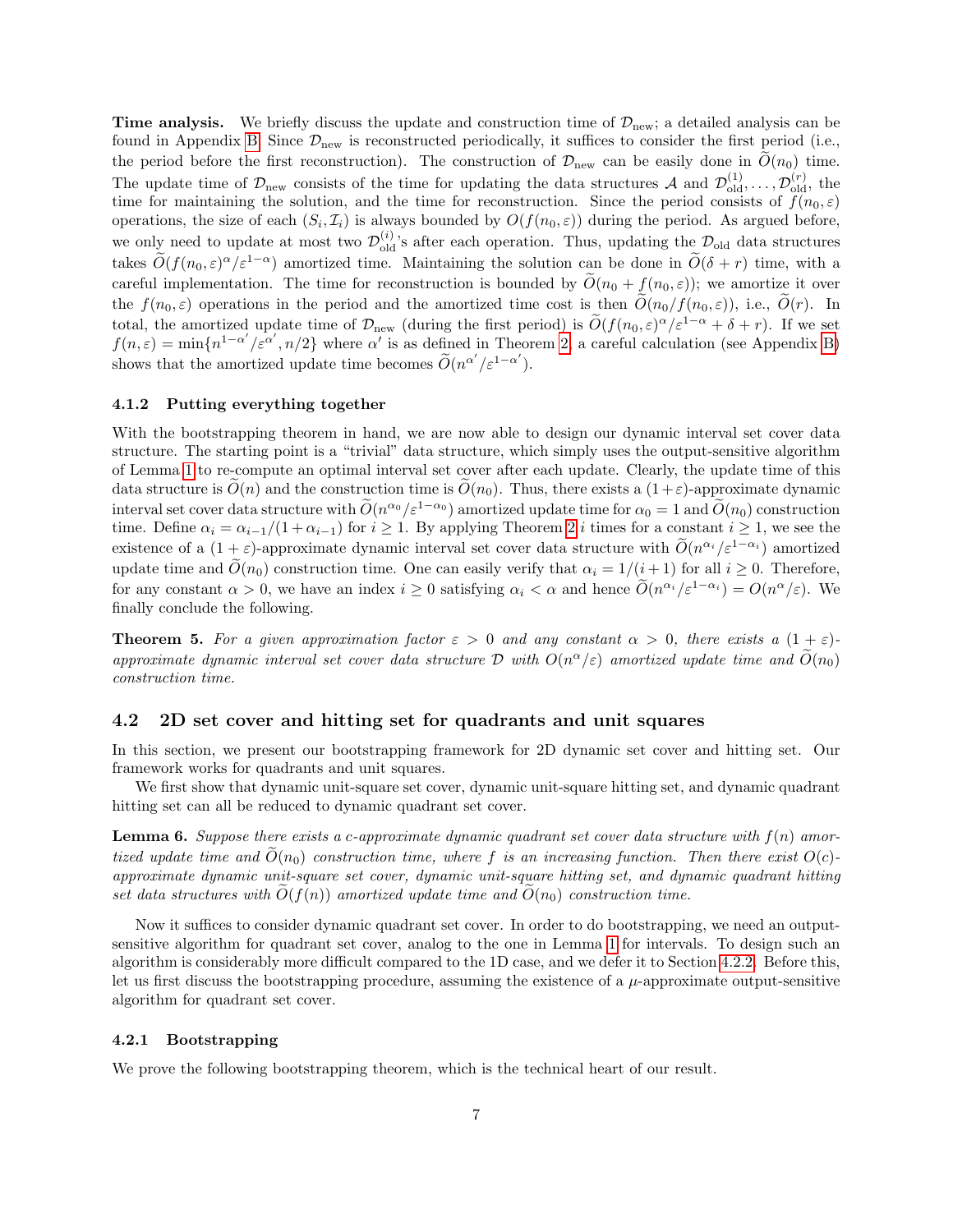<span id="page-7-2"></span>**Theorem 7.** Assume quadrant set cover admits a  $\mu$ -approximate output-sensitive algorithm for some constant  $\mu > 1$ . Then we have the following result.

(\*) Let  $\alpha \in [0,1]$  be a number. If there exists a  $(\mu + \varepsilon)$ -approximate dynamic quadrant set cover data structure  $\mathcal{D}_{old}$  with  $\tilde{O}(n^{\alpha}/\varepsilon^{1-\alpha})$  amortized update time and  $\tilde{O}(n_0)$  construction time for any  $\varepsilon > 0$ , then there exists a  $(\mu + \varepsilon)$ -approximate dynamic quadrant set cover data structure  $\mathcal{D}_{\text{new}}$  with  $\widetilde{O}(n^{\alpha'}/\varepsilon^{1-\alpha'})$  amortized update time and  $\widetilde{O}(n_0)$  construction time for any  $\varepsilon > 0$ , where  $\alpha' = 2\alpha/(1+2\alpha)$ . Here n (resp.,  $n_0$ ) denotes the size of the current (resp., initial) problem instance.

Assuming the existence of  $\mathcal{D}_{old}$  as in the theorem, we are going to design the improved data structure  $\mathcal{D}_{\text{new}}$ . Let  $(S, \mathcal{Q})$  be a dynamic quadrant set cover instance. As before, we denote by n (resp.,  $n_0$ ) the size of the current (resp., initial)  $(S, Q)$ .



<span id="page-7-0"></span>Figure 1: The  $r \times r$  grid. Note that the cells may have different sizes.



<span id="page-7-1"></span>Figure 2: A quadrant Q that left intersects  $\Box_{i,j}$ .

**The construction of**  $\mathcal{D}_{new}$ **.** Initially,  $|S| + |Q| = n_0$ . Essentially, our data structure  $\mathcal{D}_{new}$  consists of two parts. The first part is the data structure  $\mathcal A$  required for the  $\mu$ -approximate output-sensitive algorithm. The second part is a family of  $\mathcal{D}_{old}$  data structures defined as follows. Let f be a function to be determined shortly. We use an orthogonal grid to partition the plane  $\mathbb{R}^2$  into  $r \times r$  cells for  $r = \lfloor n_0/f(n_0, \varepsilon) \rfloor$  such that each row (resp., column) of the grid contains  $O(f(n_0, \varepsilon))$  points in S and  $O(f(n_0, \varepsilon))$  vertices of the quadrants in Q (see Figure [1](#page-7-0) for an illustration). Denote by  $\Box_{i,j}$  the cell in the *i*-th row and *j*-th column. Define  $S_{i,j} = S \cap \Box_{i,j}$ . Also, we need to define a sub-collection  $\mathcal{Q}_{i,j} \subseteq \mathcal{Q}$ . Recall that in the 1D case, we define  $\mathcal{I}_i$  as the sub-collection of intervals in  $\mathcal I$  that partially intersect the portion  $J_i$ . However, for technical reasons, here we cannot simply define  $\mathcal{Q}_{i,j}$  as the sub-collection of quadrants in  $\mathcal Q$  that partially intersects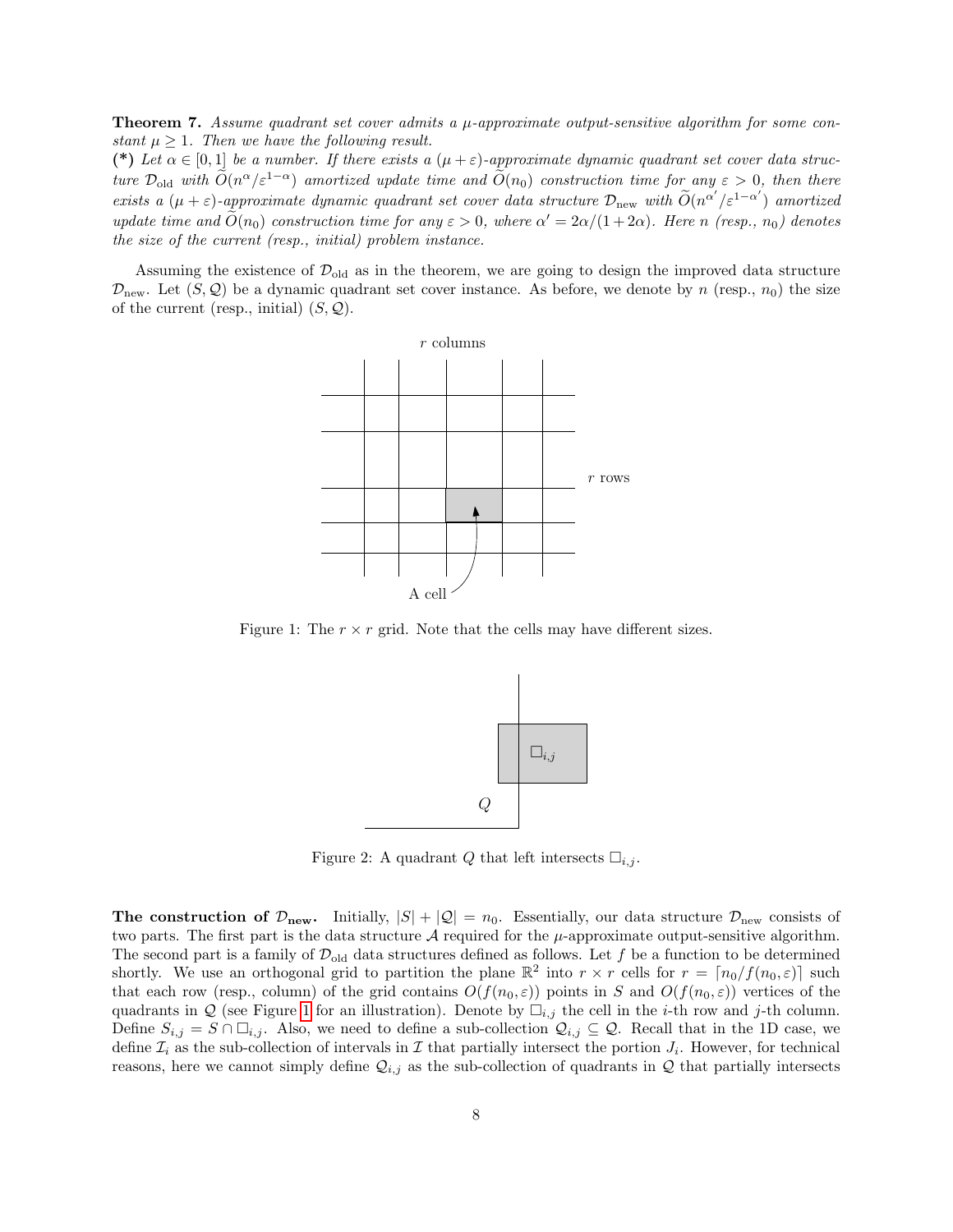$\Box_{i,j}$ . Instead, we define  $\mathcal{Q}_{i,j}$  as follows. We include in  $\mathcal{Q}_{i,j}$  all the quadrants in  $\mathcal Q$  whose vertices lie in  $\Box_{i,j}$ . Besides, we also include in  $\mathcal{Q}_{i,j}$  the following (at most) four special quadrants. We say a quadrant Q left intersects  $\Box_{i,j}$  if Q partially intersects  $\Box_{i,j}$  and contains the left edge of  $\Box_{i,j}$  (see Figure [2](#page-7-1) for an illustration); similarly, we define "right intersects", "top intersects", and "bottom intersects". Among a collection of quadrants, the *leftmost/rightmost/topmost/bottommost* quadrant refers to the quadrant whose vertex is the leftmost/rightmost/topmost/bottommost. We include in  $Q_{i,j}$  the rightmost quadrant in Q that left intersects  $\Box_{i,j}$ , the leftmost quadrant in Q that right intersects  $\Box_{i,j}$ , the bottommost quadrant in Q that top intersects  $\Box_{i,j}$ , and the topmost quadrant in Q that bottom intersects  $\Box_{i,j}$  (if these quadrants exist). When the instance  $(S, \mathcal{Q})$  is updated, the grid keeps unchanged, but the  $S_{i,j}$ 's and  $\mathcal{Q}_{i,j}$ 's change along with S and Q. We view each  $(S_{i,j}, Q_{i,j})$  as a dynamic quadrant set cover instance, and let  $\mathcal{D}_{old}^{(i,j)}$  be the data structure  $\mathcal{D}_{old}$  built on  $(S_{i,j}, \mathcal{Q}_{i,j})$  for the approximation factor  $\tilde{\varepsilon} = \varepsilon/2$ . The second part of  $\mathcal{D}_{new}$  consists of the data structures  $\mathcal{D}_{old}^{(i,j)}$  for  $i, j \in \{1, ..., r\}$ .

Update and reconstruction. After each operation on  $(S, \mathcal{Q})$ , we update the data structure A. Also, if some  $(S_{i,j}, \mathcal{Q}_{i,j})$  changes, we update the data structure  $\mathcal{D}_{old}^{(i,j)}$ . Note that an operation on S changes exactly one  $S_{i,j}$ , and an operation on Q may only change the  $\mathcal{Q}_{i,j}$ 's in one row and one column (specifically, if the vertex of the inserted/deleted quadrant lies in  $\Box_{i,j}$ , then only  $\mathcal{Q}_{i,1}, \ldots, \mathcal{Q}_{i,r}, \mathcal{Q}_{1,j}, \ldots, \mathcal{Q}_{r,j}$  may change). Thus, we in fact only need to update the  $\mathcal{D}_{old}^{(i,j)}$ 's in one row and one column. Besides the update, we also reconstruct the entire data structure  $\mathcal{D}_{\text{new}}$  periodically, where the (first) reconstruction happens after processing  $f(n_0, \varepsilon)$  operations. This part is totally the same as in our 1D data structure.

**Maintaining a solution.** We now discuss how to maintain a  $(\mu + \varepsilon)$ -approximate optimal set cover  $\mathcal{Q}_{\text{approx}}$ for  $(S, Q)$ . Let opt denote the optimum of the current  $(S, Q)$ . Set  $\delta = \min\{(8\mu + 4\varepsilon + 2) \cdot r^2/\varepsilon, n\}$ . If opt  $\leq \delta$ , then the output-sensitive algorithm can compute a  $\mu$ -approximate optimal set cover for  $(S, \mathcal{Q})$  in  $O(\mu\delta)$  time. Thus, we simulate the output-sensitive algorithm within that amount of time. If the algorithm successfully computes a solution, we use it as our  $\mathcal{Q}_{appx}$ . Otherwise, we construct  $\mathcal{Q}_{appx}$  as follows. We say the cell  $\Box_{i,j}$  is *coverable* if there exists  $Q \in \mathcal{Q}$  that contains  $\Box_{i,j}$  and *uncoverable* otherwise. Let  $P = \{(i,j): \overline{\Box}_{i,j} \text{ is coverable}\}\$ and  $P' = \{(i,j): \overline{\Box}_{i,j} \text{ is uncoverable}\}\$ . We try to use the quadrants in  $\mathcal{I}$ to "cover" all coverable cells. That is, for each  $(i, j) \in P$ , we find a quadrant in Q that contains  $\Box_{i,j}$ , and denote by  $\mathcal{Q}^*$  the set of all these quadrants. Then we consider the uncoverable cells. If for some  $(i, j) \in P'$ , the data structure  $\mathcal{D}_{old}^{(i,j)}$  tells us that the instance  $(S_{i,j}, \mathcal{Q}_{i,j})$  has no set cover, then we immediately make a no-solution decision, i.e., decide that the current  $(S, \mathcal{Q})$  has no feasible set cover, and continue to the next operation. Otherwise, for each  $(i, j) \in P'$ , the data structure  $\mathcal{D}_{old}^{(i,j)}$  maintains a  $(\mu + \tilde{\varepsilon})$ -approximate optimal set cover  $\mathcal{Q}_{i,j}^*$  for  $(S_{i,j}, \mathcal{Q}_{i,j})$ . We then define  $\mathcal{Q}_{\text{appx}} = \mathcal{Q}^* \sqcup \left( \bigsqcup_{(i,j) \in P'} \mathcal{Q}_{i,j}^* \right)$ .

We will see later that  $\mathcal{Q}_{\text{appx}}$  is always a  $(\mu + \varepsilon)$ -approximate optimal set cover for  $(S, \mathcal{Q})$ . Before this, let us briefly discuss how to store  $Q_{\text{appx}}$  to support the desired queries. If  $Q_{\text{appx}}$  is computed by the outputsensitive algorithm, then we have all the elements of  $\mathcal{Q}_{\text{appx}}$  in hand and can easily store them in a data structure to support the queries. Otherwise,  $\mathcal{Q}_{\text{appx}}$  is defined as the disjoint union of  $\mathcal{Q}^*$  and  $\mathcal{Q}^*_{i,j}$ 's. In this case, the size and reporting queries can be handled in the same way as that in the 1D problem, by taking advantage of the fact that  $\mathcal{Q}_{i,j}^*$  is maintained in  $\mathcal{D}_{old}^{(i,j)}$ . However, the situation for the membership query is more complicated, because now a quadrant in  $\mathcal{Q}$  may belong to many  $\mathcal{Q}_{i,j}^*$ 's. This issue can be handled by collecting all special quadrants in  $\mathcal{Q}_{\text{appx}}$  and building on them a data structure that supports the membership query. We defer the detailed discussion to Appendix [C.](#page-29-0)

**Correctness.** We now prove the correctness of our data structure  $\mathcal{D}_{\text{new}}$ . First, we show that the no-solution decision made by our data structure is correct.

<span id="page-8-0"></span>**Lemma 8.**  $\mathcal{D}_{\text{new}}$  makes a no-solution decision iff the current  $(S, \mathcal{Q})$  has no set cover.

Next, we show that the solution  $\mathcal{Q}_{appx}$  maintained by  $\mathcal{D}_{new}$  is truly a  $(\mu + \varepsilon)$ -approximate optimal set cover for  $(S, Q)$ . If  $\mathcal{Q}_{\text{appx}}$  is computed by the output-sensitive algorithm, then it is a  $\mu$ -approximate optimal set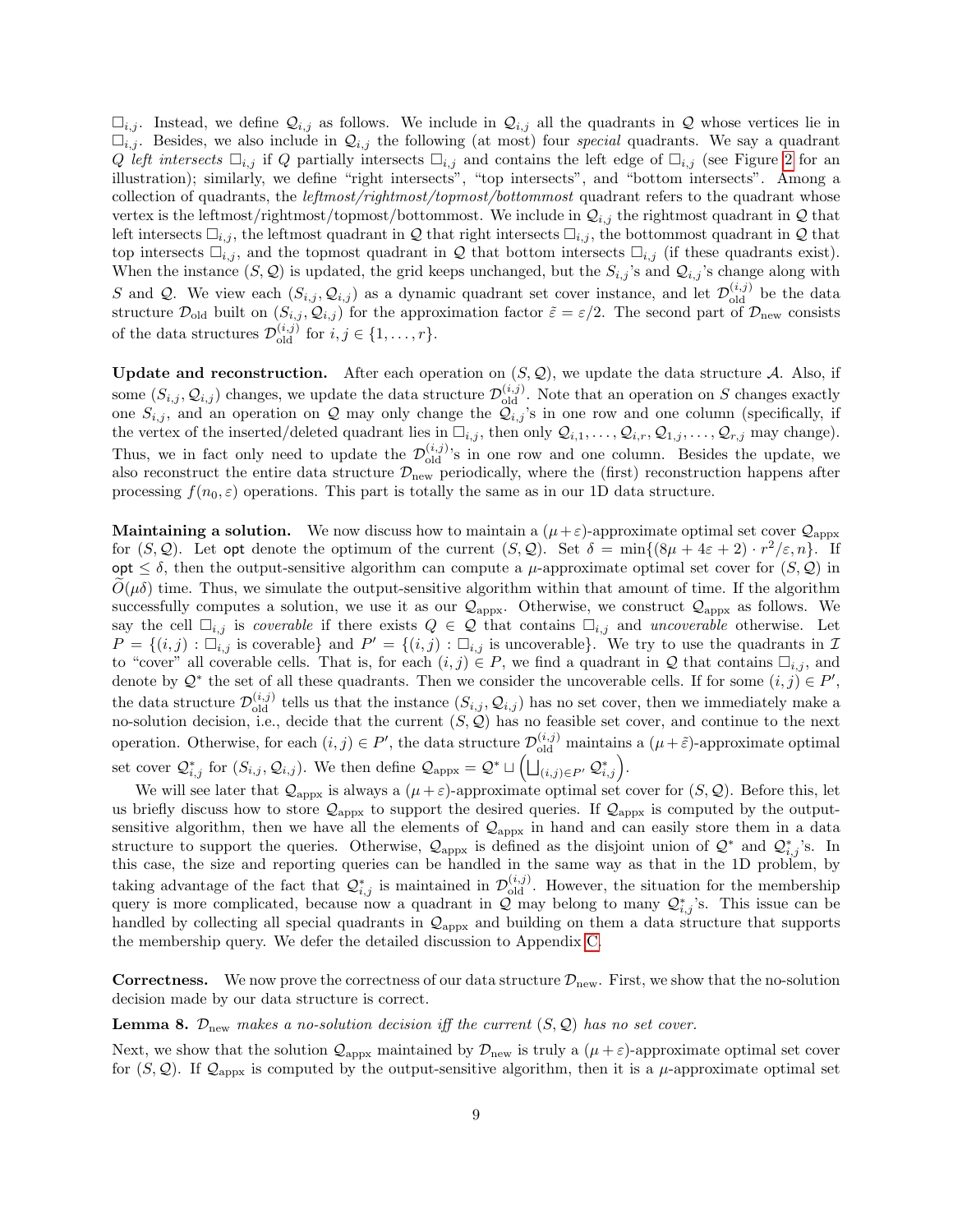cover for  $(S, \mathcal{Q})$ . Otherwise,  $opt > \delta = \min\{(8\mu + 4\varepsilon + 2) \cdot r^2/\varepsilon, n\}$ , i.e., either  $opt > (8\mu + 4\varepsilon + 2) \cdot r^2/\varepsilon$ or  $opt > n$ . If  $opt > n$ , then  $(S, Q)$  has no set cover (i.e.,  $opt = \infty$ ) and  $\mathcal{D}_{new}$  makes a no-solution decision by Lemma [8.](#page-8-0) So assume  $\mathsf{opt} > (8\mu + 4\varepsilon + 2)r^2/\varepsilon$ . In this case,  $\mathcal{Q}_{\text{appx}} = \mathcal{Q}^* \sqcup (\bigsqcup_{(i,j)\in P'} \mathcal{Q}_{i,j}^*)$ . For each  $(i, j) \in P'$ , let opt<sub>i,j</sub> be the optimum of  $(S_{i,j}, Q_{i,j})$ . Then we have  $|Q_{i,j}^*| \leq (\mu + \tilde{\varepsilon}) \cdot \mathsf{opt}_{i,j}$  for all  $(i, j) \in P'$ where  $\tilde{\varepsilon} = \varepsilon/2$ . Since  $|\mathcal{Q}^*| \leq r^2$ , we have

<span id="page-9-0"></span>
$$
\mathcal{Q}_{\text{approx}} = |\mathcal{Q}^*| + \sum_{(i,j)\in P'} |\mathcal{Q}^*_{i,j}| \le r^2 + \left(\mu + \frac{\varepsilon}{2}\right) \sum_{(i,j)\in P'} \text{opt}_{i,j}.
$$
\n(4)

<span id="page-9-3"></span>Let  $\mathcal{Q}'_{i,j} \subseteq \mathcal{Q}_{i,j}$  consist of the non-special quadrants, i.e., those whose vertices are in  $\square_{i,j}$ . **Lemma 9.** We have  $|Q_{opt} \cap Q'_{i,j}| + 4 \geq opt_{i,j}$  for all  $(i, j) \in P'$ , and in particular,

<span id="page-9-1"></span>
$$
\mathsf{opt} + 4r^2 = |\mathcal{Q}_{\text{opt}}| + 4r^2 \ge \sum_{(i,j) \in P'} \mathsf{opt}_{i,j}.
$$
 (5)

Using Equations [4](#page-9-0) and [5,](#page-9-1) we deduce that

$$
|\mathcal{Q}_{\text{appx}}| \le r^2 + \left(\mu + \frac{\varepsilon}{2}\right) \sum_{(i,j) \in P'} \text{opt}_{i,j}
$$
  
\n
$$
\le r^2 + \left(\mu + \frac{\varepsilon}{2}\right) (\text{opt} + 4r^2)
$$
  
\n
$$
\le (4\mu + 2\varepsilon + 1) \cdot r^2 + \left(\mu + \frac{\varepsilon}{2}\right) \cdot \text{opt}
$$
  
\n
$$
< \frac{\varepsilon}{2} \cdot \text{opt} + \left(\mu + \frac{\varepsilon}{2}\right) \cdot \text{opt} = (\mu + \varepsilon) \cdot \text{opt},
$$

where the last inequality follows from the fact that  $opt > (8\mu + 4\varepsilon + 2) \cdot r^2/\varepsilon$ .

**Time analysis.** We briefly discuss the update and construction time of  $\mathcal{D}_{\text{new}}$ ; a detailed analysis can be found in Appendix [C.](#page-29-0) It suffices to consider the first period (i.e., the period before the first reconstruction). We first observe the following fact.

<span id="page-9-2"></span>**Lemma 10.** At any time in the first period, we have  $\sum_{k=1}^{r}(|S_{i,k}| + |\mathcal{Q}_{i,k}|) = O(f(n_0,\varepsilon) + r)$  for all  $i \in$  $\{1, \ldots, r\}$  and  $\sum_{k=1}^{r}(|S_{k,j}| + |\mathcal{Q}_{k,j}|) = O(f(n_0, \varepsilon) + r)$  for all  $j \in \{1, \ldots, r\}$ .

The above lemma implies that the sum of the sizes of all  $(S_{i,j}, Q_{i,j})$  is  $O(n_0 + r^2)$  at any time in the first period. Therefore, constructing  $\mathcal{D}_{\text{new}}$  can be easily done in  $\widetilde{O}(n_0 + r^2)$  time. The update time of  $\mathcal{D}_{\text{new}}$ consists of the time for reconstruction, the time for updating A and  $\mathcal{D}_{old}^{(i,j)}$ 's, and the time for maintaining the solution. Using almost the same analysis as in the 1D problem, we can show that the reconstruction takes  $\widetilde{O}(r+r^2/f(n_0,\varepsilon))$  amortized time and maintaining the solution can be done in  $\widetilde{O}(\delta+r^2)$  time, with a careful implementation. The time for updating the  $\mathcal{D}_{old}$  data structures requires a different analysis. Let  $m_{i,j}$  denote the current size of  $(S_{i,j}, Q_{i,j})$ . As argued before, we in fact only need to update the  $\mathcal{D}_{old}$  data structures in one row and one column (say the *i*-th row and *j*-th column). Hence, updating the  $\mathcal{D}_{old}$  data structures takes  $\widetilde{O}(\sum_{k=1}^r m_{i,k}^{\alpha}/\varepsilon^{1-\alpha}+\sum_{k=1}^r m_{k,j}^{\alpha}/\varepsilon^{1-\alpha})$  amortized time. Lemma [10](#page-9-2) implies that  $\sum_{k=1}^r m_{i,k} = O(f(n_0,\varepsilon)+r)$ and  $\sum_{k=1}^{r} m_{k,j} = O(f(n_0, \varepsilon) + r)$ . Since  $\alpha \leq 1$ , by Hölder's inequality and Lemma [10,](#page-9-2)

$$
\sum_{k=1}^{r} m_{i,k}^{\alpha} \le \left(\frac{\sum_{k=1}^{r} m_{i,k}}{r}\right)^{\alpha} \cdot r = O(r^{1-\alpha} \cdot (f(n_0, \varepsilon) + r)^{\alpha})
$$

and similarly  $\sum_{k=1}^r m_{k,j}^{\alpha} = O(r^{1-\alpha} \cdot (f(n_0, \varepsilon) + r)^{\alpha})$ . It follows that updating the  $\mathcal{D}_{old}$  data structures takes  $\widetilde{O}(r^{1-\alpha} \cdot (f(n_0,\varepsilon)+r)^{\alpha}/\varepsilon^{1-\alpha})$  amortized time. In total, the amortized update time of  $\mathcal{D}_{\text{new}}$  (during the first  $\overline{O}(r^{1-\alpha} \cdot (f(n_0,\varepsilon)+r)^{\alpha} + \delta + r^2)$ . If we set  $f(n,\varepsilon) = \min\{n^{1-\alpha'/2}/(\sqrt{\varepsilon})^{\alpha'}, n/2\}$  where α' is as defined in Theorem [7,](#page-7-2) a careful calculation (see Appendix [C\)](#page-29-0) shows that the amortized update time becomes  $\widetilde{O}(n^{\alpha'}/\varepsilon^{1-\alpha'})$ .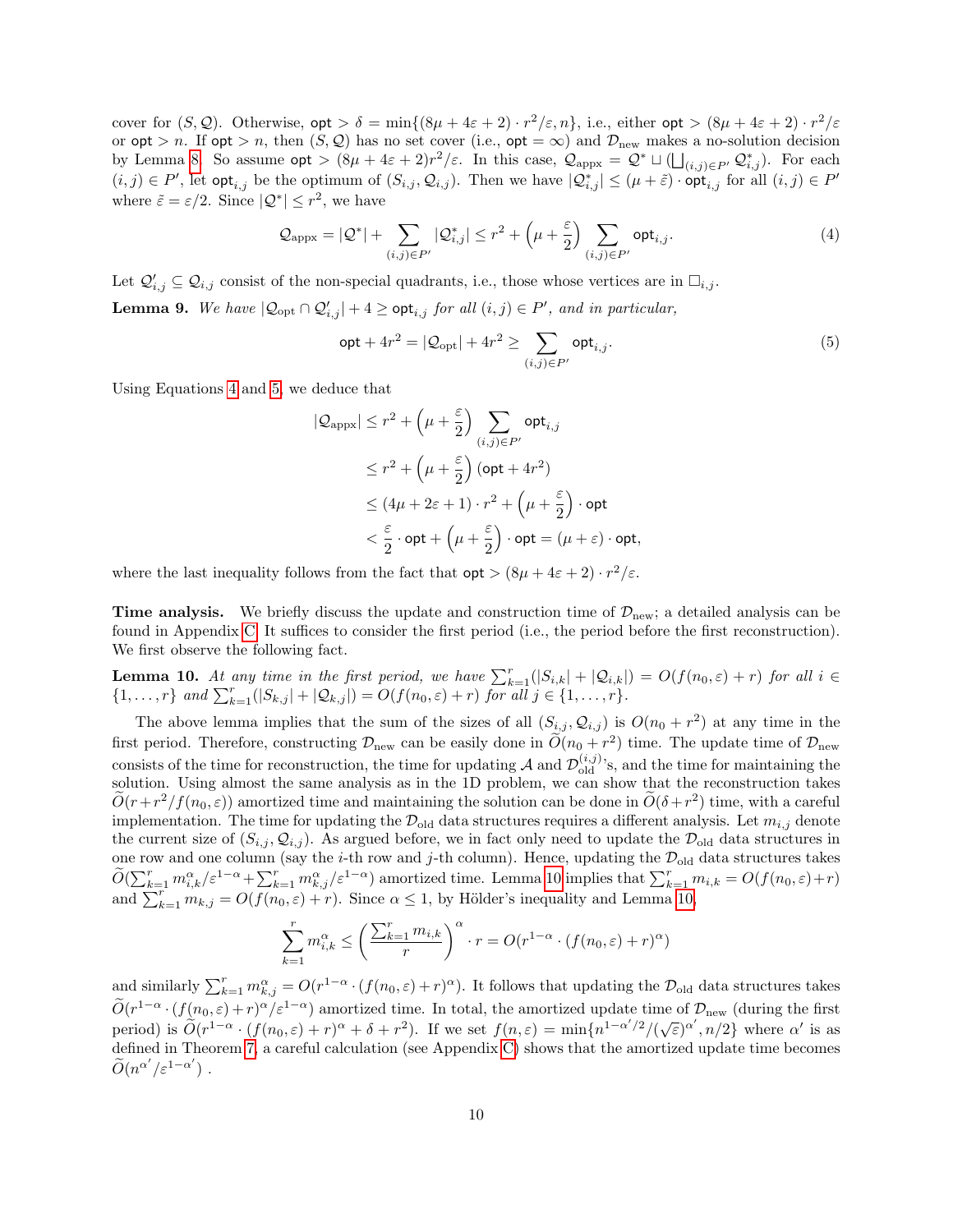#### <span id="page-10-0"></span>4.2.2 An output-sensitive quadrant set cover algorithm

We propose an  $O(1)$ -approximate output-sensitive algorithm for quadrant set cover, which is needed for applying Theorem [7.](#page-7-2) Let  $(S, Q)$  be a quadrant set cover instance of size n, and opt be its optimum. Our goal is to compute an  $O(1)$ -approximate optimal set cover for  $(S, \mathcal{Q})$  in  $\tilde{O}(\text{opt})$  time, using some basic data structure built on  $(S, \mathcal{Q})$ .

For simplicity, let us assume that  $(S, \mathcal{Q})$  has a set cover; how to handle the no-solution case is discussed in Appendix [D.1.](#page-31-0) There are four types of quadrants in  $Q$ , southeast, southwest, northwest; we denote by  $\mathcal{Q}^{\text{SE}},\mathcal{Q}^{\text{SW}},\mathcal{Q}^{\text{NE}},\mathcal{Q}^{\text{NW}}\subseteq\mathcal{Q}$  the sub-collections of these types of quadrants, respectively. Let  $U^{\text{SE}}$ denote the union of the quadrants in  $\mathcal{Q}^{\text{SE}}$ , and define  $U^{\text{SW}}, U^{\text{NE}}, U^{\text{NW}}$  similarly. Since  $(S, \mathcal{Q})$  has a set cover, we have  $S = (S \cap U^{\text{SE}}) \cup (S \cap U^{\text{SW}}) \cup (S \cap U^{\text{NW}}) \cup (S \cap U^{\text{NW}})$ . Therefore, if we can compute  $O(1)$ -approximate optimal set covers for  $(S \cap U^{\text{SE}}, \mathcal{Q}), (S \cap U^{\text{SW}}, \mathcal{Q}), (S \cap U^{\text{NE}}, \mathcal{Q}),$  and  $(S \cap U^{\text{NW}}, \mathcal{Q}),$  then the union of these four set covers is an  $O(1)$ -approximate optimal set cover for  $(S, \mathcal{Q})$ .



<span id="page-10-1"></span>Figure 3: Illustrating the curve  $\gamma$  and the point  $\sigma$ .

With this observation, it now suffices to show how to compute an  $O(1)$ -approximate optimal set cover for  $(S \cap U^{\text{SE}}, Q)$  in  $\widetilde{O}(\text{opt}^{\text{SE}})$  time, where  $\text{opt}^{\text{SE}}$  is the optimum of  $(S \cap U^{\text{SE}}, Q)$ . The main challenge is to guarantee the running time and approximation ratio simultaneously. We begin by introducing some notation. Let  $\gamma$  denote the boundary of  $U^{\text{SE}}$ , which is an orthogonal staircase curve from bottom-left to top-right. If  $\gamma \cap U^{\text{SW}} \neq \emptyset$ , then  $\gamma \cap U^{\text{SW}}$  is a connected portion of  $\gamma$  that contains the bottom-left end of  $\gamma$ . Define  $\sigma$  as the "endpoint" of  $\gamma \cap U^{\text{SW}}$ , i.e., the point on  $\gamma \cap U^{\text{SW}}$  that is closest the top-right end of  $\gamma$ . See Figure [3](#page-10-1) for an illustration. If  $\gamma \cap U^{\text{SW}} = \emptyset$ , we define  $\sigma$  as the bottom-left end of  $\gamma$  (which is a point whose y-coordinate equals to  $-\infty$ ). For a number  $\tilde{y} \in \mathbb{R}$ , we define  $\phi(\tilde{y})$  as the *leftmost* point in  $S \cap U^{\text{SE}}$  whose y-coordinate is greater than  $\tilde{y}$ ; we say  $\phi(\tilde{y})$  does not exist if no point in  $S \cap U^{\text{SE}}$  has y-coordinate greater than  $\tilde{y}$ . For a point  $a \in \mathbb{R}^2$  and a collection P of quadrants, we define  $\Phi_{\to}(a,\mathcal{P})$  and  $\Phi_{\uparrow}(a,\mathcal{P})$  as the rightmost and topmost quadrants in P that contains a, respectively. For a quadrant Q, we denote by  $x(Q)$  and  $y(Q)$  the x- and y-coordinates of the vertex of Q, respectively.

To get some intuition, let us consider a very simple case, where Q only consists of southeast quadrants. In this case, one can compute an optimal set cover for  $(S \cap U^{\text{SE}}, \mathcal{Q})$  using a greedy algorithm similar to the 1D interval set cover algorithm: repeatedly pick the leftmost uncovered point in  $S \cap U^{\text{SE}}$  and cover it using the topmost (southeast) quadrant in Q. Using the notations defined above, we can describe this algorithm as follows. Set  $\mathcal{Q}_{\text{ans}} \leftarrow \emptyset$  and  $\tilde{y} \leftarrow -\infty$  initially, and repeatedly do  $a \leftarrow \phi(\tilde{y}), Q \leftarrow \Phi_{\uparrow}(\sigma, \mathcal{Q}^{\text{SE}}),$  $\mathcal{Q}_{\text{ans}} \leftarrow \mathcal{Q}_{\text{ans}} \cup \{Q\}, \, \tilde{y} \leftarrow y(Q)$  until  $\phi(\tilde{y})$  does not exist. Eventually,  $\mathcal{Q}_{\text{ans}}$  is the set cover we want.

Now we try to extend this algorithm to the general case. However, the situation here becomes much more complicated, since we may have three other types of quadrants in Q, which have to be carefully dealt with in order to guarantee the correctness. But the intuition remains the same: we still construct the solution in a greedy manner. The following procedure describes our algorithm.

1.  $\mathcal{Q}_{\text{ans}} \leftarrow \emptyset$ .  $\tilde{y} \leftarrow -\infty$ . If  $\phi(\tilde{y})$  does not exist, then go to Step 6.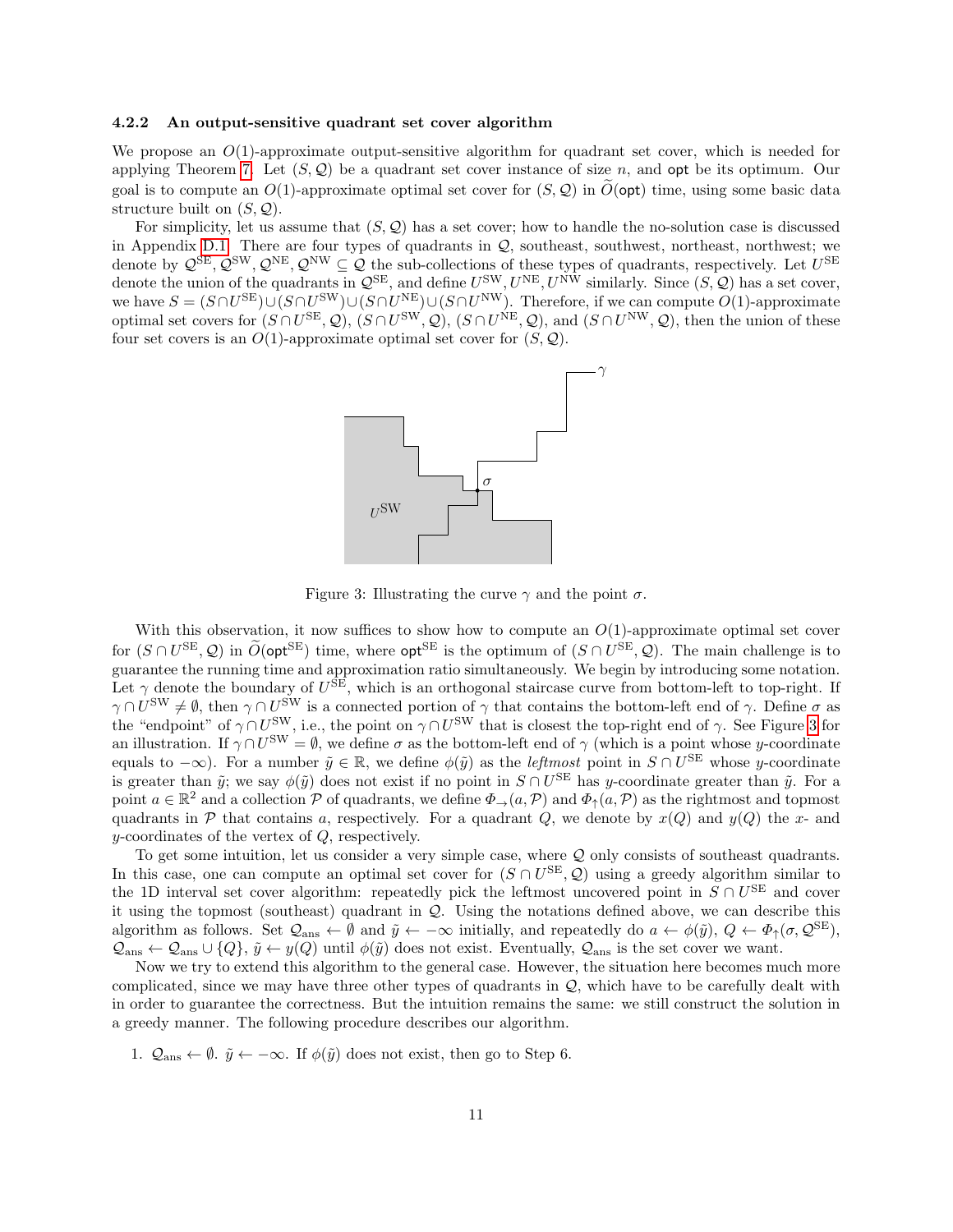- 2.  $\mathcal{Q}_{\text{ans}} \leftarrow {\phi_{\rightarrow}(\sigma, \mathcal{Q}^{\text{SW}}), \phi_{\uparrow}(\sigma, \mathcal{Q}^{\text{SE}})}$ .  $\tilde{y} \leftarrow y(\phi_{\uparrow}(\sigma, \mathcal{Q}^{\text{SE}}))$ . If  $\phi(\tilde{y})$  exists, then  $a \leftarrow \phi(\tilde{y})$ , else go to Step 6.
- 3. If  $a \in U^{\text{NE}}$ , then  $\mathcal{Q}_{\text{ans}} \leftarrow \mathcal{Q}_{\text{ans}} \cup \{ \Phi_{\uparrow}(a, \mathcal{Q}^{\text{NE}}), \Phi_{\uparrow}(a, \mathcal{Q}^{\text{SE}}) \}$  and go to Step 6.
- 4. If  $a \in U^{\text{NW}}$ , then  $\mathcal{Q}_{\text{ans}} \leftarrow \mathcal{Q}_{\text{ans}} \cup \{\Phi_{\rightarrow}(a, \mathcal{Q}^{\text{NW}}), \Phi_{\uparrow}(a, \mathcal{Q}^{\text{SE}})\}$  and  $Q \leftarrow \Phi_{\uparrow}(v, \mathcal{Q}^{\text{SE}})$  where v is the vertex of  $\Phi_{\rightarrow}(a, \mathcal{Q}^{\text{NW}})$ , otherwise  $Q \leftarrow \Phi_{\uparrow}(a, \mathcal{Q}^{\text{SE}})$ .
- 5.  $\mathcal{Q}_{\text{ans}} \leftarrow \mathcal{Q}_{\text{ans}} \cup \{Q\}$ .  $\tilde{y} \leftarrow y(Q)$ . If  $\phi(\tilde{y})$  exists, then  $a \leftarrow \phi(\tilde{y})$  and go to Step 3.
- 6. Output  $\mathcal{Q}_{\text{ans}}$ .

The following lemma proves the correctness of our algorithm.

<span id="page-11-0"></span>**Lemma 11.**  $Q_{\text{ans}}$  covers all points in  $S \cap U^{\text{SE}}$ , and  $|Q_{\text{ans}}| = O(\text{opt}^{\text{SE}})$ .

The remaining task is to show how to perform our algorithm in  $\tilde{O}(\text{opt}^{\text{SE}})$  time using basic data structures. It is clear that our algorithm terminates in  $O(\mathsf{opt}^{\mathsf{SE}})$  steps, since we include at least one quadrant to  $\mathcal{Q}_{\text{ans}}$ in each iteration of the loop Step 3–5 and eventually  $|Q_{\text{ans}}| = O(\text{opt}^{\text{SE}})$  by Lemma [11.](#page-11-0) Thus, it suffices to show that each step can be done in  $\tilde{O}(1)$  time. In every step of our algorithm, all work can be done in constant time except the tasks of computing the point  $\sigma$ , testing whether  $a \in U^{\text{NE}}$  and  $a \in U^{\text{NW}}$  for a given point a, computing the quadrants  $\Phi_{\to}(a,\mathcal{Q}^{\text{SW}}), \Phi_{\to}(a,\mathcal{Q}^{\text{NW}}), \Phi_{\uparrow}(a,\mathcal{Q}^{\text{SE}}), \Phi_{\uparrow}(a,\mathcal{Q}^{\text{NE}})$  for a given point a, and computing  $\phi(\tilde{y})$  for a given number  $\tilde{y}$ . All these tasks except the computation of  $\phi(\cdot)$  can be easily done in  $\tilde{O}(1)$  time by storing the quadrants in binary search trees. To compute  $\phi(\cdot)$  in  $\tilde{O}(1)$  time is more difficult, and we achieve this by properly using range trees built on both  $S$  and  $\mathcal{Q}^{\overline{S}}E$ . The details are presented in Appendix [D.2.](#page-31-1)

Using the above algorithm, we can compute  $O(1)$ -approximate optimal set covers for  $(S \cap U^{\text{SE}}, Q)$ ,  $(S \cap U^{\text{SW}}, \mathcal{Q}), (S \cap U^{\text{NE}}, \mathcal{Q}),$  and  $(S \cap U^{\text{NW}}, \mathcal{Q})$ . As argued before, the union of these four set covers, denoted by  $\mathcal{Q}^*$ , is an  $O(1)$ -approximate optimal set covers for  $(S, \mathcal{Q})$ .

<span id="page-11-1"></span>**Theorem 12.** Quadrant set cover admits an  $O(1)$ -approximate output-sensitive algorithm.

#### 4.2.3 Putting everything together

With the bootstrapping theorem in hand, we are now able to design our dynamic quadrant set cover data structure. Again, the starting point is a "trivial" data structure which uses the output-sensitive algorithm of Theorem [12](#page-11-1) to re-compute an optimal quadrant set cover after each update. Clearly, the update time of this data structure is  $O(n)$  and the construction time is  $O(n_0)$ . Let  $\mu = O(1)$  be the approximation ratio of the output-sensitive algorithm. The trivial data structure implies the existence of a  $(\mu + \varepsilon)$ -approximate dynamic quadrant set cover data structure with  $\tilde{O}(n^{\alpha_0}/\varepsilon^{1-\alpha_0})$  amortized update time for  $\alpha_0 = 1$  and  $\tilde{O}(n_0)$  construction time. Define  $\alpha_i = 2\alpha_{i-1}/(1+2\alpha_{i-1})$  for  $i \geq 1$ . By applying Theorem [7](#page-7-2) i times for a constant  $i \geq 1$ , we see the existence of a  $(\mu + \varepsilon)$ -approximate dynamic quadrant set cover data structure with  $\widetilde{O}(n^{\alpha_i}/\varepsilon^{1-\alpha_i})$  amortized update time and  $\widetilde{O}(n_0)$  construction time. One can easily verify that  $\alpha_i = 2^i/(2^{i+1}-1)$  for all  $i \geq 0$ . Therefore, for any constant  $\alpha > 0$ , we have an index  $i \geq 0$  satisfying  $\alpha_i < 1/2 + \alpha$  and hence  $\widetilde{O}(n^{\alpha_i}/\varepsilon^{1-\alpha_i}) = O(n^{1/2+\alpha}/\varepsilon)$ . Setting  $\varepsilon$  to be any constant, we finally conclude the following.

**Theorem 13.** For any constant  $\alpha > 0$ , there exists an O(1)-approximate dynamic quadrant set cover data structure with  $O(n^{1/2+\alpha})$  amortized update time and  $\widetilde{O}(n_0)$  construction time.

By the reduction of Lemma [6,](#page-6-0) we have the following corollary.

**Corollary 14.** For any constant  $\alpha > 0$ , there exist  $O(1)$ -approximate dynamic unit-square set cover, dynamic unit-square hitting set, and dynamic quadrant hitting set data structures with  $O(n^{1/2+\alpha})$  amortized update time and  $\widetilde{O}(n_0)$  construction time.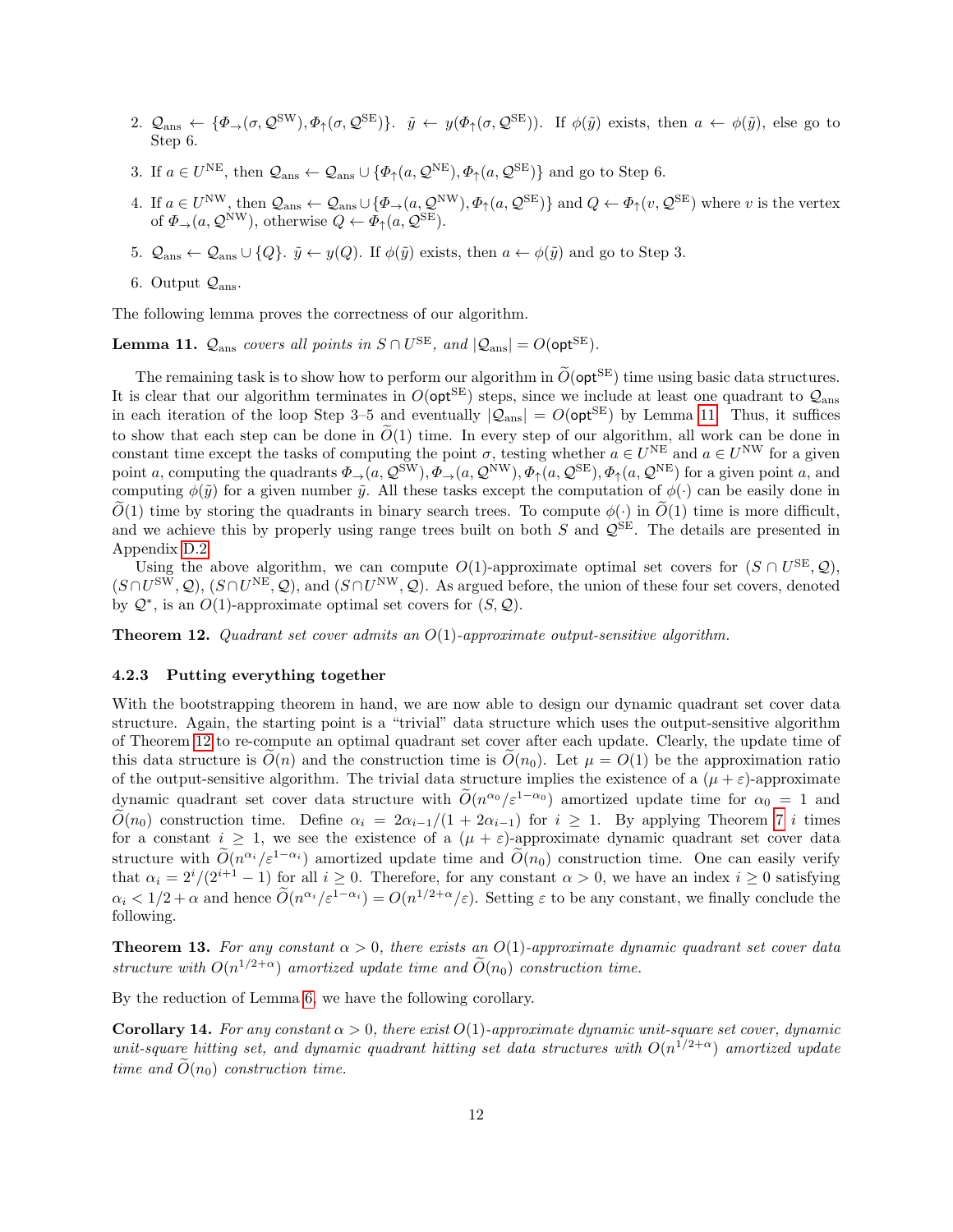## <span id="page-12-0"></span>5 Second framework: Local modification

In this section, we give our second framework for dynamic geometric set cover and hitting set, which results in poly-logarithmic update time data structures for dynamic interval hitting set, as well as dynamic quadrant and unit-square set cover (resp., hitting set) in the partially dynamic setting. This framework applies to stable dynamic geometric set cover and hitting set problems, in which each operation cannot change the optimum of the problem instance significantly. One can easily see that any dynamic set cover (resp., hitting set) problem in the partially dynamic setting is stable. Interestingly, we will see that the dynamic interval hitting set problem, even in the fully dynamic setting, is stable.

The basic idea behind this framework is quite simple, and we call it *local modification*. Namely, at the beginning, we compute a good solution  $S^*$  for the problem instance using an output-sensitive algorithm, and after each operation, we slightly modify  $S^*$ , by adding/removing a constant number of elements, to guarantee that  $S^*$  is a feasible solution for the current instance. After processing many operations, we re-compute a new  $S^*$  and repeat this procedure. The stability of the problem can guarantee that  $S^*$  is always a good approximation for the optimal solution.

Next, we formally define the notion of *stability*. The *quasi-optimum* of a set cover instance  $(S, \mathcal{R})$  is the size of an optimal set cover for  $(S',\mathcal{R})$ , where  $S' \subseteq S$  consists of the points that can be covered by R. The quasi-optimum of a hitting set instance is defined in a similar way. For a dynamic set cover (resp., hitting set) instance  $\Pi$ , we use  $\mathsf{opt}_i(\Pi)$  to denote the quasi-optimum of  $\Pi$  at the time i (i.e., after the *i*-th operation).

**Definition 15.** A dynamic set cover (resp., hitting set) instance  $\Pi$  is **stable** if  $|\textsf{opt}_i(\Pi) - \textsf{opt}_{i+1}(\Pi)| \leq 1$ for all  $i \geq 0$ . A dynamic set cover (resp., hitting set) problem is **stable** if any instance of the problem is stable.

<span id="page-12-3"></span>Lemma 16. Any dynamic set cover (resp., hitting set) problem in the partially dynamic setting is stable. The dynamic interval hitting set problem is stable.

## 5.1 Dynamic interval hitting set

We show how to use the idea of local modification to obtain a  $(1 + \varepsilon)$ -approximate dynamic interval hitting set data structure D with  $\tilde{O}(1/\varepsilon)$  amortized update time.

Similarly to interval set cover, the interval hitting set problem can also be solved using a simple greedy algorithm, which can be performed in  $O(\text{opt})$  time if we store (properly) the points and intervals in some basic data structure (e.g., binary search trees). We omit the proof of the following lemma, as it is almost the same as the proof of Lemma [1.](#page-3-2)

Lemma 17. The interval hitting set problem yields an exact output-sensitive algorithm.

Let  $(S,\mathcal{I})$  be a dynamic interval hitting set instance. We denote by n (resp.,  $n_0$ ) the size of the current (resp., initial)  $(S,\mathcal{I})$ , and by opt the optimum of the current  $(S,\mathcal{I})$ .

The data structure. Our data structure  $\mathcal D$  basically consists of three parts. The first part is the basic data structure A built on  $(S,\mathcal{I})$  required for the output-sensitive algorithm. The second part is the following dynamic data structure  $\beta$  which can tell us whether the current instance has a hitting set.

<span id="page-12-4"></span>**Lemma 18.** There exists a dynamic data structure B built on  $(S, \mathcal{I})$  with  $\widetilde{O}(1)$  update time and  $\widetilde{O}(n_0)$ construction time that can indicate whether the current  $(S,\mathcal{I})$  has a hitting set or not.

The third part consists of the following two basic data structures  $C_1$  and  $C_2$ .

<span id="page-12-1"></span>**Lemma 19.** One can store S in a basic data structure  $C_1$  such that given a point a, the rightmost (resp., leftmost) point in S to the left (resp., right) of a can be reported in  $O(1)$  time (if they exist).

<span id="page-12-2"></span>**Lemma 20.** One can store S in a basic data structure  $C_2$  such that given an interval I, a point  $a \in S$  that is contained in I can be reported in  $\widetilde{O}(1)$  time (if it exists).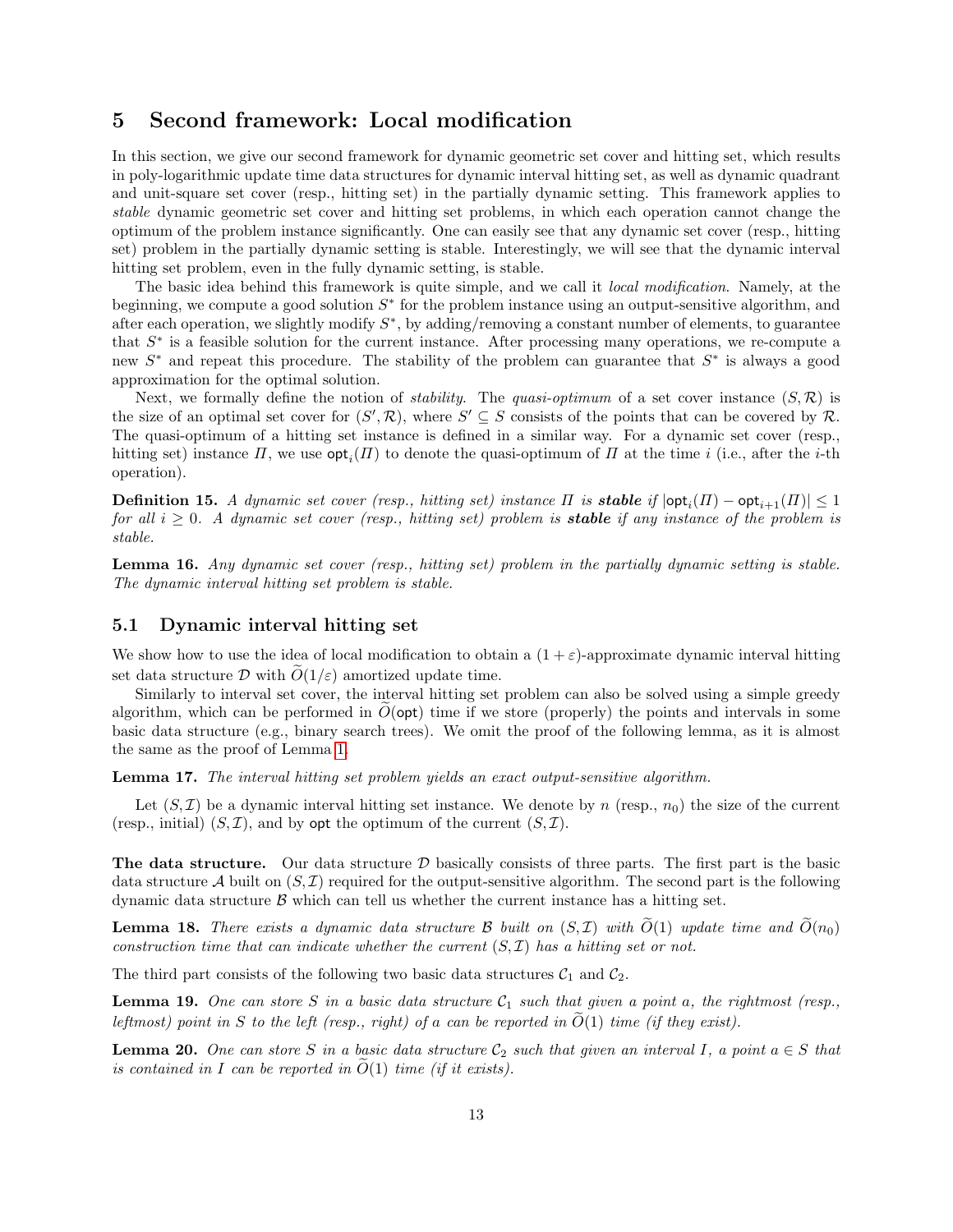Maintaining a solution. Let  $(S_0, \mathcal{I}_0)$  be the initial  $(S, \mathcal{I})$ , and define  $\mathcal{I}'_0 \subseteq \mathcal{I}_0$  as the sub-collection consisting of all intervals that are hit by  $S_0$ . In the construction of  $\mathcal{D}$ , after building the data structures  $\mathcal{A}$ and B, we compute an optimal hitting set  $S^*$  for  $(S_0, \mathcal{I}'_0)$ . Set cnt = 0 and opt∼ =  $|S^*|$  initially. The data structure  $D$  handles the operations as follows. After each operation,  $D$  first increment cnt by 1 and query the data structure B to see whether the current  $(S, \mathcal{I})$  has a hitting set. Whenever cnt  $\geq \varepsilon \cdot \mathsf{opt}^{\sim}/(2+\varepsilon)$  and the current  $(S, \mathcal{I})$  has a hitting set, we re-compute an optimal hitting set  $S^*$  for the current  $(S, \mathcal{I})$  using the output-sensitive algorithm and reset  $\text{cnt} = 0$  and  $\text{opt}^{\sim} = |S^*|$ . Otherwise, we apply local modification on  $S^*$ (i.e., "slightly" modify  $S^*$ ) as follows.

- If the operation inserts a point  $a$  to  $S$ , then include  $a$  in  $S^*$ . If the operation deletes a point  $a$  from  $S$ , then remove a from  $S^*$  (if  $a \in S^*$ ) and include in  $S^*$  the rightmost point in S to the left of a and the leftmost point in S to the right of a (if they exist), which can be found using the data structure  $C_1$  of Lemma [19.](#page-12-1)
- If the operation inserts an interval I to  $\mathcal I$ , then include in  $S^*$  an arbitrary point in S that hits I (if it exists), which can be found using the data structure  $C_2$  of Lemma [20.](#page-12-2) If the operation deletes an interval from  $I$ , keep  $S^*$  unchanged.

Note that we do local modification on  $S^*$  no matter whether the current  $(S, \mathcal{I})$  has a hitting set or not. After this, our data structure D uses  $S^*$  as the solution for the current  $(S, \mathcal{I})$ , if the current  $(S, \mathcal{I})$  has a hitting set. In order to support the desired queries for  $S^*$ , we can simply store  $S^*$  in a (dynamic) binary search tree. When we re-compute  $S^*$ , we re-build the binary search tree that stores  $S^*$ . For each local modification on  $S^*$ , we do insertion/deletion on the binary search tree according to the change of  $S^*$ .

**Correctness.** To see the correctness of our data structure, we have to show that  $S^*$  is always a  $(1 + \varepsilon)$ approximate optimal hitting set for the current  $(S,\mathcal{I})$ , whenever  $(S,\mathcal{I})$  has a hitting set. To this end, we observe some simple facts. First, the counter cnt is exactly the number of the operations processed after the last re-computation of S<sup>\*</sup>, and the number **opt**∼ is the optimum at the last re-computation of S<sup>\*</sup>. Second, after each local modification, the size of  $S^*$  either increases by 1 or keeps unchanged. Based on these two facts and the stability of dynamic interval hitting set (Lemma [16\)](#page-12-3), we can easily bound the size of  $S^*$ .

<span id="page-13-0"></span>**Lemma 21.** We have  $|S^*| \leq (1 + \varepsilon) \cdot \text{opt at any time.}$ 

With the above lemma in hand, it now suffices to show that  $S^*$  is a feasible hitting set.

<span id="page-13-1"></span>**Lemma 22.** Whenever the current  $(S, \mathcal{I})$  has a hitting set,  $S^*$  is a hitting set for  $(S, \mathcal{I})$ .

**Time analysis.** The construction time of D is clearly  $\tilde{O}(n_0)$ . Specifically, when constructing D, we need to build the data structures  $A, B, C_1, C_2$ , all of which can be built in  $\tilde{O}(n_0)$  time. Also, we need to compute an optimal hitting set for  $(S_0, \mathcal{I}'_0)$  using the output-sensitive algorithm, which can also be done in  $\widetilde{O}(n_0)$ time. We show that the amortized update time of D is  $\widetilde{O}(1/\varepsilon)$ . After each operation, we need to update the data structures  $\mathcal{A}, \mathcal{B}, \mathcal{C}_1, \mathcal{C}_2$ , which takes  $\widetilde{O}(1)$  time. If we do local modification on  $S^*$ , then it takes  $\widetilde{O}(1)$  time. Indeed, in each local modification, there are  $O(1)$  elements to be added to or removed from  $S^*$ . These elements can be found in  $\tilde{O}(1)$  time using the data structures  $\mathcal{C}_1$  and  $\mathcal{C}_2$ . After these elements are found, we need to modify the binary search tree that stores  $S^*$  for supporting the desired queries, which can also be done in  $\widetilde{O}(1)$  time. In the case where we re-compute a new  $S^*$ , it takes  $\widetilde{O}(\text{opt})$  time. However, we can amortize this time over the operations in between the last re-computation of  $S^*$  and the current one. Let opt∼ be the quasi-optimum of  $(S, \mathcal{I})$  at the last re-computation. Suppose there are t operations in between the two re-computations. Then  $t \geq \varepsilon \cdot \mathsf{opt}^{\sim}/(2 + \varepsilon)$ . By the stability of dynamic interval hitting set (Lemma [16\)](#page-12-3), we have  $opt \le opt \le pt^{\sim} + t$ , because  $opt$  is also the quasi-optimum of the current  $(S, \mathcal{I})$ . It follows that

$$
\frac{\mathsf{opt}}{t} \le \frac{\mathsf{opt}^\sim + t}{t} \le \frac{2+\varepsilon}{\varepsilon} + 1 = O(1/\varepsilon).
$$

Thus, the amortized time for the current re-computation is  $\tilde{O}(1/\varepsilon)$ . We conclude the following.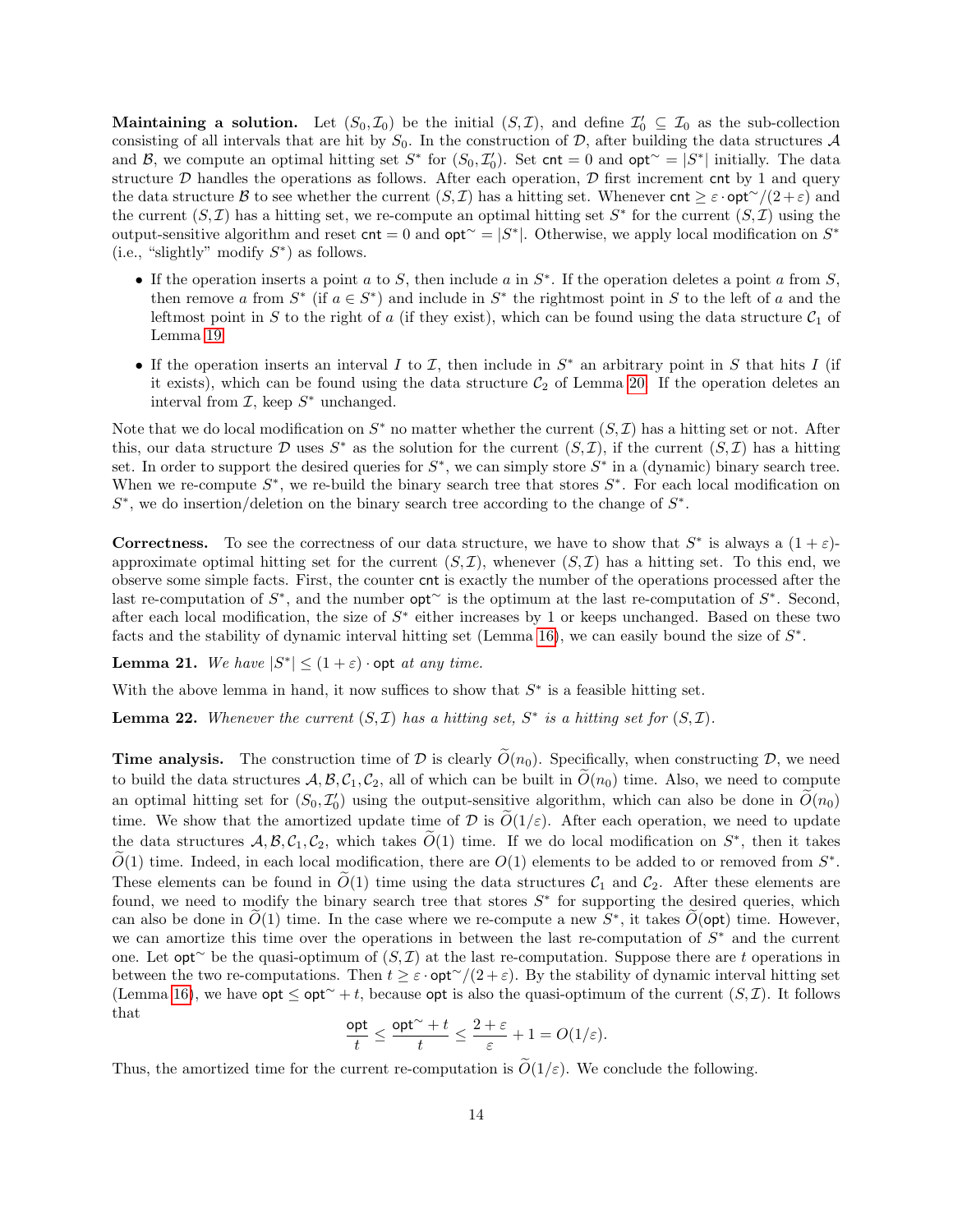**Theorem 23.** For a given approximation factor  $\varepsilon > 0$ , there is a  $(1 + \varepsilon)$ -approximate dynamic interval hitting data structure  $\mathcal D$  with  $\tilde O(1/\varepsilon)$  amortized update time and  $\tilde O(n_0)$  construction time.

#### 5.2 Dynamic set cover and hitting set in the partially dynamic settings

The idea of local modification can also be applied to dynamic geometric set cover (resp., hitting set) problems in the partially dynamic setting (which are stable by Lemma [16\)](#page-12-3), as long as we have an output-sensitive algorithm for the problem and an efficient dynamic data structure that can indicate whether the current instance has a feasible solution or not.

For an example, let us consider dynamic quadrant set cover in the partially dynamic setting. Let  $(S, \mathcal{Q})$ be a dynamic quadrant set cover instance with only point updates. As before, we denote by n (resp.,  $n_0$ ) the size of the current (resp., initial)  $(S, Q)$ , and by opt the optimum of the current  $(S, Q)$ .

The data structure. Our data structure  $D$  consists of three parts. The first part is the basic data structure  $A$  required for performing the output-sensitive algorithm of Theorem [12.](#page-11-1) The second part is the following dynamic data structure  $\beta$  which can tell us whether the current instance has a hitting set.

<span id="page-14-0"></span>**Lemma 24.** There exists a dynamic data structure B built on  $(S, Q)$  with  $\tilde{O}(1)$  update time and  $\tilde{O}(n_0)$ construction time that can indicate whether the current  $(S, \mathcal{Q})$  has a set cover or not.

The third part is a simple (static) data structure C built on Q that can report in  $\tilde{O}(1)$  time, for a given point  $a \in \mathbb{R}^2$ , a quadrant in Q that contains a (if it exists); this can be done using a standard orthogonal range-search data structure, e.g., range tree, whose construction time is  $\widetilde{O}(|\mathcal{Q}|)$ .

**Maintaining a solution.** Let  $S_0$  be the initial S, and define  $S'_0 \subseteq S_0$  as the subset consisting of the points covered by Q. At the beginning, we compute a  $\mu$ -approximate optimal set cover  $\mathcal{Q}^*$  for  $(S'_0, \mathcal{Q})$ , where  $\mu$  is the approximation ratio of the output-sensitive algorithm. This can be done as follows. We first compute  $S'_0$  by testing whether each point in S is covered by some range in Q using the data structure C, and then build on  $(S'_0, \mathcal{Q})$  the basic data structure required for the output-sensitive algorithm and perform the output-sensitive algorithm on  $(S'_0, \mathcal{Q})$ . Set cnt = 0 and opt∼ =  $|\mathcal{Q}^*|$ . After each iteration, D first increments cnt by 1 and checks whether the current  $(S, Q)$  has a set cover or not using the data structure B. Whenever cnt  $\geq (\varepsilon/\mu) \cdot \mathsf{opt}(\varepsilon')$  and the current  $(S, \mathcal{Q})$  has a set cover, we re-compute a  $\mu$ -approximate optimal set cover  $\mathcal{Q}^*$  for the current  $(S, \mathcal{Q})$  using the output-sensitive algorithm, and reset  $\mathsf{cnt} = 0$  and  $\mathsf{opt} \sim = |\mathcal{Q}^*|$ . Otherwise, we apply local modification on  $\mathcal{Q}^*$  as follows. If the operation inserts a point a to S, then include in  $\mathcal{Q}^*$  an arbitrary range in  $\mathcal Q$  that contains a, which can be found using the data structure C (if it exists). If the operation deletes a point a from S, then keep  $\mathcal{Q}^*$  unchanged. After this, our data structure D uses  $\mathcal{Q}^*$ as the solution for the current  $(S, Q)$ . As in the last section, we can store  $Q^*$  in a (dynamic) binary search tree to support the desired queries (by fixing some order on the family of quadrants).

**Correctness.** Using the same argument as in the last section, we can show that  $|Q^*| \leq (\mu + \varepsilon) \cdot \text{opt at any }$ time. Furthermore, it is also easy to see that  $\mathcal{Q}^*$  is always a feasible set cover.

<span id="page-14-1"></span>**Lemma 25.** Whenever the current  $(S, Q)$  has a set cover,  $Q^*$  is a set cover for  $(S, Q)$ .

Time analysis. Using the same analysis as in the last section, we can show that the construction time of the data structure D is  $O(n)$ , and the amortized update time is  $O(1/\varepsilon)$ . Setting  $\varepsilon$  to be any constant, we conclude the following.

**Theorem 26.** There exists an  $O(1)$ -approximate partially dynamic quadrant set cover data structure with  $\widetilde{O}(1)$  amortized update time and  $\widetilde{O}(n_0)$  construction time.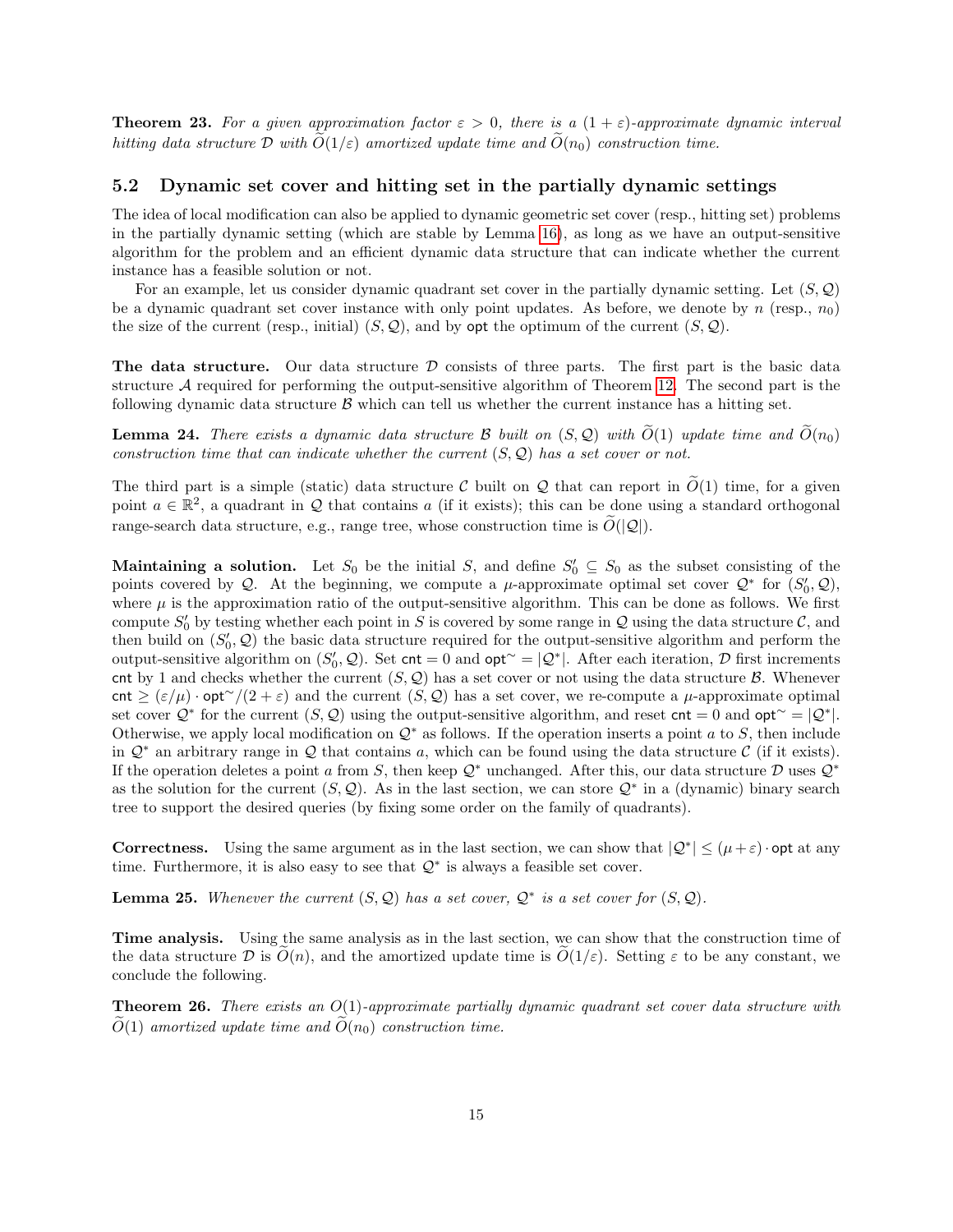Using the reduction of Lemma [6,](#page-6-0) we also have the following result. Note that although the reduction of Lemma [6](#page-6-0) is described for the fully dynamic setting, it actually applies to reduce dynamic unit-square set cover (resp., hitting set) in the partially dynamic setting and dynamic quadrant hitting set in the partially dynamic setting to dynamic quadrant set cover data structure in the partially dynamic setting.

**Corollary 27.** There exist an  $O(1)$ -approximate partially dynamic unit-square set cover, partially dynamic unit-square hitting set, and partially dynamic quadrant hitting set data structures with  $\tilde{O}(1)$  amortized update time and  $\tilde{O}(n_0)$  construction time.

# References

- <span id="page-15-9"></span>[1] Amir Abboud, Raghavendra Addanki, Fabrizio Grandoni, Debmalya Panigrahi, and Barna Saha. Dynamic set cover: improved algorithms and lower bounds. In Proceedings of the 51st Annual ACM SIGACT Symposium on Theory of Computing, pages 114–125. ACM, 2019.
- <span id="page-15-3"></span>[2] Pankaj K Agarwal and Jiangwei Pan. Near-linear algorithms for geometric hitting sets and set covers. In Proceedings of the thirtieth annual symposium on Computational geometry, page 271. ACM, 2014.
- <span id="page-15-4"></span>[3] Surender Baswana, Manoj Gupta, and Sandeep Sen. Fully dynamic maximal matching in  $o(\log n)$ update time. SIAM Journal on Computing, 44(1):88–113, 2015.
- <span id="page-15-11"></span>[4] Jon Louis Bentley. Decomposable searching problems. Technical report, Carnegie-Mellon University, Department of Computer Science, 1978.
- <span id="page-15-2"></span>[5] Piotr Berman and Bhaskar DasGupta. Complexities of efficient solutions of rectilinear polygon cover problems. Algorithmica, 17(4):331–356, 1997.
- <span id="page-15-5"></span>[6] Aaron Bernstein and Cliff Stein. Faster fully dynamic matchings with small approximation ratios. In Proceedings of the twenty-seventh annual ACM-SIAM Symposium on Discrete Algorithms, pages 692– 711. Society for Industrial and Applied Mathematics, 2016.
- <span id="page-15-6"></span>[7] Sayan Bhattacharya, Deeparnab Chakrabarty, and Monika Henzinger. Deterministic fully dynamic approximate vertex cover and fractional matching in  $o(1)$  amortized update time. In International Conference on Integer Programming and Combinatorial Optimization, pages 86–98. Springer, 2017.
- <span id="page-15-10"></span>[8] Sayan Bhattacharya, Monika Henzinger, and Giuseppe F Italiano. Design of dynamic algorithms via primal-dual method. In International Colloquium on Automata, Languages, and Programming, pages 206–218. Springer, 2015.
- <span id="page-15-7"></span>[9] Sayan Bhattacharya, Monika Henzinger, and Giuseppe F Italiano. Deterministic fully dynamic data structures for vertex cover and matching. SIAM Journal on Computing, 47(3):859–887, 2018.
- <span id="page-15-8"></span>[10] Sayan Bhattacharya, Monika Henzinger, and Danupon Nanongkai. New deterministic approximation algorithms for fully dynamic matching. In Proceedings of the forty-eighth annual ACM Symposium on Theory of Computing, pages 398–411. ACM, 2016.
- <span id="page-15-0"></span>[11] Vasek Chvatal. A greedy heuristic for the set-covering problem. Mathematics of operations research, 4(3):233–235, 1979.
- <span id="page-15-12"></span>[12] Thomas H Cormen, Charles E Leiserson, Ronald L Rivest, and Clifford Stein. Introduction to algorithms. MIT press, 2009.
- <span id="page-15-1"></span>[13] Irit Dinur and David Steurer. Analytical approach to parallel repetition. In Proceedings of the forty-sixth annual ACM Symposium on Theory of Computing, pages 624–633. ACM, 2014.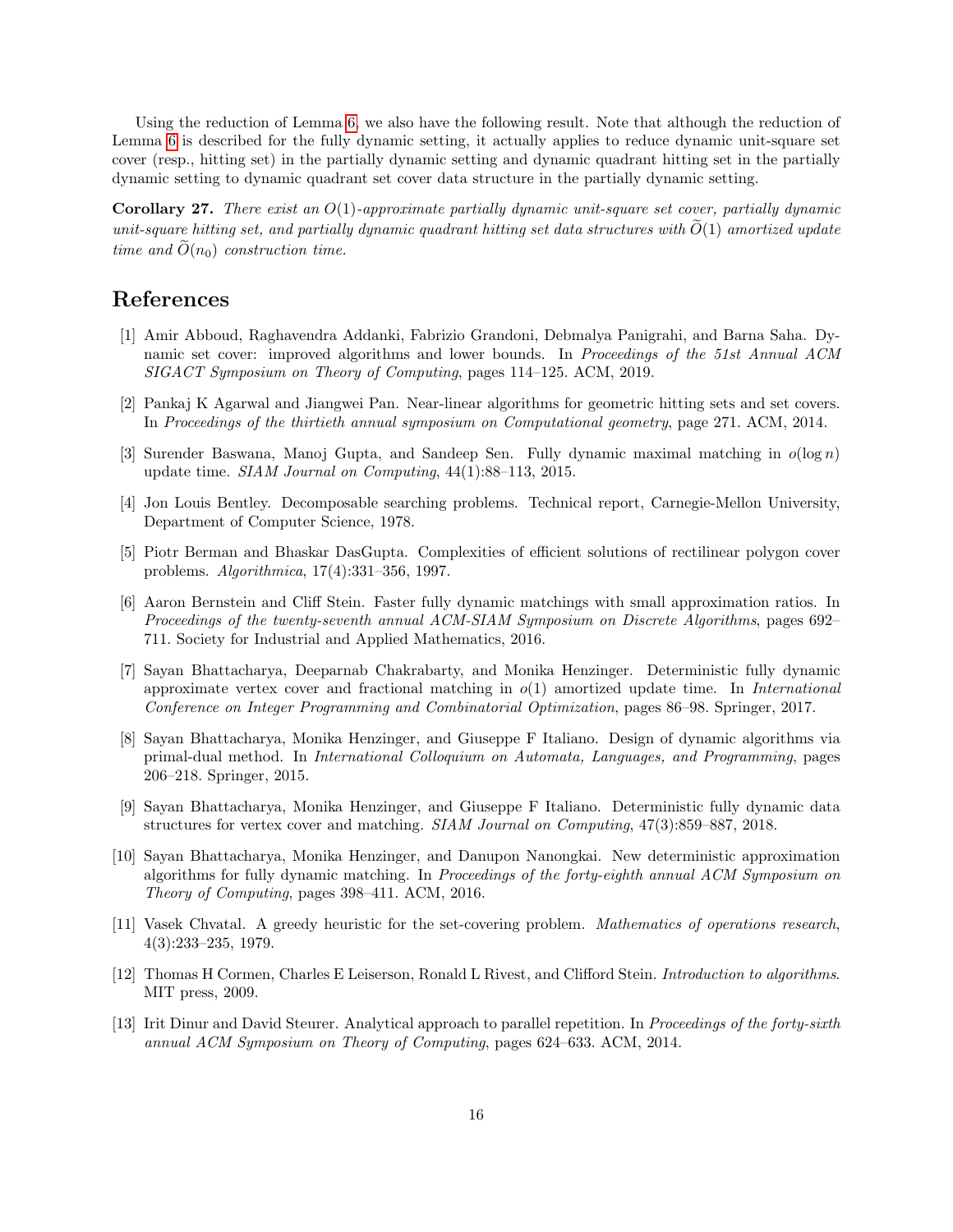- <span id="page-16-7"></span>[14] Thomas Erlebach and Erik Jan Van Leeuwen. Ptas for weighted set cover on unit squares. In Approximation, Randomization, and Combinatorial Optimization. Algorithms and Techniques, pages 166–177. Springer, 2010.
- <span id="page-16-12"></span>[15] Shashidhara K Ganjugunte. Geometric hitting sets and their variants. PhD thesis, Duke University, 2011.
- <span id="page-16-11"></span>[16] Anupam Gupta, Ravishankar Krishnaswamy, Amit Kumar, and Debmalya Panigrahi. Online and dynamic algorithms for set cover. In Proceedings of the 49th Annual ACM SIGACT Symposium on Theory of Computing, pages 537–550. ACM, 2017.
- <span id="page-16-8"></span>[17] Manoj Gupta and Richard Peng. Fully dynamic (1+e)-approximate matchings. In 2013 IEEE 54th Annual Symposium on Foundations of Computer Science, pages 548–557. IEEE, 2013.
- <span id="page-16-0"></span>[18] Juris Hartmanis. Computers and intractability: a guide to the theory of np-completeness. Siam Review, 24(1):90, 1982.
- <span id="page-16-1"></span>[19] David S Johnson. Approximation algorithms for combinatorial problems. Journal of computer and system sciences, 9(3):256–278, 1974.
- <span id="page-16-3"></span>[20] Subhash Khot and Oded Regev. Vertex cover might be hard to approximate to within 2-ε. Journal of Computer and System Sciences, 74(3):335–349, 2008.
- <span id="page-16-2"></span>[21] László Lovász. On the ratio of optimal integral and fractional covers. Discrete mathematics,  $13(4):383-$ 390, 1975.
- <span id="page-16-4"></span>[22] Nimrod Megiddo and Kenneth J Supowit. On the complexity of some common geometric location problems. SIAM journal on computing, 13(1):182–196, 1984.
- <span id="page-16-5"></span>[23] Nimrod Megiddo and Arie Tamir. On the complexity of locating linear facilities in the plane. Operations research letters, 1(5):194–197, 1982.
- <span id="page-16-14"></span>[24] Christian Worm Mortensen. Fully dynamic orthogonal range reporting on ram. SIAM Journal on Computing, 35(6):1494–1525, 2006.
- <span id="page-16-6"></span>[25] Nabil H Mustafa and Saurabh Ray. Improved results on geometric hitting set problems. Discrete  $\mathscr B$ Computational Geometry, 44(4):883–895, 2010.
- <span id="page-16-9"></span>[26] Ofer Neiman and Shay Solomon. Simple deterministic algorithms for fully dynamic maximal matching. ACM Transactions on Algorithms (TALG), 12(1):7, 2016.
- <span id="page-16-10"></span>[27] Shay Solomon. Fully dynamic maximal matching in constant update time. In 2016 IEEE 57th Annual Symposium on Foundations of Computer Science (FOCS), pages 325–334. IEEE, 2016.

# A Missing proofs

In this section, we give the proofs of the technical lemmas in Section [4.1](#page-3-3) and Section [4.2,](#page-6-1) which are missing in the main body of the paper.

## A.1 Proof of Lemma [1](#page-3-2)

Consider an interval set cover instance  $(S, \mathcal{I})$  of size n.

<span id="page-16-13"></span>**Lemma 28.** One can store S in a basic data structure that can report in  $\tilde{O}(1)$  time, for a query point  $q \in \mathbb{R}$ , the leftmost point in S that is to the right of  $q$  (if it exists).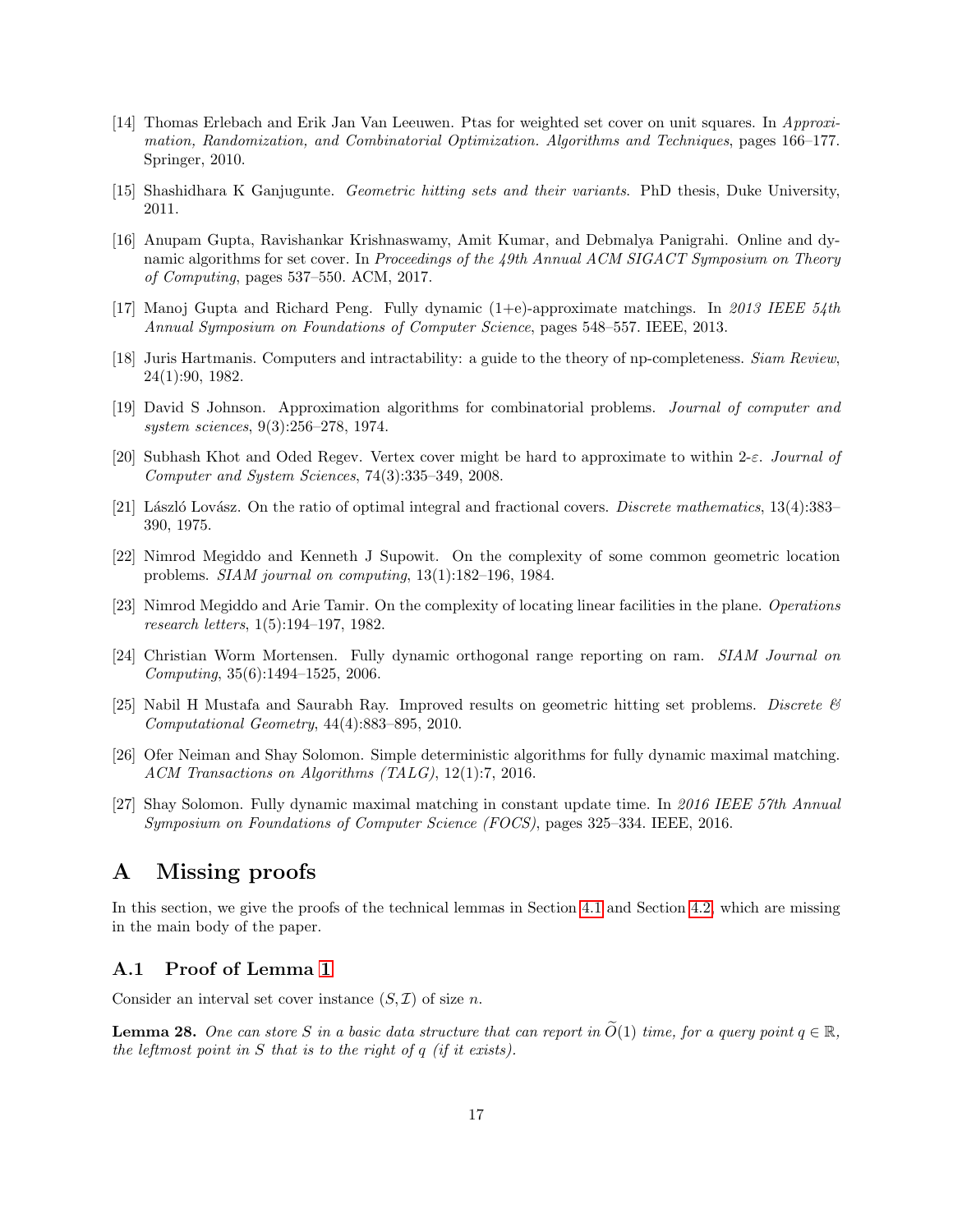*Proof.* We simply store S in a binary search tree. Given a query point  $q \in \mathbb{R}$ , one can find the leftmost point in S to the right of q by searching in the tree in  $O(1)$  time. Clearly, the tree can be built in  $O(|S|)$  time and dynamized with  $\widetilde{O}(1)$  update time, and hence it is basic. dynamized with  $\tilde{O}(1)$  update time, and hence it is basic.

<span id="page-17-0"></span>**Lemma 29.** One can store  $\mathcal I$  in a basic data structure that can report in  $\tilde{O}(1)$  time, for a query point  $q \in \mathbb{R}$ , the interval in  $\mathcal I$  with the rightmost right endpoint that contains  $q$  (if it exists).

*Proof.* We store  $\mathcal I$  in a binary search tree  $\mathcal T$  where the key of each interval is its left endpoint. We augment each node  $\mathbf{u} \in \mathcal{T}$  with an additional field which stores the interval in the subtree rooted at **u** that has the rightmost right endpoint. Given a query point  $q \in \mathbb{R}$ , we first look for the interval in T with the rightmost right endpoint whose key is smaller than or equal to q. With the augmented fields, this interval can be found in  $O(1)$  time. If this interval contains q, then we report it; otherwise, no interval in  $\mathcal I$  contains q. Clearly,  $\mathcal T$  can be built in  $\widetilde{O}(|\mathcal I|)$  time and dynamized with  $\widetilde{O}(1)$  update time, and hence it i can be built in  $\tilde{O}(|\mathcal{I}|)$  time and dynamized with  $\tilde{O}(1)$  update time, and hence it is basic.

We store S in the data structure of Lemma [28](#page-16-13) and  $\mathcal I$  in the data structure of Lemma [29.](#page-17-0)

Recall the greedy algorithm for the static interval set cover problem. The algorithm computes an optimal set cover  $\mathcal{I}_{\text{opt}}$  for  $(S, \mathcal{I})$  by repeatedly picking the leftmost uncovered point and covering it using the rightrightmost interval. Formally, the procedure is presented below.

- 1.  $q \leftarrow -\infty$  and  $\mathcal{I}_{\text{opt}} \leftarrow \emptyset$ .
- 2. Find the leftmost point  $a \in S$  to the right of q.
- 3.  $\mathcal{I}_{\text{opt}} \leftarrow \mathcal{I}_{\text{opt}} \cup \{I_a\}$ , where  $I_a$  is the right-rightmost interval in  $\mathcal{I}$  covering a.
- 4.  $q \leftarrow$  the right endpoint of  $I_a$ , then go to Step 2.

With the data structures of Lemma [28](#page-16-13) and Lemma [29](#page-17-0) in hand, the greedy algorithm can be performed in  $O(\text{opt})$  time, where opt is the optimum of  $(S,\mathcal{I})$ . Indeed, the data structure of Lemma [28](#page-16-13) can be used to implement Step 2 and the data structure of Lemma [29](#page-17-0) can be used to implement Step 3, both in  $\tilde{O}(1)$  time. Since the algorithm terminates after  $O(\text{opt})$  iterations, the total time cost is  $O(\text{opt})$ .

#### A.2 Proof of Lemma [3](#page-5-0)

Our algorithm makes a no-solution decision iff  $(S_i, \mathcal{I}_i)$  has no set cover for some  $i \in P'$ . If  $(S_i, \mathcal{I}_i)$  has a set cover for all  $i \in P'$ , then  $(S, \mathcal{I})$  clearly has a set cover, because the portions  $J_i$  for  $i \in P$  are coverable. If  $(S_i, \mathcal{I}_i)$  has no set cover for some  $i \in P'$ , then  $(S, \mathcal{I})$  has no set cover, because  $J_i$  is uncoverable and thus the points in  $S_i$  can only be covered by the intervals in  $\mathcal{I}_i$ . Therefore, the no-solution decision of our data structure is correct.

### A.3 Proof of Lemma [4](#page-5-4)

Suppose the portions  $J_1, \ldots, J_r$  are sorted from left to right. Let  $s_i$  be the separation point of  $J_i$  and  $J_{i+1}$ . Observe that an interval  $I \in \mathcal{I}_{\text{opt}}$  belongs to exactly two  $\mathcal{I}_i$ 's only if I contains one of the separation points  $s_1, \ldots, s_{r-1}$ . We claim that for each  $s_i$ , at most two intervals in  $\mathcal{I}_{\text{opt}}$  contain  $s_i$ . Assume there are three intervals  $I^-, I, I^+$  that contain  $s_i$ . Without loss of generality, assume that  $I^-$  (resp.,  $I^+$ ) has the leftmost left endpoint (resp., the rightmost right endpoint) among  $I^-, I, I^+$ . Then one can easily see that  $I \subseteq I^- \cup I^+$ . Therefore,  $\mathcal{I}_{\text{opt}}\setminus\{I\}$  is also a set cover for  $(S,\mathcal{I})$ , contradicting the optimality of  $\mathcal{I}_{\text{opt}}$ . Thus, at most two intervals in  $\mathcal{I}_{\text{opt}}$  contain  $s_i$ . It follows that there are at most  $2(r-1)$  intervals in  $\mathcal{I}_{\text{opt}}$  that contain some separation point, and only these intervals can belong to exactly two  $\mathcal{I}_i$ 's, which proves the lemma.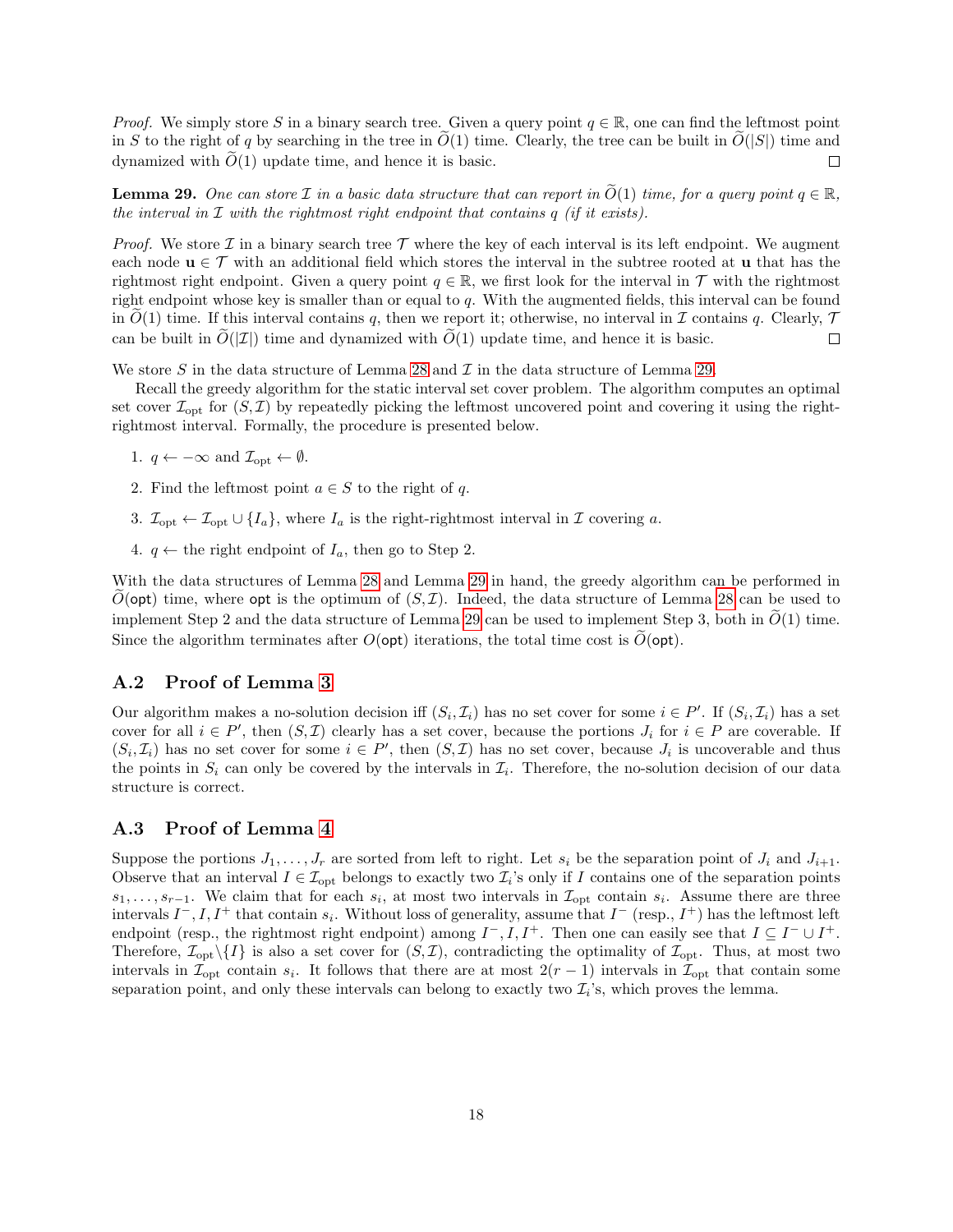#### A.4 Proof of Lemma [6](#page-6-0)

 $\overline{1}$ 

 $\overline{1}$ 

We first observe that unit-square set cover and hitting set are equivalent. A unit square Z contains a point  $a \in \mathbb{R}^2$  iff the unit square centered at a contains the center of Z. Therefore, given a unit-square set cover instance  $(S, \mathcal{Z})$ , if we replace each point  $a \in S$  with a unit square  $Z_a$  centered at a and replace each unit square  $Z \in \mathcal{Z}$  with the center  $c_Z$  of Z, then  $(S, \mathcal{Z})$  is reduced to an equivalent unit-square hitting set instance  $({c_Z : Z \in \mathcal{Z}}, {\{Z_a : a \in S\}})$ . In the same way, one can also reduce a unit-square hitting set instance to an equivalent unit-square set cover instance. Thus, we only need to consider unit-square set cover.

In order to reduce dynamic unit-square set cover to dynamic quadrant set cover, we apply a grid technique. To this end, let us first consider a static unit-square set cover instance  $(S, \mathcal{Z})$ . We build a grid  $\Gamma$  on the plane consisting of square cells of side-length 1. For each cell  $\Box$  of the grid, we define  $S_{\Box} = S \cap \Box$  and  $Z_{\Box} = \{Z \in \mathcal{Z} : Z \cap \Box \neq \emptyset\}$ . We call a cell nonempty if  $S_{\Box} \neq \emptyset$  or  $\mathcal{Z}_{\Box} \neq \emptyset$ , and truly nonempty if  $S_{\Box} \neq \emptyset$ . Let  $\Psi$  be the set of all truly nonempty cells. It is clear that  $(S, \mathcal{Z})$  has a set cover iff  $(S_{\Box}, \mathcal{Z}_{\Box})$  has a set cover for all  $\Box \in \Psi$ , since the points in  $S_{\Box}$  can only be covered using the unit squares in  $\mathcal{Z}_{\Box}$ . Let  $\mathcal{Z}_{\Box}^* \subseteq \mathcal{Z}_{\Box}$ be a c-approximate optimal set cover for  $(S_{\Box}, \mathcal{Z}_{\Box})$ . We claim that  $\bigsqcup_{\Box \in \Psi} \mathcal{Z}_{\Box}^*$  is a 4c-approximate optimal set cover for  $(S, \mathcal{Z})$ . Consider an optimal set cover  $\mathcal{Z}^*$  for  $(S, \mathcal{Z})$ . We have  $|\mathcal{Z}_{\Box}^*| \leq c \cdot |\mathcal{Z}^* \cap \mathcal{Z}_{\Box}|$ , because  $\mathcal{Z}^* \cap \mathcal{Z}_{\Box}$  is a set cover for  $(S_{\Box}, \mathcal{Z}_{\Box})$ . On the other hand, we have  $\sum_{\Box \in \Psi} |\mathcal{Z}^* \cap \overline{\mathcal{Z}}_{\Box}| \leq 4|\mathcal{Z}^*|$ , since any unit square can intersect at most four cells of Γ. It follows that

$$
\left|\bigsqcup_{\square \in \Psi} \mathcal{Z}_{\square}^*\right| = \sum_{\square \in \Psi} |\mathcal{Z}_{\square}^*| \leq \sum_{\square \in \Psi} c \cdot |\mathcal{Z}^* \cap \mathcal{Z}_{\square}| \leq 4c \cdot |\mathcal{Z}^*|.
$$

In this way, we reduce the instance  $(S, \mathcal{Z})$  to the instances  $(S_{\Box}, \mathcal{Z}_{\Box})$  for  $\Box \in \Psi$ . It seems that solving each  $(S_{\Box}, \mathcal{Z}_{\Box})$  is still a unit-square set cover problem. However, it is in fact a quadrant set cover problem. Indeed, a cell  $\Box$  is a square of side-length 1, hence the intersection of any unit square Z and  $\Box$  is equal to the intersection of a quadrant  $Q_Z$  and  $\Box$ , where  $Q_Z$  is the quadrant obtained by removing the two edges of Z outside  $\Box$ . Since the points in  $S_{\Box}$  are all contained in  $\Box$ , the quadrant  $Q_Z \in \mathcal{Z}_{\Box}$  covers the same set of points in  $S_{\Box}$  as the unit square Z. Therefore,  $(S_{\Box}, \mathcal{Z}_{\Box})$  is equivalent to the quadrant set cover instance  $(S_{\square}, \{Q_Z : Z \in \mathcal{Z}_{\square}\}).$ 

The above observation gives us a reduction from dynamic unit-square set cover to dynamic quadrant set cover. Suppose we have a c-approximate dynamic quadrant set cover data structure  $\mathcal D$  with  $f(n)$  amortized update time and  $O(n_0)$  construction time, where f is an increasing function. We are going to design a 4c-approximate dynamic unit-square set cover data structure  $\mathcal{D}'$ . Let  $(S, \mathcal{Z})$  be a dynamic unit-square set cover instance. When constructing  $\mathcal{D}'$ , we build the grid  $\Gamma$  described above and compute  $(S_{\Box}, \mathcal{Z}_{\Box})$  for all nonempty cells. The grid  $\Gamma$  is always fixed, while the instances  $(S_{\Box}, \mathcal{Z}_{\Box})$  change along with the change of S and Z. As argued before, we can regard each  $(S_{\Box}, \mathcal{Z}_{\Box})$  as a dynamic quadrant set cover instance. We then construct a data structure  $\mathcal{D}_{\Box}$  for each  $(S_{\Box}, \mathcal{Z}_{\Box})$ , which is the dynamic quadrant set cover data structure D built on  $(S_{\Box}, \mathcal{Z}_{\Box})$ . If  $(S_{\Box}, \mathcal{Z}_{\Box})$  has a set cover, then  $\mathcal{D}_{\Box}$  maintains a c-approximate optimal set cover for  $(S_{\Box}, \mathcal{Z}_{\Box})$ , which we denote by  $\mathcal{Z}_{\Box}^*$ . Furthermore, we also need two data structures to maintain the nonempty and truly nonempty cells of Γ, respectively. We store the nonempty cells in a (dynamic) binary search tree  $\mathcal{T}_1$  (by fixing some total order of the cells of Γ). Each node  $\mathbf{u} \in \mathcal{T}_1$  has a pointer pointing to the data structure  $\mathcal{D}_{\Box}$  where  $\Box$  is the cell corresponding to **u**. Similarly, we store all the truly nonempty cells in a (dynamic) binary search tree  $\mathcal{T}_2$ , with a pointer at each node pointing to the data structure  $\mathcal{D}_{\Box}$ for the corresponding cell  $\Box$ . The data structures  $\mathcal{D}_{\Box}$  and the binary search trees  $\mathcal{T}_1, \mathcal{T}_2$  form our dynamic unit-square set cover data structure  $\mathcal{D}'$ . Besides this,  $\mathcal{D}'$  also maintains two numbers m and s, where m is the number of the truly nonempty cells  $\square$  such that  $(S_{\square}, \mathcal{Z}_{\square})$  has no set cover and s is the sum of  $|\mathcal{Z}_{\square}^*|$  over all truly nonempty cells  $\square$  such that  $(S_\square, \mathcal{Z}_\square)$  has a set cover. The construction time of  $\mathcal{D}'$  is  $\widetilde{O}(n_0)$ . Indeed, finding the nonempty (and truly nonempty) cells and building the binary search trees  $\mathcal{T}_1, \mathcal{T}_2$  can be easily done in  $\tilde{O}(n_0)$  time. Furthermore, the sum of the sizes of all  $(S_{\Box}, \mathcal{Z}_{\Box})$  is  $\tilde{O}(n_0)$ , since each point in S lies in exactly one cell and each unit-square in  $\mathcal Z$  intersects at most four cells. Therefore, computing the instances  $(S_{\Box}, \mathcal{Z}_{\Box})$  can be done in  $O(n_0)$  time. The time for building each data structure  $\mathcal{D}_{\Box}$  is near-linear in the size of  $(S_{\square}, \mathcal{Z}_{\square})$ , thus building all  $\mathcal{D}_{\square}$  takes  $\widetilde{O}(n_0)$  time.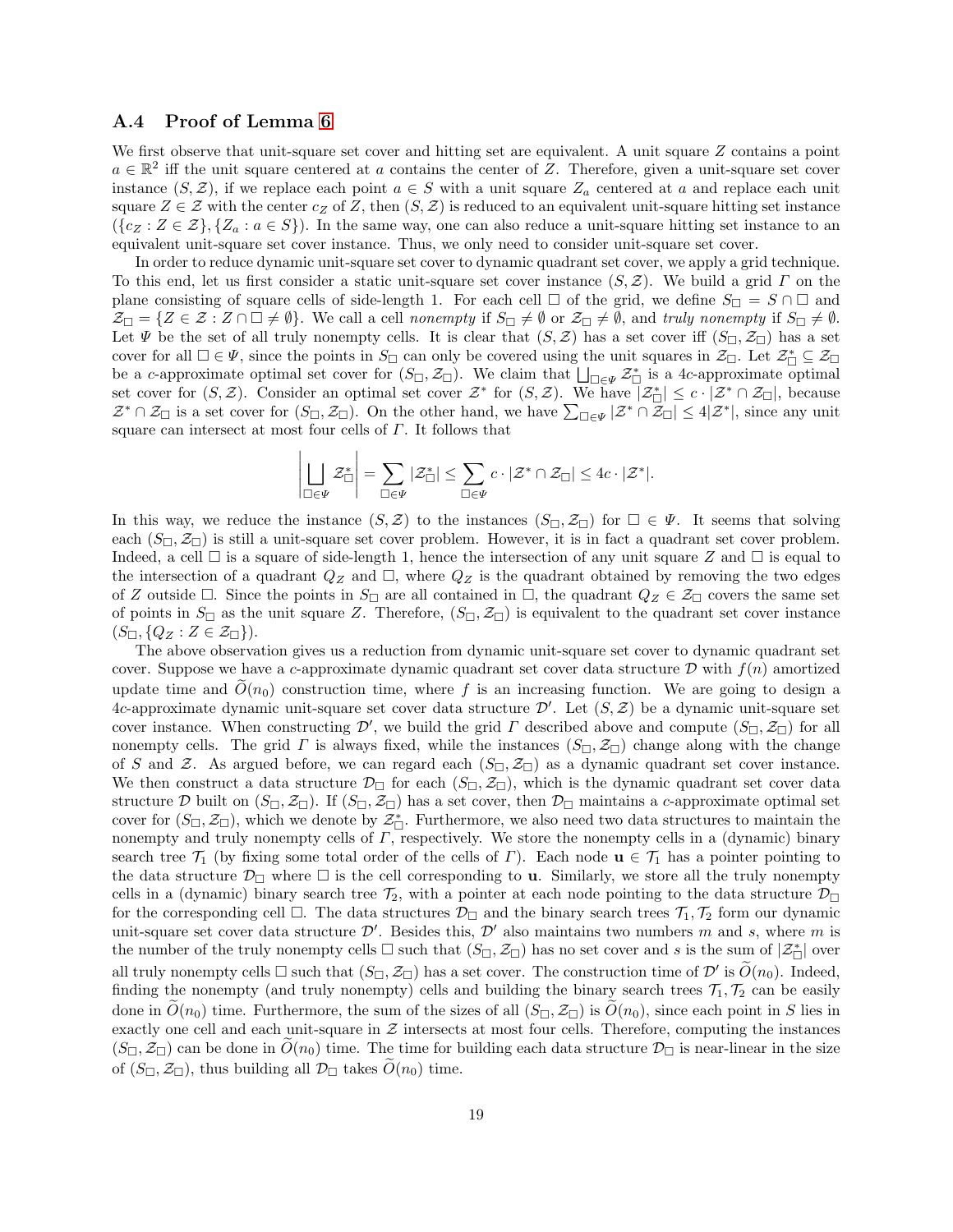Next, we consider how to handle updates on  $(S, \mathcal{Z})$ . For an update on  $(S, \mathcal{Z})$ , there are (at most) four cells  $\Box$  for which  $(S_{\Box}, \mathcal{Z}_{\Box})$  changes, and we call them *involved* cells. For each involved cell  $\Box$ , we do the following. First, if  $\Box$  is previously empty (resp., not truly nonempty) and becomes nonempty (resp., truly nonempty) after the update, we insert a new node to the binary search tree  $\mathcal{T}_1$  (resp.,  $\mathcal{T}_2$ ) corresponding to  $\Box$ . Conversely, if  $\Box$  is previously nonempty (resp., truly nonempty) and becomes empty (resp., not truly nonempty) after the update, we delete the node corresponding to  $\Box$  from  $\mathcal{T}_1$  (resp.,  $\mathcal{T}_2$ ). After this, we need to update the data structure  $\mathcal{D}_{\Box}$ . If  $\Box$  is previously empty and becomes nonempty after the update, we create a new data structure  $\mathcal{D}_{\Box}$  for  $\Box$ , otherwise we find the data structure  $\mathcal{D}_{\Box}$  (which can be done by searching the node **u** corresponding to  $\Box$  in  $\mathcal{T}_1$  and using the pointer at **u**) and update it. We observe that all the above work can be done in  $O(f(n))$  amortized time. Indeed, updating the binary search trees  $\mathcal{T}_1$  and  $\mathcal{T}_2$  takes logarithmic time. By assumption, the amortized update time of  $\mathcal{D}_{\Box}$  is  $f(n_{\Box})$ , where  $n_{\Box}$  is the size of the current  $(S_{\Box}, \mathcal{Z}_{\Box})$ , which is smaller than or equal to  $f(n)$  as f is an increasing function. Since there are at most four involved cells, the amortized update time of  $\mathcal{D}'$  is  $\widetilde{O}(f(n))$ .

At any point, if  $m > 0$ , then D' directly decides that the current  $(S, \mathcal{Z})$  has no set cover. Otherwise,  $\mathcal{D}'$  uses  $\mathcal{Z}_{\text{appx}} = \bigsqcup_{\Box \in \Psi} \mathcal{Z}_{\Box}^*$  as the set cover solution for the current  $(S, \mathcal{Z})$ , where  $\Psi$  is the set of the truly nonempty cells. By our previous observation,  $\mathcal{Z}_{\text{appx}}$  is a 4c-approximate optimal set cover for  $(S, \mathcal{Z})$ . To support the desired queries for  $\mathcal{Z}_{\text{appx}}$  is quite easy. First, the size of  $\mathcal{Z}_{\text{appx}}$  is just the number s maintained by  $\mathcal{D}'$ , hence the size query for  $\mathcal{Z}_{appx}$  can be answered in  $O(1)$  time. To answer a membership query, let  $Z \in \mathcal{Z}$  be the query element. We want to know the multiplicity of Z in  $\mathcal{Z}_{appx}$ . There are at most four cells of Γ that intersect Z. For each such cell  $\square$ , we search in the binary search tree  $\mathcal{T}_2$ . If we cannot find a node of  $\mathcal{T}_2$  corresponding to  $\Box$ , then  $\Box \notin \Psi$ . Otherwise, the node  $\mathbf{u} \in \mathcal{T}_2$  corresponding to  $\Box$  gives us a pointer to the data structure  $\mathcal{D}_{\Box}$ , which can report the multiplicity of Z in  $\mathcal{Z}_{\Box}^*$  in  $O(\log |\mathcal{Z}_{\Box}^*|)$  time. The sum of all these multiplicities is just the multiplicity of Z in  $\mathcal{Z}_{\text{approx}}$ . The time cost for answer the membership query is  $O(\log |\Psi| + \log |\mathcal{Z}_{\text{appx}}|)$ , since the size of  $\mathcal{T}_2$  is  $|\Psi|$ . Note that  $|\Psi| \leq |\mathcal{Z}_{\text{appx}}|$ , since  $\mathcal{Z}_{\square}^* \neq \emptyset$  for all  $\square \in \Psi$  (for otherwise  $\mathcal{Z}_{\Box}^*$  is not a set cover for  $S_{\Box}$ ). Thus, a membership query takes  $O(\log |\mathcal{\bar{Z}}_{\text{appx}}|)$  time. To answer the reporting query, we do a traversal in  $\mathcal{T}_2$ . For each node  $\mathbf{u} \in \mathcal{T}_2$ , we use the data structure  $\mathcal{D}_{\Box}$  to report the elements in  $\mathcal{Z}_{\Box}^*$  in  $O(|\mathcal{Z}_{\Box}^*|)$  time, where  $\Box \in \Psi$  is the truly nonempty cell corresponding to **u**. The time cost is  $O(|\Psi| + |\mathcal{Z}_{appx}|)$ . Again, since  $|\Psi| \leq |\mathcal{Z}_{appx}|$ , the reporting query can be answered in  $O(|\mathcal{Z}_{appx}|)$  time. To summarize,  $\mathcal{D}'$  is a 4c-approximate dynamic unit-square set cover data structure with  $\widetilde{O}(f(n))$  amortized update time and  $\tilde{O}(n_0)$  construction time.

Finally, we show how to reduce dynamic quadrant hitting set to dynamic quadrant set cover. Let us first consider a static quadrant hitting set instance  $(S, \mathcal{Q})$ . There are four types of quadrants in  $\mathcal{Q}$ , southeast, southwest, northeast, and northwest; we denote by  $\mathcal{Q}^{\text{SE}}, \mathcal{Q}^{\text{SW}}, \mathcal{Q}^{\text{NE}}, \mathcal{Q}^{\text{NW}} \subseteq \mathcal{Q}$  the sub-collections consisting of these types of quadrants, respectively. Let  $S_1, S_2, S_3, S_4$  be c-approximate optimal hitting sets for the instances  $(S, \mathcal{Q}^{\text{SE}}), (S, \mathcal{Q}^{\text{SE}}), (S, \mathcal{Q}^{\text{SE}}), (S, \mathcal{Q}^{\text{SE}}),$  respectively. We claim that  $\bigcup_{i=1}^{4} S_i$  is a 4c-approximate hitting set for  $(S, \mathcal{Q})$ . Indeed, we have  $|S_1| \leq c \cdot \mathsf{opt}^{SE} \leq c \cdot \mathsf{opt}$ , where  $\mathsf{opt}^{SE}$  is the optimum of  $(S, \mathcal{Q}^{SE})$ and opt is the optimum of  $(S, \mathcal{Q})$ . Similarly, we can show that  $|S_i| \leq c$  opt for all  $i \in \{1, ..., 4\}$ . Thus,  $|\bigcup_{i=1}^4 S_i| = \sum_{i=1}^4 |S_i| \le 4c$  opt. Therefore, if we can solve dynamic quadrant hitting set for a single type of quadrants with an approximation factor c, we are able to solve the general dynamic quadrant hitting set problem with an approximation factor 4c.

It is easy to see that dynamic quadrant hitting set for a single type of quadrants is equivalent to dynamic quadrant set cover for a single type of quadrants. To see this, let us consider southeast quadrants. Note that a point  $a$  is contained in a southeast quadrant  $Q$  iff the northwest quadrant whose vertex is  $a$  (denoted by  $Q_a$ ) contains the vertex  $v_Q$  of Q. Therefore, given a quadrant hitting set instance  $(S, \mathcal{Q}^{\text{SE}})$  where  $\mathcal{Q}^{\text{SE}}$  only contains southeast quadrants, if we replace each point  $a \in S$  with the northwest quadrant  $Q_a$  and replace each southeast quadrant  $Q \in \mathcal{Q}^{\text{SE}}$  with its vertex  $v_Q$ , then  $(S, \mathcal{Q}^{\text{SE}})$  is reduced to an equivalent quadrant set cover instance  $({v_Q : Q \in \mathcal{Q}^{\text{SE}}}, {Q_a : a \in S})$ . To summarize, if we can solve dynamic quadrant set cover with an approximation factor  $c$ , then we can also solve dynamic quadrant hitting set for a single type of quadrants with an approximation factor  $c$  and in turn solve the general dynamic quadrant hitting set problem with an approximation factor 4c. This completes the proof.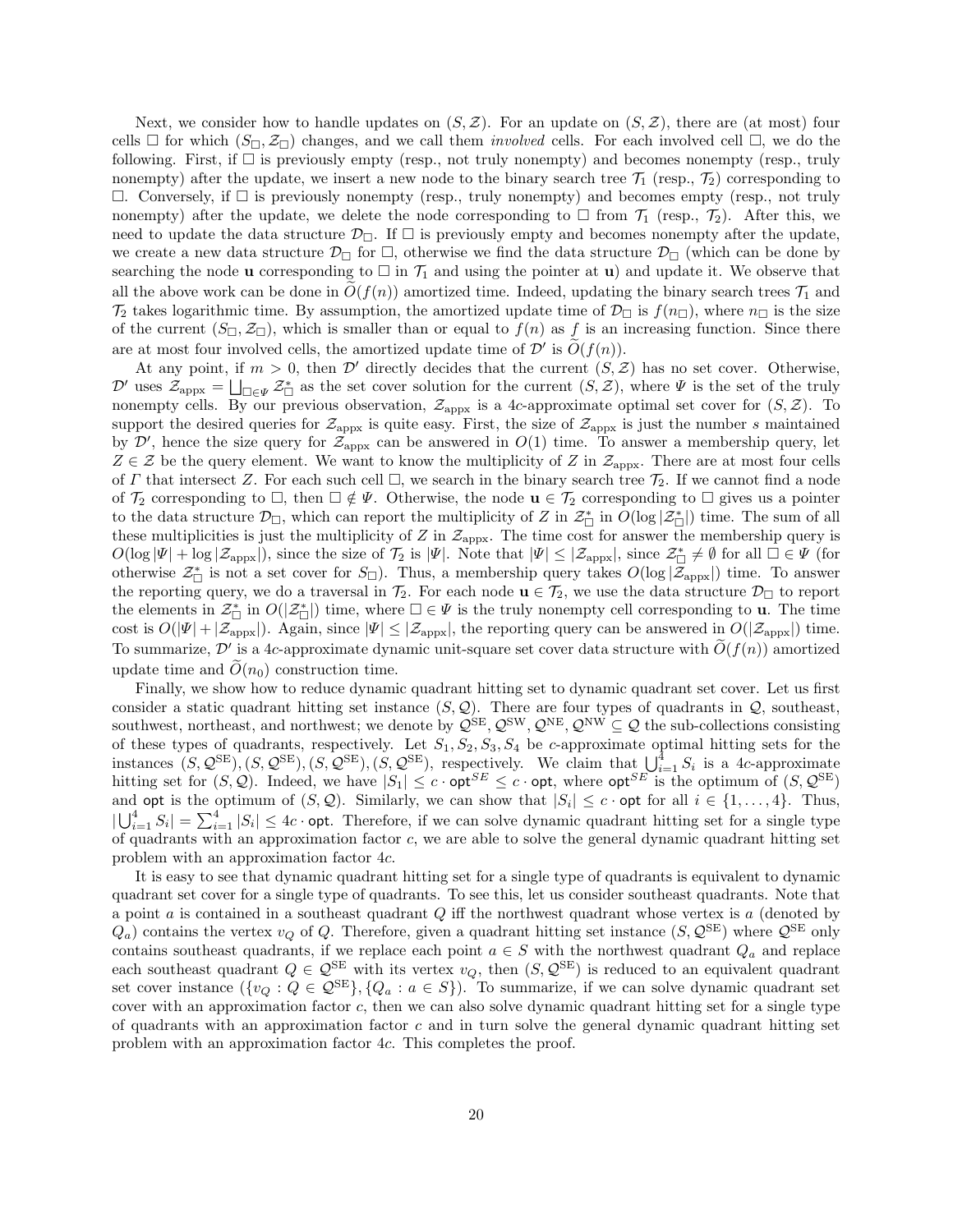#### A.5 Proof of Lemma [8](#page-8-0)

Our algorithm makes a no-solution decision iff  $(S_{i,j}, Q_{i,j})$  has no set cover for some  $(i, j) \in P'$ . If  $(S_{i,j}, Q_{i,j})$ has a set cover for all  $(i, j) \in P'$ , then  $(S, \mathcal{Q})$  clearly has a set cover, because the cells  $\Box_{i,j}$  for  $(i, j) \in P$  are coverable. Suppose  $(S_{i,j}, \mathcal{Q}_{i,j})$  has no set cover for some  $(i,j) \in P'$ . Then there exists a point  $a \in S_{i,j}$  that is not covered by any quadrant in  $\mathcal{Q}_{i,j}$ . We claim that a is not covered by any quadrant in  $\mathcal{Q}$ . Consider a quadrant  $Q \in \mathcal{Q}$ . If Q does not intersect  $\Box_{i,j}$ , then  $a \notin Q$ . Otherwise, Q must partially intersect  $\Box_{i,j}$ , because  $\Box_{i,j}$  is uncoverable. If the vertex of Q lies in  $\Box_{i,j}$ , then  $Q \in \mathcal{Q}_{i,j}$  and thus  $a \notin Q$ . The remaining case is that Q partially intersects  $\Box_{i,j}$  and contains one edge of  $\Box_{i,j}$ . Without loss of generality, assume Q left intersects  $\Box_{i,j}$ . The rightmost quadrant Q' that left intersects  $\Box_{i,j}$  is contained in  $\mathcal{Q}_{i,j}$ . Since  $Q \cap \Box_{i,j} \subseteq Q' \cap \Box_{i,j}$  and  $a \notin Q'$ , we have  $a \notin Q$ . It follows that a is not covered by Q and hence  $(S, Q)$  has no set cover. Therefore, the no-solution decision of our data structure is correct.

#### A.6 Proof of Lemma [9](#page-9-3)

Fix  $(i, j) \in P'$ . Let  $\mathcal{Q}^{\sim} \subseteq \mathcal{Q}_{\text{opt}}$  consist of all quadrants in  $\mathcal{Q}_{\text{opt}}$  that intersect  $\square_{i,j}$ . Then  $\mathcal{Q}^{\sim}$  covers all points in  $S_{i,j}$ , because the points in  $S_{i,j}$  can only be covered by quadrants that intersect  $\Box_{i,j}$ . Since  $\Box_{i,j}$ is uncoverable by Q, all quadrants in  $\mathcal{Q}^{\sim}$  must partially intersect  $\square_{i,j}$ . It follows that a quadrant in  $\mathcal{Q}^{\sim}$ either has its vertex in  $\Box_{i,j}$  or contains one edge of  $\Box_{i,j}$ . We claim that if a point  $a \in \Box_{i,j}$  is covered by  $\mathcal{Q}^{\sim}$ , then a is covered by either  $\mathcal{Q}^{\sim} \cap \mathcal{Q}'_{i,j}$  or a special quadrant in  $\mathcal{Q}_{i,j}$ . Let  $Q \in \mathcal{Q}^{\sim}$  be a quadrant such that  $a \in Q$ . If  $Q \in \mathcal{Q}'_{i,j}$ , we are done. Otherwise, Q must contain one edge of  $\Box_{i,j}$ , say the left edge. In this case,  $\mathcal{Q}_{i,j}$  should contain a special quadrant  $Q_0$ , which is the rightmost quadrant that left intersects  $\Box_{i,j}$ . It is clear that  $Q \cap \Box_{i,j} \subseteq Q_0 \cap \Box_{i,j}$ , which implies that  $a \in Q_0$ . From this claim, it directly follows that all points in  $S_{i,j}$  are covered by  $(Q^{\sim} \cap \mathcal{Q}'_{i,j}) \cup \mathcal{Q}''_{i,j}$ , where  $\mathcal{Q}''_{i,j} \subseteq \mathcal{Q}_{i,j}$  consists of the special quadrants. Since  $(\mathcal{Q} \cap \mathcal{Q}'_{i,j}) \cup \mathcal{Q}''_{i,j} \subseteq \mathcal{Q}_{i,j}$  and  $(\mathcal{Q} \cap \mathcal{Q}''_{i,j}) \cup \mathcal{Q}''_{i,j}$  covers  $S_{i,j}$ , we have  $|(\mathcal{Q} \cap \mathcal{Q}'_{i,j}) \cup \mathcal{Q}''_{i,j}| \leq \mathsf{opt}_{i,j}$ . Note that  $\mathcal{Q}^{\sim} \cap \mathcal{Q}'_{i,j} = \mathcal{Q}_{\text{opt}} \cap \mathcal{Q}'_{i,j}$  and  $|\mathcal{Q}''_{i,j}| \leq 4$ . So we have

$$
|\mathcal{Q}_{\text{opt}}\cap\mathcal{Q}_{i,j}'|+4=|\mathcal{Q}^{\sim}\cap\mathcal{Q}_{i,j}'|+4\geq |(\mathcal{Q}^{\sim}\cap\mathcal{Q}_{i,j}')\cup\mathcal{Q}_{i,j}''|\geq \text{opt}_{i,j}.
$$

Equation [5](#page-9-1) then follows from the equation

$$
\mathsf{opt} = |\mathcal{Q}_{\mathrm{opt}}| = \sum_{i=1}^r \sum_{j=1}^r |\mathcal{Q}_{\mathrm{opt}} \cap \mathcal{Q}'_{i,j}| \geq \sum_{(i,j) \in P'} |\mathcal{Q}_{\mathrm{opt}} \cap \mathcal{Q}'_{i,j}|.
$$

### A.7 Proof of Lemma [10](#page-9-2)

It suffices to show  $\sum_{k=1}^r(|S_{i,k}|+|\mathcal{Q}_{i,k}|) = O(f(n_0,\varepsilon)+r)$  for all  $i \in \{1,\ldots,r\}$  at any time in the first period. Fix  $i \in \{1, \ldots, r\}$ . Initially, the *i*-th row of the grid contains  $O(f(n_0, \varepsilon))$  points in S and  $O(f(n_0, \varepsilon))$  vertices of the quadrants in Q. Since the period only consists of  $f(n_0, \varepsilon)$  operations, the *i*-th row always contains  $O(f(n_0, \varepsilon))$  points in S and  $O(f(n_0, \varepsilon))$  vertices of the quadrants in Q during the entire period. Thus, at any time in the period,  $\sum_{k=1}^{r} |S_{i,k}| = O(f(n_0, \varepsilon))$  and the total number of the non-special quadrants in  $\mathcal{Q}_{i,1},\ldots,\mathcal{Q}_{i,r}$  is bounded by  $O(f(n_0,\varepsilon))$ . The number of the special quadrants in  $\mathcal{Q}_{i,1},\ldots,\mathcal{Q}_{i,r}$  is clearly  $O(r)$ , since each  $\mathcal{Q}_{i,k}$  contains at most four special quadrants. Thus, the equation  $\sum_{k=1}^{r}(|S_{i,k}| + |\mathcal{Q}_{i,k}|)$  $O(f(n_0, \varepsilon) + r)$  holds at any time in the period.

#### A.8 Proof of Lemma [11](#page-11-0)

We first prove an invariant of our algorithm: whenever  $a$  is updated in the algorithm, the following two properties hold.

- 1. *a* is set to be the leftmost point in  $S \cap U^{SE}$  that is not covered by  $\mathcal{Q}_{\text{ans}}$ .
- 2. Any point in  $S \cap U^{\text{SE}}$  above a is not covered by  $\mathcal{Q}_{\text{ans}}$ .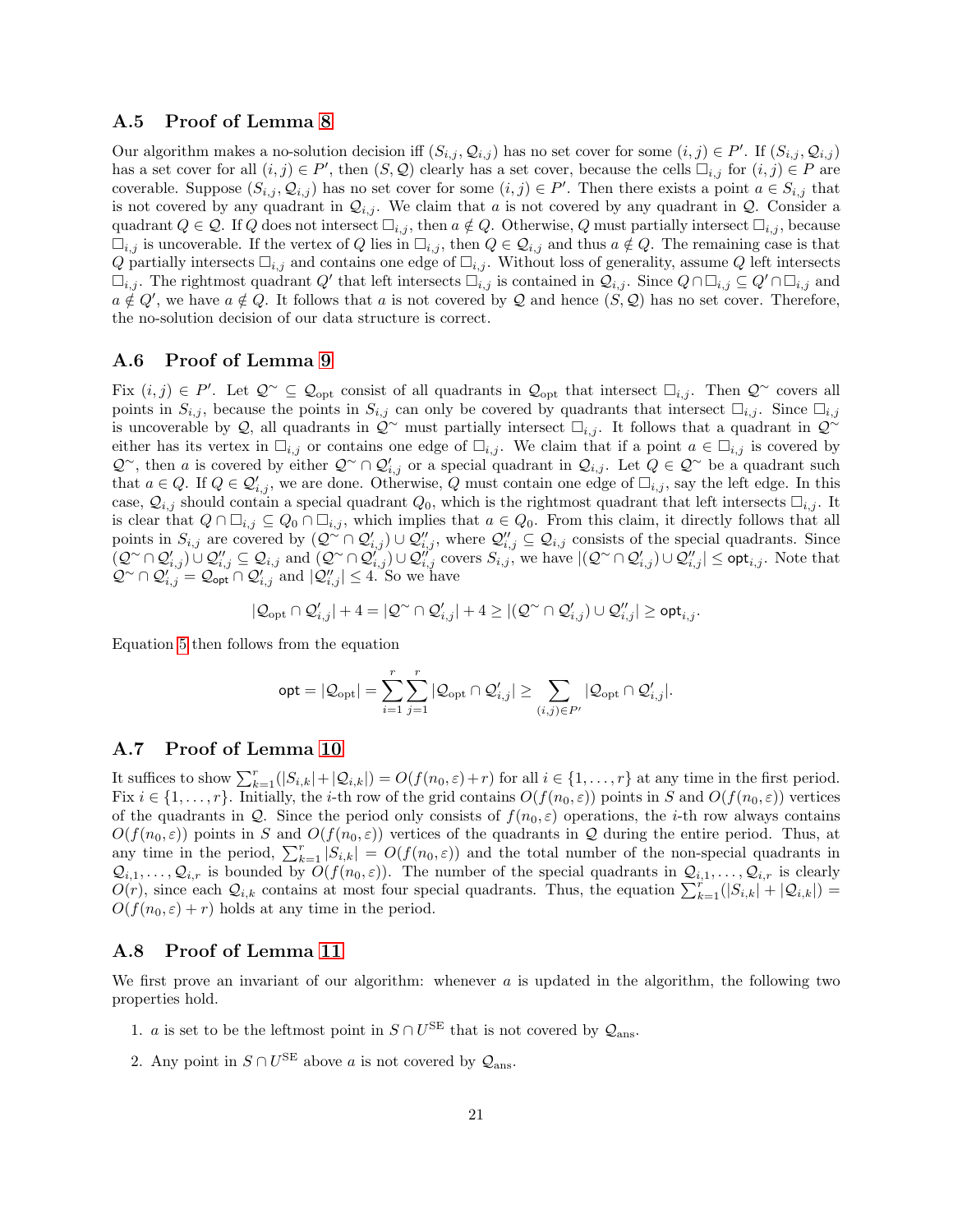The first update of a happens in Step 2. At this time,  $\mathcal{Q}_{\text{ans}} = {\phi_{\rightarrow}(\sigma, \mathcal{Q}^{\text{SW}}), \phi_{\uparrow}(\sigma, \mathcal{Q}^{\text{SE}})}$ ,  $\tilde{y} = y(\phi_{\uparrow}(\sigma, \mathcal{Q}^{\text{SE}}))$ , and a is set to be  $\phi(\tilde{y})$ , i.e., the leftmost point in  $S \cap U^{\text{SE}}$  whose y-coordinate is larger than  $\tilde{y}$ . In order to prove the invariant, we only need to show that (1) any point in  $S \cap U^{SE}$  strictly to the left of a is covered by  $\mathcal{Q}_{\text{ans}}$  and (2) any point in  $S \cap U^{\text{SE}}$  above a (including a itself) is not covered by  $\mathcal{Q}_{\text{ans}}$ . Let  $b \in S \cap U^{\text{SE}}$ be a point strictly to the left of a. First, the y-coordinate of b is at most  $\tilde{y}$ , since a is the leftmost point in  $S \cap U^{\text{SE}}$  whose y-coordinate is larger than  $\tilde{y}$ . Therefore, if b is to the right of  $\sigma$ , then  $b \in \Phi_{\uparrow}(\sigma, \mathcal{Q}^{\text{SE}})$ . Now assume b is strictly to the left of  $\sigma$ . Because  $\sigma$  is on the boundary  $\gamma$  of  $U^{\text{SE}}$ , b must be below  $\sigma$ . Thus,  $b \in \Phi_\to(\sigma, \mathcal{Q}^{\text{SW}})$ . We see that  $\mathcal{Q}_{\text{ans}}$  covers b. Let  $a' \in S \cap U^{\text{SE}}$  be a point above a. Then the y-coordinate of a' is greater than  $\tilde{y}$ , which implies  $a' \notin \Phi_{\uparrow}(\sigma, \mathcal{Q}^{\text{SE}})$ . Furthermore, a' must be strictly to the right of  $\sigma$ . Indeed, if a' is to the left of  $\sigma$ , then a' is below  $\sigma$  (as argued above) and hence the y-coordinate of a' is at most  $\tilde{y}$ , resulting in a contradiction. Now we see a' is strictly above  $\sigma$  and strictly to the right of  $\sigma$ . Note that  $\sigma$  is on the boundary of  $U^{\text{SW}}$ , which implies  $a' \notin U^{\text{SW}}$  and in particular  $a' \notin \Phi_{\to}(\sigma, \mathcal{Q}^{\text{SW}})$ . So  $a'$  is not covered by  $Q_{\text{ans}}$ . The invariant holds when we update a in Step 2.

In the rest of the procedure, a is only updated in Step 5. Note that Step 3–5 form a loop in which we include a constant number of quadrants to cover  $a$ , see Figure [4.](#page-22-0) It suffices to show that if the two properties hold at the beginning of an iteration of the loop (before Step 3), then they also hold after we update a in Step 5 of that iteration. Suppose we are at the beginning of an iteration, and the two properties hold. If  $a \in U<sup>NE</sup>$ , then we go directly from Step 3 to Step 6 and the algorithm terminates. Otherwise, we go to Step 4. Here we need to distinguish two cases:  $a \in U^{\text{NW}}$  and  $a \notin U^{\text{NW}}$ .

[Case 1] We first consider the case  $a \notin U^{\text{NW}}$ . In this case, we only include in  $\mathcal{Q}_{\text{ans}}$  a new quadrant  $Q = \Phi_{\uparrow}(a, \mathcal{Q}^{\text{SE}})$ . Note that after including  $Q$ ,  $\mathcal{Q}_{\text{ans}}$  covers all the points in  $S \cap U^{\text{SE}}$  whose y-coordinates are at most  $y(Q)$ . To see this, consider a point  $b \in S \cap U^{SE}$  whose y-coordinate is at most  $y(Q)$ . If b is strictly to the left of a, then b is covered by  $\mathcal{Q}_{\text{ans}}$  even before we include Q, since a is the leftmost point in  $S \cap U^{\text{SE}}$  that is not covered by  $\mathcal{Q}_{\text{ans}}$  at the beginning of this iteration (by our assumption). Otherwise, b is to the right of a and is hence covered by Q. On the other hand, we also notice that after including  $Q$ ,  $Q_{\text{ans}}$ does not cover any the points in  $S \cap U^{\text{SE}}$  whose y-coordinates are greater than  $y(Q)$ . To see this, consider a point  $b \in S \cap U^{\text{SE}}$  whose y-coordinate is greater than  $y(Q)$ . Then  $b \notin Q$  and b is strictly above a (since  $a \in Q$ ). By our assumption, at the beginning of this iteration (when Q is not included in  $\mathcal{Q}_{\text{ans}}$ ),  $\mathcal{Q}_{\text{ans}}$  does not cover any point above a, and in particular does not cover b. Since  $b \notin Q$ , we see that, after we include Q in  $\mathcal{Q}_{\text{ans}}$ , the new  $\mathcal{Q}_{\text{ans}}$  still does not cover b. To summarize, the new  $\mathcal{Q}_{\text{ans}}$  contains all points in  $S \cap U^{\text{SE}}$ whose y-coordinates are at most  $y(Q)$  and no points in  $S \cap U^{\text{SE}}$  whose y-coordinates are greater than  $y(Q)$ . Therefore, when we set a to be  $\phi(y(Q))$  in Step 5, a is the leftmost point in  $S \cap U^{\text{SE}}$  that is not covered by  $\mathcal{Q}_{\text{ans}}$  and any point in  $S \cap U^{\text{SE}}$  above a is not covered by  $\mathcal{Q}_{\text{ans}}$ .

[Case 2] Next, we consider the case  $a \in U^{\text{NW}}$ . In this case, we include in  $\mathcal{Q}_{\text{ans}}$  three new quadrants:  $\Phi_{\rightarrow}(a,\mathcal{Q}^{\text{NW}}), \ \Phi_{\uparrow}(a,\mathcal{Q}^{\text{SE}}), \text{ and } Q = \Phi_{\uparrow}(v,\mathcal{Q}^{\text{SE}})$  where v is the vertex of  $\Phi_{\rightarrow}(a,\mathcal{Q}^{\text{NW}})$ . We first show that after including these three new quadrants,  $\mathcal{Q}_{ans}$  covers all the points in  $S \cap U^{SE}$  whose y-coordinates are at most  $y(Q)$ . Consider a point  $b \in S \cap U^{\text{SE}}$  whose y-coordinate is at most  $y(Q)$ . If the x-coordinate of b is at least  $x(Q)$ , then  $b \in Q$ . Otherwise, b is strictly to the left of v (because  $v \in Q$ ). Thus, if b is above v, then  $b \in \Phi_\to(a, \mathcal{Q}^{\text{NW}})$ . It now suffices to consider the case when b is strictly below v. In this case, b is strictly below a, since v is the vertex of  $\Phi_{\to}(a, \mathcal{Q}^{\text{NW}})$ . If b is to the right of a, then  $b \in \Phi_{\uparrow}(a, \mathcal{Q}^{\text{SE}})$ . If b is strictly to the left of a, then b is covered by  $\mathcal{Q}_{\text{ans}}$  even before we include the three new quadrants, since a is the leftmost point in  $S \cap U^{\text{SE}}$  that is not covered by  $\mathcal{Q}_{\text{ans}}$  at the beginning of this iteration (by our assumption). In any case, b is covered by  $\mathcal{Q}_{\text{ans}}$ . On the other hand, we notice that after including these three new quadrants,  $\mathcal{Q}_{\text{ans}}$  does not cover any points in  $S \cap U^{\text{SE}}$  whose y-coordinates are greater than  $y(Q)$ . To see this, consider a point  $b \in S \cap U^{\text{SE}}$  whose y-coordinate is greater than  $y(Q)$ . We first establish some obvious facts. Since the NW quadrant  $\Phi_{\rightarrow}(a,\mathcal{Q}^{\text{NW}})$  and the SE quadrant  $\Phi_{\uparrow}(a,\mathcal{Q}^{\text{SE}})$  both contain a, we have  $v \in \Phi_{\uparrow}(a,\mathcal{Q}^{\text{SE}})$ . It follows that  $y(\Phi_{\uparrow}(a, \mathcal{Q}^{\text{SE}})) \leq y(Q)$ , by the definition of Q. Therefore, b is strictly above a, since the y-coordinate of a is at most  $y(\Phi_{\uparrow}(a, \mathcal{Q}^{\text{SE}}))$ . By our assumption, at the beginning of this iteration (when the three new quadrants are not included in  $\mathcal{Q}_{\text{ans}}$ ),  $\mathcal{Q}_{\text{ans}}$  does not cover any point above a, and in particular does not cover b. Also, the fact  $y(\Phi_{\uparrow}(a, \mathcal{Q}^{\text{SE}})) \leq y(Q)$  implies  $b \notin \Phi_{\uparrow}(a, \mathcal{Q}^{\text{SE}})$ . To see  $b \notin \Phi_{\rightarrow}(a, \mathcal{Q}^{\text{NW}})$ , let  $Q' \in \mathcal{Q}^{\text{SE}}$  be a quadrant contains b (such a quadrant exists as  $b \in U^{\text{SE}}$ ). Then  $y(Q') > y(Q)$ . By the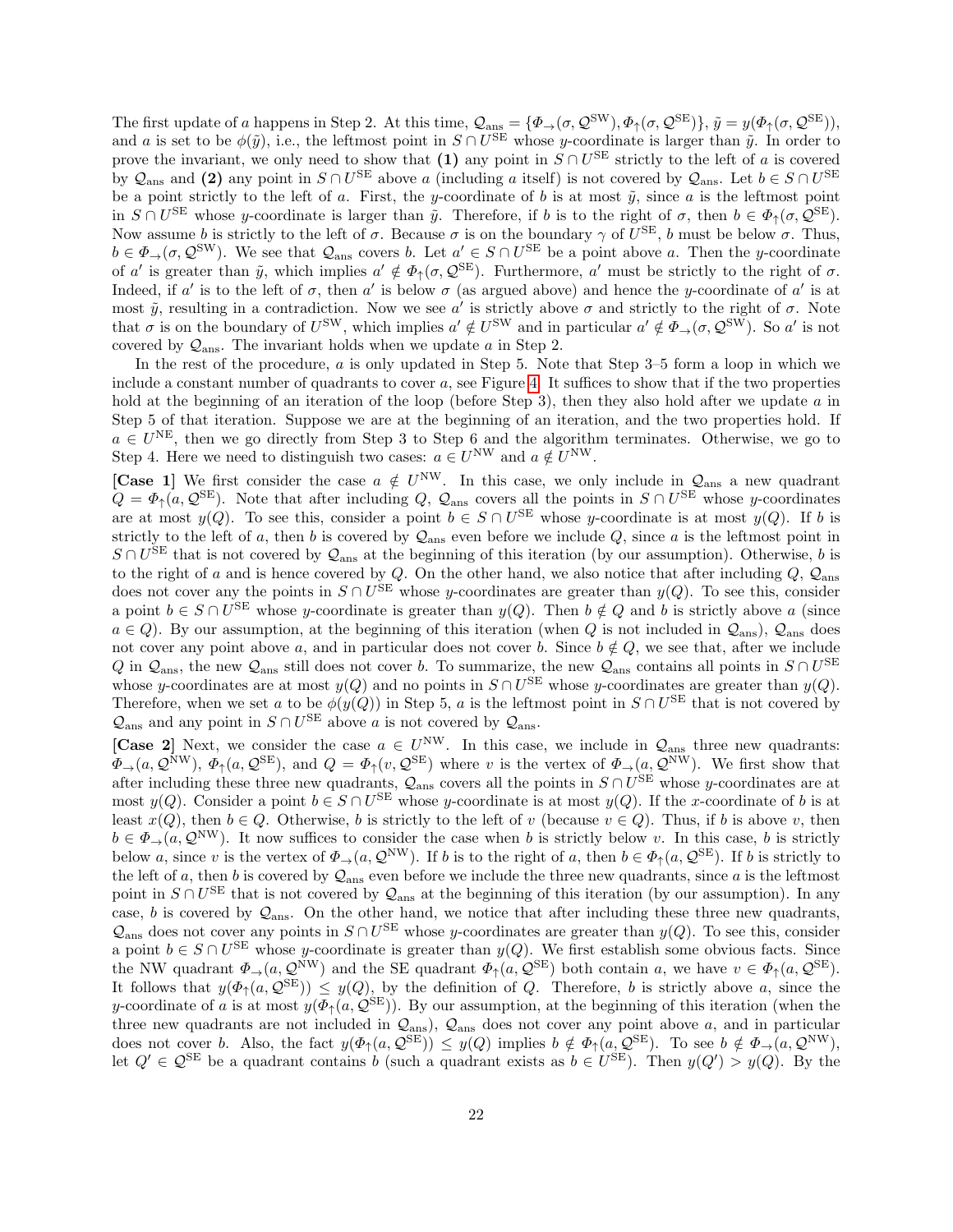

<span id="page-22-0"></span>Figure 4: Different options for covering a, depending on what other quadrant types cover a. The shaded region contains all remaining uncovered points (top-left figure). If  $a \in U^{\text{NE}}$ , then the entire shaded region can be covered by two quadrants (top-right figure). Otherwise (bottom figures), some progress can be made using up to three quadrants from  $\mathcal{Q}^{\text{SE}}$  and  $\mathcal{Q}^{\text{NW}}$ . After choosing these quadrants, the remaining uncovered points of  $S \cap U^{\text{SE}}$  are not covered by any quadrant of  $\mathcal{Q}^{\text{SE}}$ ,  $\mathcal{Q}^{\text{NE}}$ , and  $\mathcal{Q}^{\text{NW}}$  that also covers a. Note that  $a \notin U^{\text{SW}}$ .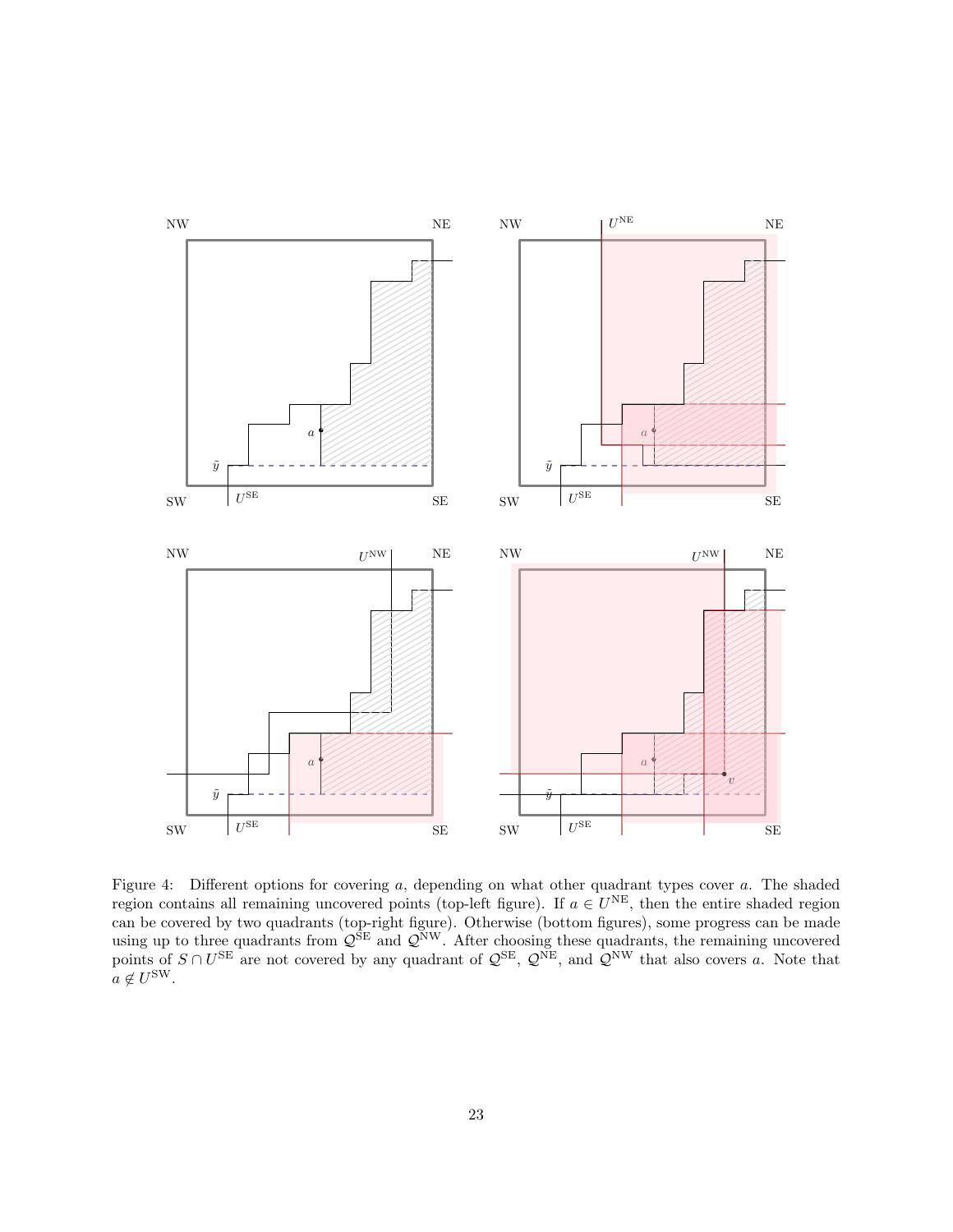definition of Q, we have  $v \notin Q'$  and thus  $Q' \cap \Phi_{\to}(a, \mathcal{Q}^{\text{NW}}) = \emptyset$ , which implies  $b \notin \Phi_{\to}(a, \mathcal{Q}^{\text{NW}})$ . Finally, it is clear that  $b \notin Q$ . So after we include the three new quadrants in  $\mathcal{Q}_{\text{ans}}$ , the new  $\mathcal{Q}_{\text{ans}}$  still does not cover b. To summarize, the new  $\mathcal{Q}_{\text{ans}}$  contains all points in  $S \cap U^{\text{SE}}$  whose y-coordinates are at most  $y(Q)$  and no points in  $S \cap U^{\text{SE}}$  whose y-coordinates are greater than  $y(Q)$ . Therefore, when we set a to be  $\phi(y(Q))$  in Step 5, a is the leftmost point in  $S \cap U^{\text{SE}}$  that is not covered by  $\mathcal{Q}_{\text{ans}}$  and any point in  $S \cap U^{\text{SE}}$  above a is not covered by  $\mathcal{Q}_{\text{ans}}$ .

Combining the discussions for the two cases, the invariant is proved. With the invariant in hand, we now prove the lemma. For convenience, we denote by  $a_i$  the point a in the *i*-th iteration (before the update of Step 5) of the loop Step 3-5. The invariant of our algorithm guarantees that  $a_i$  is the leftmost point in  $S \cap U^{\text{SE}}$  that is not covered by  $\mathcal{Q}_{\text{ans}}$  at the beginning of the *i*-th iteration. Furthermore, in the *i*-th iteration, we always add the quadrant  $\Phi_{\uparrow}(a_i, \mathcal{Q}^{\text{SE}})$  to  $\mathcal{Q}_{\text{ans}}$ , hence  $a_i$  is covered by  $\mathcal{Q}_{\text{ans}}$  at the end of the *i*-th iteration. This implies that our algorithm always terminates, because  $\mathcal{Q}_{\text{ans}}$  covers at least one more point in  $S \cap U^{\text{SE}}$ in each iteration.

We first show (the eventual)  $\mathcal{Q}_{\text{ans}}$  covers all points in  $S \cap U^{\text{SE}}$ . If we go to Step 6 from Step 1, then  $S \cap U^{\text{SE}} = \emptyset$  and nothing needs to be proved. If we go to Step 6 from Step 2, we know that the y-coordinates of all points in  $S \cap U^{\text{SE}}$  are at most  $y(\Phi_{\uparrow}(\sigma, \mathcal{Q}^{\text{SE}}))$ . Consider a point  $a \in S \cap U^{\text{SE}}$ . If a is to the right of σ, then  $a \in \Phi_{\uparrow}(\sigma, \mathcal{Q}^{\text{SE}})$ , as the y-coordinate of a is at most  $y(\Phi_{\uparrow}(\sigma, \mathcal{Q}^{\text{SE}}))$ . If a is to the left of σ, then  $a \in \Phi_\to(\sigma, \mathcal{Q}^{\text{SW}})$ , because any point in  $U^{\text{SE}}$  to the left of  $\sigma$  is covered by  $\Phi_\to(\sigma, \mathcal{Q}^{\text{SW}})$ . Thus, a is covered by  $\mathcal{Q}_{\text{ans}}$ , implying that all points in  $S \cap U^{\text{SE}}$  are covered by  $\mathcal{Q}_{\text{ans}}$ . The last case is that we go to Step 6 from Step 3. By the invariant, we know that a is the leftmost point in  $S \cap U^{SE}$  that is not covered by  $\mathcal{Q}_{\text{ans}}$  just before Step 3. When we include the two quadrants  $\Phi_{\uparrow}(a, \mathcal{Q}^{\text{NE}})$  and  $\Phi_{\uparrow}(a, \mathcal{Q}^{\text{SE}})$  in  $\mathcal{Q}_{\text{ans}}$ , any point to the right of a is covered by  $\mathcal{Q}_{\text{ans}}$ . Thus, all points in  $S \cap U^{\text{SE}}$  are covered by  $\mathcal{Q}_{\text{ans}}$  when we go from Step 3 to Step 6. The remaining case is that we go to Step 6 from Step 5. This case happens only when  $\phi(\tilde{y})$  does not exist, or equivalently, the y-coordinate of every point in  $S \cap U^{\text{SE}}$  is at most  $y(Q)$ . Recall that when proving the invariant, we showed that after we include Q in  $\mathcal{Q}_{\text{ans}}$  in Step 5,  $\mathcal{Q}_{\text{ans}}$  covers all the points in  $S \cap U^{\text{SE}}$ whose y-coordinates are at most  $y(Q)$ . Hence, all points in  $S \cap U^{SE}$  are covered by  $\mathcal{Q}_{\text{ans}}$  when we go from Step 5 to Step 6.

We then show that  $|Q_{\text{ans}}| = O(\text{opt}^{\text{SE}})$ . To this end, we notice that in each iteration of the loop Step 3–5, we include in  $\mathcal{Q}_{\text{ans}}$  a constant number of quadrants. Suppose we do k iterations in total during the algorithm. It suffices to show that  $k = O(\mathsf{opt}^{\mathsf{SE}})$ . We claim that any quadrant  $Q \in \mathcal{Q}$  contains at most one of  $a_1, \ldots, a_k$ . First, we observe that any quadrant in  $\mathcal{Q}^{NE}$  may only contain  $a_k$ . Indeed, if  $a_i \in U^{SE}$  for some  $i < k$ , then in the  $i$ -th iteration, the algorithm goes from Step 3 to Step 6 and terminates. Next, we show that any quadrant in  $\mathcal{Q}^{\text{SW}}$  does not contain  $a_i$  (or equivalently,  $a_i \notin U^{\text{SW}}$ ) for all  $i \in \{1, ..., k\}$ . Let  $i \in \{1, ..., k\}$ . By the invariant we proved before,  $a_i$  is the leftmost point in  $S \cap U^{SE}$  that is not covered by  $\mathcal{Q}_{ans}$  at the beginning of the *i*-th iteration. Since we include  $\Phi_{\rightarrow}(\sigma, \mathcal{Q}^{\text{SW}})$  and  $\Phi_{\uparrow}(\sigma, \mathcal{Q}^{\text{SE}})$  in  $\mathcal{Q}_{\text{ans}}$  Step 2, we know that  $a_i \notin \Phi_\to(\sigma, \mathcal{Q}^{\text{SW}})$  and  $a_i \notin \Phi_\uparrow(\sigma, \mathcal{Q}^{\text{SE}})$ . Thus,  $a_i$  must be strictly above  $\sigma$ , since any point below  $\sigma$  is covered by either  $\Phi_{\rightarrow}(\sigma, \mathcal{Q}^{\text{SW}})$  or  $\Phi_{\uparrow}(\sigma, \mathcal{Q}^{\text{SE}})$ . It follows that  $a_i$  is to the right of  $\sigma$ , because  $a_i \in U^{\text{SE}}$  and  $\sigma$  is on the boundary  $\gamma$  of  $U^{\text{SE}}$ . In fact,  $a_i$  is strictly to the right of  $\sigma$ , since any point in  $S \cap U^{\text{SE}}$  that has the same x-coordinate as  $\sigma$  is covered by  $\Phi_{\uparrow}(\sigma, \mathcal{Q}^{\text{SE}})$ . Because  $\sigma$  is also on the boundary of  $U^{\text{SW}}$ , given the fact that  $a_i$  is strictly above  $\sigma$  and strictly to the right of  $\sigma$ , we see that  $a_i \notin U^{\text{SW}}$ .

Now it suffices to verify that any quadrant in  $\mathcal{Q}^{\text{SE}}$  or  $\mathcal{Q}^{\text{NW}}$  contains at most one of  $a_1, \ldots, a_k$ . Let  $i, j \in \{1, \ldots, k\}$  such that  $i < j$ . We want to show that no quadrant in  $\mathcal{Q}^{\text{SE}}$  or  $\mathcal{Q}^{\text{NW}}$  contains both  $a_i$  and  $a_j$ . Since  $a_j$  is not covered by  $\mathcal{Q}_{\text{ans}}$  at the beginning of the j-th iteration, it is also not covered by  $\mathcal{Q}_{\text{ans}}$ at any point before the j-th iteration and in particular, at the beginning of the  $i$ -th iteration. This implies that  $a_j$  is to the right of  $a_i$ . In the *i*-th iteration, we always add the quadrant  $\Phi_{\uparrow}(a_i, \mathcal{Q}^{\text{SE}})$  to  $\mathcal{Q}_{\text{ans}}$ . We have  $a_j \notin \Phi_{\uparrow}(a_i, \mathcal{Q}^{\text{SE}})$ , since  $a_j$  is not covered by  $\mathcal{Q}_{\text{ans}}$  at the end of the *i*-th iteration. Thus,  $a_j$  is strictly above  $a_i$ . Now let  $Q \in \mathcal{Q}^{\text{SE}}$  be a quadrant that contains  $a_i$ . Note that a point to the right of  $a_i$  is contained in Q only if it is contained in  $\Phi_{\uparrow}(a_i, \mathcal{Q}^{\text{SE}})$ , simply by the definition of  $\Phi_{\uparrow}$ . Because  $a_j \notin \Phi_{\uparrow}(a_i, \mathcal{Q}^{\text{SE}})$ , we have  $a_j \notin Q$ . Consequently, no quadrant in  $\mathcal{Q}^{\text{SE}}$  contains both  $a_i$  and  $a_j$ . Next, we show that no quadrant in  $\mathcal{Q}^{\text{NW}}$  contains both  $a_i$  and  $a_j$ . If  $a_i \notin U^{\text{NW}}$ , we are done. So assume  $a_i \in U^{\text{NW}}$ . In this case, we add the quadrant  $\Phi_{\to}(a_i, \mathcal{Q}^{\text{NW}})$  to  $\mathcal{Q}_{\text{ans}}$  in Step 4 of the *i*-th iteration. Again, we have  $a_j \notin \Phi_{\to}(a_i, \mathcal{Q}^{\text{NW}})$  for  $a_j$  is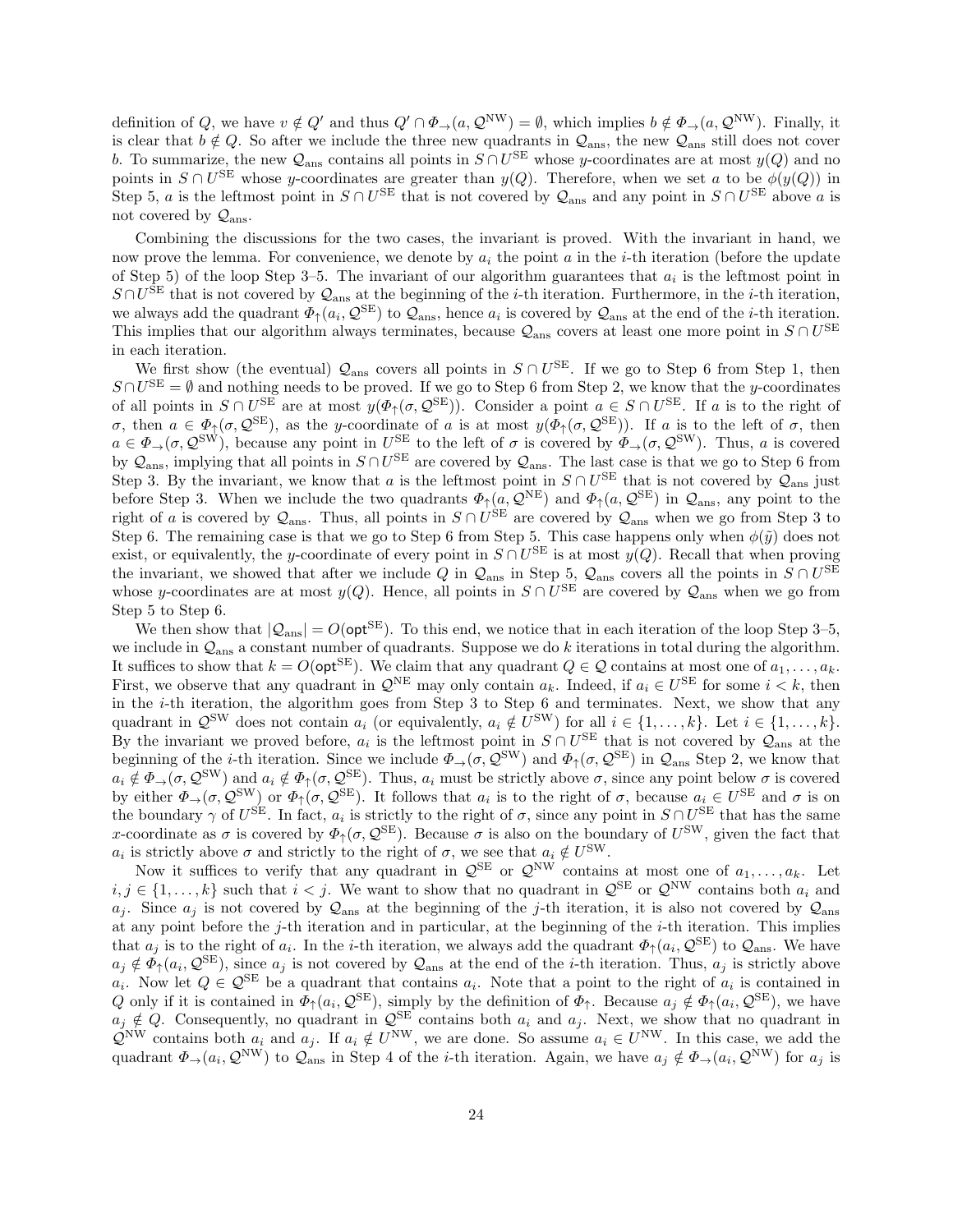not covered by  $\mathcal{Q}_{\text{ans}}$  at the end of the *i*-th iteration. Let  $Q \in \mathcal{Q}^{\text{NW}}$  be a quadrant that contains  $a_i$ . Note that a point above  $a_i$  is contained in Q only if it is contained in  $\Phi_\to(a_i, \mathcal{Q}^{\text{NW}})$ , simply by the definition of  $\Phi_{\rightarrow}$ . Because  $a_j \notin \Phi_{\rightarrow}(a_i, \mathcal{Q}^{\text{NW}})$ , we have  $a_j \notin Q$ . Consequently, no quadrant in  $\mathcal{Q}^{\text{NW}}$  contains both  $a_i$  and  $a_j$ .

To summarize, we showed that any quadrant  $Q \in \mathcal{Q}$  contains at most one of  $a_1, \ldots, a_k$ . Therefore, covering all of  $a_1, \ldots, a_k$  requires at least k quadrants in Q. This implies  $k \leq \text{opt}^{\text{SE}}$ , because  $a_1, \ldots, a_k \in$  $S \cap U^{\text{SE}}$ . As a result,  $|\mathcal{Q}_{\text{ans}}| = O(k) = O(\text{opt}^{\text{SE}})$ .

#### A.9 Proof of Lemma [16](#page-12-3)

Let  $\Pi = (S, \mathcal{R})$  be a dynamic set cover instance with only point updates, and  $i \geq 0$  be a number. We claim that  $|\textsf{opt}_i(\Pi) - \textsf{opt}_{i+1}(\Pi)| \leq 1$ . Denote by  $S_i$  and  $S_{i+1}$  be the point set S at the time i and  $i+1$ . Also, let  $S_i' \subseteq S_i$  and  $S_{i+1}' \subseteq S_{i+1}$  consist of the points that are covered by R. Suppose the  $(i+1)$ -th operation inserts a point a to S, so  $S_{i+1} = S_i \cup \{a\}$ . If a is not covered by R, then  $S'_{i+1} = S'_i$  and  $\mathsf{opt}_{i+1}(H) = \mathsf{opt}_i(H)$ . If a is covered by R, then  $S'_{i+1} = S'_{i} \cup \{a\}$ . Let  $R \in \mathcal{R}$  be a range that covers a. An optimal set cover for  $(S'_{i}, \mathcal{R})$ together with R is a set cover for  $(S'_{i+1}, \mathcal{R})$ . It follows that  $\mathsf{opt}_i(\Pi) \le \mathsf{opt}_{i+1}(\Pi) \le \mathsf{opt}_{i+1}(\Pi) + 1$ . The case where the  $(i+1)$ -th operation deletes a point from S is symmetric. This shows that dynamic set cover in the partially dynamic setting is stable. The same argument can also be applied to show that dynamic hitting set in the partially dynamic setting is stable.

Next, we consider the dynamic interval hitting set problem (in the fully dynamic setting). Let  $\Pi = (S, \mathcal{I})$ be a dynamic interval hitting set instance, and  $i \geq 0$  be a number. Denote by  $S_i$  and  $\mathcal{I}_i$  as the point set S and interval collection  $\mathcal I$  at the time i. Let  $\mathcal I'_i \subseteq \mathcal I_i$  consist of the intervals that are hit by  $S_i$ . We want to show that  $|\textsf{opt}_i(\Pi) - \textsf{opt}_{i+1}(\Pi)| \leq 1$ . We distinguish two cases.

**[Case 1]** The  $(i + 1)$ -th operation happens on  $\mathcal{I}$ . Suppose the  $(i + 1)$ -th operation is an insertion on  $\mathcal{I}$ , and let I be the interval inserted. If I is not hit by  $S_i$ , then  $(S_{i+1}, \mathcal{I}'_{i+1}) = (S_i, \mathcal{I}'_i)$  and  $\textsf{opt}_{i+1}(H) = \textsf{opt}_i(H)$ . If I is hit by  $S_i$ , then  $(S_{i+1}, \mathcal{I}'_{i+1}) = (S_i, \mathcal{I}'_i \cup \{I\})$ . In this case, we have  $\mathsf{opt}_i(\Pi)' \leq \mathsf{opt}_{i+1}(\Pi) \leq \mathsf{opt}_i(\Pi) + 1$ , since an optimal hitting set for  $(S_i, \mathcal{I}'_i)$  together with a point hitting I is a hitting set for  $(S_{i+1}, \mathcal{I}'_{i+1})$ . Thus,  $|\textsf{opt}_i(\Pi) - \textsf{opt}_{i+1}(\Pi)| \leq 1$ . The case where the  $(i+1)$ -th operation is a deletion on  $\mathcal I$  is symmetric.

[Case 2] The  $(i + 1)$ -th operation happens on S. Suppose the  $(i + 1)$ -th operation is an insertion on S, and let a be the point inserted. Then  $(S_{i+1}, \mathcal{I}'_{i+1}) = (S_i \cup \{a\}, \mathcal{I}'_i \cup \mathcal{J})$  where  $\mathcal{J} = \{I \in \mathcal{I} : a \in I\}$ . It is clear that  $\textsf{opt}_{i+1}(H) \le \textsf{opt}_{i}(H) + 1$ , because an optimal hitting set for  $(S_i, \mathcal{I}'_i)$  together with the point a is a hitting set for  $(S_{i+1}, \mathcal{I}'_{i+1})$ . It suffices to show that  $\mathsf{opt}_i(\Pi) \le \mathsf{opt}_{i+1}(\Pi) + 1$ . Let  $S^* \subseteq S_{i+1}$  be an optimal hitting set for  $(S_{i+1}, \mathcal{I}'_{i+1})$ . If  $a \notin S^*$ , then  $S^*$  is also an optimal hitting set for  $(S_i, \mathcal{I}'_i)$ . Otherwise, let  $a^- \in S_i$  (resp.,  $a^+ \in S_i$ ) be the rightmost (resp., leftmost) point to the left (resp., right) of a; in the case where a is the leftmost (resp, rightmost) point in  $S_i$ , then let  $a^-$  (resp.,  $a^+$ ) be an arbitrary point in  $S_i$ . We claim that  $(S^*\setminus\{a\})\cup\{a^-,a^+\}$  is a hitting set for  $(S_i,\mathcal{I}'_i)$ . Consider an interval  $I\in\mathcal{I}'_i$ . If  $I\notin\mathcal{J}$ , then I is hit by some point in  $S^*\backslash\{a\}$ . Otherwise,  $I \in \mathcal{J}$ , and thus I is hit by a. Since  $I \in \mathcal{I}'_i$ , I is also hit by some point in  $S_i$ , say b. If b is to the left of a, then I must be hit by  $a^-$ . On the other hand, if b is to the right of a, I must be hit by  $a^+$ . Thus, in any case, I is hit by  $(S^*\setminus\{a\})\cup\{a^-,a^+\}$ . It follows that  $|(S^*\setminus\{a\}) \cup \{a^-,a^+\}| = \mathsf{opt}_{i+1}(H) + 1 \geq \mathsf{opt}_i(H)$ . The case where the  $(i+1)$ -th operation is a deletion on S is symmetric.

## A.10 Proof of Lemma [18](#page-12-4)

For convenience, we include in S two dummy points  $x^- = -\infty$  and  $x^+ = +\infty$ . We assume these two dummy points are always in S. Since  $x^-$  and  $x^+$  do not hit any interval, including them in S is safe.

First, we store  $\mathcal I$  in a binary search tree  $\mathcal T_1$  where the key of an interval is its left endpoint. We augment each node  $u \in \mathcal{T}_1$  with an additional field which stores the interval in the subtree rooted at u with the leftmost right endpoint. We notice that using  $\mathcal{T}_1$ , we can decide in  $\tilde{O}(1)$  time, for two given numbers  $a, a^+ \in \mathbb{R}$ , whether there is an interval in  $\mathcal I$  whose both endpoints are in the open interval  $(a^-, a^+)$ . Specifically, we first look for the interval in  $\mathcal{T}_1$  with the leftmost right endpoint whose key is greater than a. With the augmented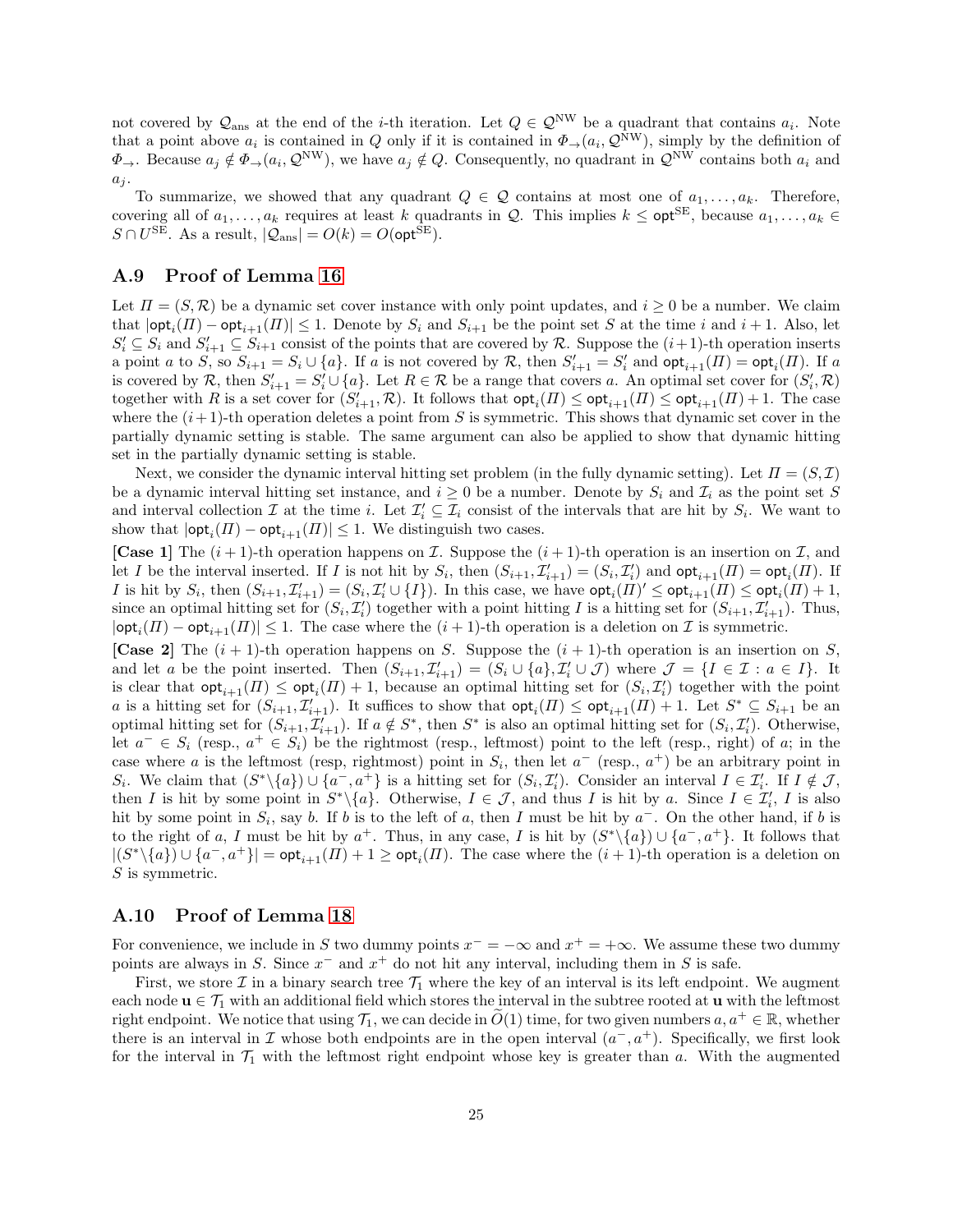fields, this interval can be found in  $O(\log n)$  time. If the two endpoints of this interval are contained  $(a, a<sup>+</sup>)$ , then we return "yes"; otherwise, no interval in  $\mathcal I$  has two endpoints in  $(a, a^+)$  and we return "no". Clearly,  $\mathcal{T}_1$  can be constructed in  $\tilde{O}(\mathcal{I})$  time and dynamized with  $\tilde{O}(1)$  update time, and hence it is basic.

We then store S in a standard range tree  $\mathcal{T}_2$ . The points in S are stored at the leaves of  $\mathcal{T}_2$ . Each node  $u \in \mathcal{T}_2$  corresponds to a *canonical subset*  $S(u)$  of S consisting of the points stored in the subtree rooted at u. At each internal node  $u \in \mathcal{T}_2$ , we store the leftmost and rightmost points in  $S(u)$  as well as a separation point  $s_u \in \mathbb{R}$  such that all points in the left (resp., right) subtree of **u** are to the left (resp., right) of  $s_u$ . At each leaf **u** of T that does not correspond to the point  $x^+$ , we maintain an additional field  $\sigma(\mathbf{u})$  indicating whether there exists an interval in  $\mathcal I$  whose both endpoints are in the open interval  $(a_{\mathbf{u}}, a_{\mathbf{u}}^+)$  where  $a_{\mathbf{u}} \in S$  is the point corresponding to **u** and  $a_{\mathbf{u}}^+ \in S$  is the leftmost point that is to the right of  $a_{\mathbf{u}}$ ; we set  $\sigma(\mathbf{u}) = 1$  if such an interval exists and set  $\sigma(\mathbf{u}) = 0$  otherwise. Note that using the binary search tree  $\mathcal{T}_1$ ,  $\sigma(\mathbf{u})$  can be computed in  $\tilde{O}(1)$  time for each leaf **u** of  $\mathcal{T}_2$ . Indeed, we only need to find  $a_{\mathbf{u}}^+$ , which can be done in  $\tilde{O}(1)$ time by a walk in  $\mathcal{T}_2$ , and query  $\mathcal{T}_1$  to see whether there is an interval in I whose both endpoints are in the open interval  $(a_{\mathbf{u}}, a_{\mathbf{u}}^+)$ . Besides, we also maintain a counter  $\sigma^*$  that is the total number of the leaves whose σ-values are equal to 1. It is easy to see that  $(S, I)$  has a hitting set iff  $\sigma^* = 0$ .

It is clear that  $\mathcal{T}_2$  can be constructed in  $O(|S|)$  time. We show that when  $(S, \mathcal{I})$  changes, we can maintain  $\mathcal{T}_2$  with the  $\sigma$ -fields in  $\tilde{O}(1)$  time, by using  $\mathcal{T}_1$ . Suppose a point  $a \in \mathbb{R}$  is inserted to S. We need to first compute the  $\sigma$ -value of the leaf corresponding to a using  $\mathcal{T}_1$ . Let  $b \in S$  be the rightmost point to the left of a. Due to the insertion of a, the  $\sigma$ -value of the leaf **u** of  $\mathcal{T}_2$  corresponding to b may also change. So we need to find **u**, which can be done in  $O(1)$  time by a walk in  $\mathcal{T}_2$ , and update  $\sigma(\mathbf{u})$  using  $\mathcal{T}_1$ . The  $\sigma$ -values of all the other leaves remain unchanged. A deletion of a point from  $S$  is handled similarly. Now suppose an interval I is inserted to or deleted from  $\mathcal I$ . We find in  $O(1)$  the leaf u of  $\mathcal T_2$  corresponding to the rightmost point in S that is to the left of the left endpoint of I. Note that the insertion/deletion of I does not change the  $\sigma$ -values of the leaves other than **u**. So it suffices to re-compute  $\sigma(\mathbf{u})$  using  $\mathcal{T}_1$ . The time cost for all the cases above is  $O(1)$ . The rotations of  $\mathcal{T}_2$  (for self-balancing) do not change the  $\sigma$ -fields. It follows that the counter  $\sigma^*$  can also be maintained in  $\widetilde{O}(1)$  time.

The dynamic data structure  $\beta$  in the lemma just consists of (the dynamic versions of) the binary search tree  $\mathcal{T}_1$  and the range tree  $\mathcal{T}_2$ . The update time of B is  $\tilde{O}(1)$  time and the construction time is  $\tilde{O}(n_0)$ . To indicate whether the current  $(S, \mathcal{I})$  has a hitting set or not, we simply check whether  $\sigma^* = 0$  or not.

#### A.11 Proof of Lemma [19](#page-12-1)

We can simply store S in a binary search tree. Then the rightmost (resp., leftmost) point in S to the left (resp., right) of a given point a can be reported in  $O(1)$  time by searching in the tree. Clearly, the binary search tree can be constructed in  $\tilde{O}(|S|)$  time and dynamized with  $\tilde{O}(1)$  update time, and thus it is basic.

### A.12 Proof of Lemma [20](#page-12-2)

We can simply store S in a binary search tree. Then a point  $a \in S$  contained in a given interval I can be reported in  $O(1)$  time by searching in the tree. Clearly, the binary search tree can be constructed in  $O(|S|)$ time and dynamized with  $\tilde{O}(1)$  update time, and thus it is basic.

### A.13 Proof of Lemma [21](#page-13-0)

We use  $\mathsf{opt}'$  to denote the quasi-optimum of the current  $(S, \mathcal{I})$ . It suffices to show  $|S^*| \leq (1+\varepsilon) \cdot \mathsf{opt}'$  at any time, since we always have  $opt' \leq opt$ .

Initially,  $S^*$  is an optimal hitting set for  $(S_0, \mathcal{I}'_0)$ , so we have  $|S^*| = \mathsf{opt}'$  at that time. If the current S<sup>\*</sup> is obtained by re-computing using the output-sensitive algorithm, then  $|S^*| = \mathsf{opt}' = \mathsf{opt}$ , as we only do re-computation when the current  $(S, \mathcal{I})$  has a hitting set. Suppose  $S^*$  is obtained by local modification. Consider the last re-computation of  $S^*$ , and we use  $S_1^*$  to denote the  $S^*$  at that point and use  $\mathsf{opt}'_1$  to denote the quasi-optimum of  $(S, \mathcal{I})$  at that point. Then we have  $|S_1^*| = \mathsf{opt}'_1$ . As argued before, cnt is the number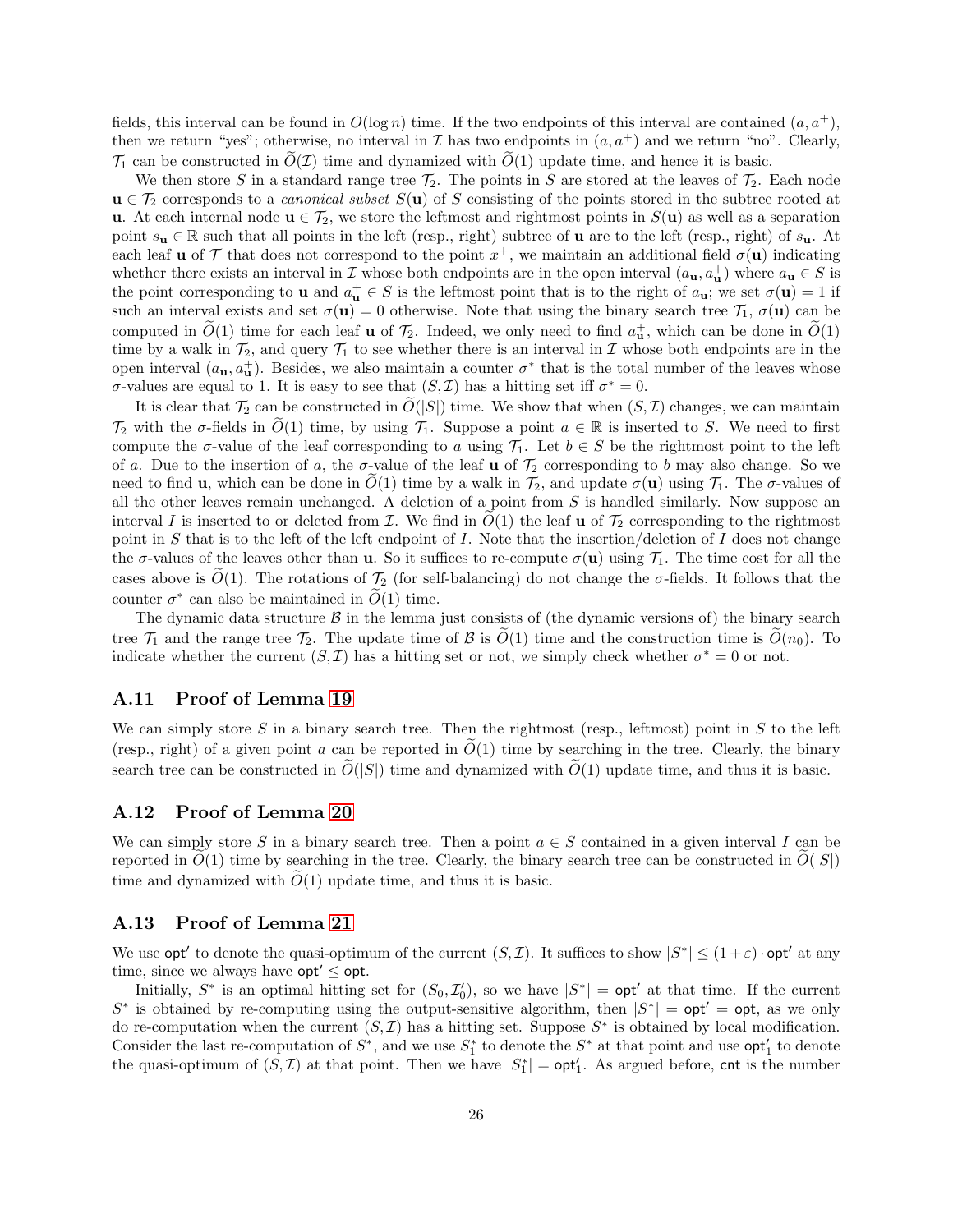of the operations processed after the last re-computation of  $S^*$ . By the stability of dynamic interval hitting  $\text{set (Lemma 16), we have } |\textsf{opt}' - \textsf{opt}'_1| \le \textsf{cnt}, \text{ implying } \textsf{opt}'_1 \le \textsf{opt}' + \textsf{cnt}.$  $\text{set (Lemma 16), we have } |\textsf{opt}' - \textsf{opt}'_1| \le \textsf{cnt}, \text{ implying } \textsf{opt}'_1 \le \textsf{opt}' + \textsf{cnt}.$  $\text{set (Lemma 16), we have } |\textsf{opt}' - \textsf{opt}'_1| \le \textsf{cnt}, \text{ implying } \textsf{opt}'_1 \le \textsf{opt}' + \textsf{cnt}.$  Furthermore, by the fact that the size of  $S^*$  either increases by 1 or keeps unchanged after each local modification, we have  $|S^*| - |S_1^*| \leq \text{cnt}$ . It follows that

$$
|S^*| \leq |S_1^*| + \mathsf{cnt} = \mathsf{opt}'_1 + \mathsf{cnt} \leq \mathsf{opt}' + 2 \cdot \mathsf{cnt}.
$$

Note that  $\text{cnt} \leq \varepsilon \cdot \text{opt}'_1/(2+\varepsilon)$ , for otherwise we should re-compute  $S^*$ . This implies  $\text{cnt} \leq (\varepsilon/2) \cdot \text{opt}'$  and hence  $|S^*| \leq (1 + \varepsilon) \cdot \mathsf{opt}'.$ 

## A.14 Proof of Lemma [22](#page-13-1)

Let  $(S_i, \mathcal{I}_i)$  denote the instance  $(S, \mathcal{I})$  at the time i, and  $S_i^*$  be the point set  $S^*$  at the time i. Define  $\mathcal{I}'_i \subseteq \mathcal{I}_i$ as the sub-collection consisting of the intervals that are hit by  $S_i$ . Then  $(S_i, \mathcal{I}'_i)$  always has a hitting set. Furthermore, if  $(S_i, \mathcal{I}_i)$  has a hitting set, then  $(S_i, \mathcal{I}'_i) = (S_i, \mathcal{I}_i)$ . So it suffices to show that  $S_i^*$  is always a hitting set for  $(S_i, \mathcal{I}'_i)$ . We prove this by induction. It is clear that  $S_0^*$  is a hitting set for  $(S_0, \mathcal{I}'_0)$ . Assume  $S_{i-1}^*$  is a hitting set for  $(S_{i-1}, \mathcal{I}_{i-1}')$  and we show that  $S_i^*$  is a hitting set for  $(S_i, \mathcal{I}_i')$ . If  $S_i^*$  is obtained by re-computing, then  $(S_i, \mathcal{I}'_i) = (S_i, \mathcal{I}_i)$ , since we only re-compute  $S^*$  when the current  $(S, \mathcal{I})$  has a hitting set. In this case,  $S_i^*$  is clearly a hitting set for both  $(S_i, \mathcal{I}'_i)$  and  $(S_i, \mathcal{I}_i)$ . So suppose  $S_i^*$  is obtained by local modification.

We consider different cases separately according to the  $i$ -th operation. If the  $i$ -th operation inserts a point a to S, then  $S_i = S_{i-1} \cup \{a\}$  and  $\mathcal{I}_i = \mathcal{I}_{i-1}$ . In this case,  $S_i^* = S_{i-1}^* \cup \{a\}$  and  $\mathcal{I}'_i = \mathcal{I}'_{i-1} \cup \mathcal{J}$ , where  $\mathcal{J} = \{I \in \mathcal{I}_i : a \in I\}.$  The intervals in  $\mathcal{I}'_{i-1}$  are hit by  $S^*_{i-1}$  and the intervals in  $\mathcal{J}$  are hit by the point a. Hence,  $S_i^*$  is a hitting set for  $(S_i, \mathcal{I}'_i)$ . If the *i*-th operation deletes a point a from S, then  $S_i = S_{i-1} \setminus \{a\}$  and  $\mathcal{I}_{i-1} = \mathcal{I}_i$ . In this case,  $S_i^*$  is obtained from  $S_{i-1}^* \setminus \{a\}$  by adding the rightmost point  $a^-$  in  $S_i$  to the left of a and the leftmost point  $a^+$  in  $S_i$  to the right of a (if they exist). Consider an interval  $I \in \mathcal{I}'_i$ . We want to show that I is hit by  $S_i^*$ . Note that  $\mathcal{I}'_i \subseteq \mathcal{I}'_{i-1}$ . Thus,  $I \in \mathcal{I}'_{i-1}$  and I is hit by  $S_{i-1}^*$ . If  $a \notin I$ , then I is hit by  $S_{i-1}^*\setminus\{a\}$  and hence hit by  $S_i^*$ . Otherwise,  $a \in I$ . Since  $I \in \mathcal{I}'_i$  and  $a \notin S_i$ , I must be hit by some point  $b \in S_i$  different from a. If b is to the left of a, then I must be hit by  $a^-$  (as  $a^-$  is in between b and a). On the other hand, if b is to the right of a, I must be hit by  $a^+$  (as  $a^+$  is in between a and b). Therefore, I is hit by  $S_i^*$ . If the *i*-th operation inserts an interval I to I, then  $S_i = S_{i-1}$  and  $\mathcal{I}_i = \mathcal{I}_{i-1} \cup \{I\}$ . In this case,  $S_i^*$  is obtained from  $S_{i-1}^*$  by adding an arbitrary point  $a \in S_i$  that hits I (if I is hit by  $S_i$ ). If I is not hit by  $S_i$ , then  $(S_i, \mathcal{I}'_i) = (S_{i-1}, \mathcal{I}'_{i-1})$  and  $S_i^* = S_{i-1}^*$ , thus  $S_i^*$  is a hitting set for  $(S_i, \mathcal{I}'_i)$ . If I is hit by  $S_i$ , then  $\mathcal{I}'_i = \mathcal{I}'_{i-1} \cup \{I\}$  and  $S_i^* = S_{i-1}^* \cup \{a\}$ . The intervals in  $\mathcal{I}'_{i-1}$  are hit by  $S_{i-1}^*$  by our induction hypothesis and I is hit by the point a. Hence,  $S_i^*$  is a hitting set for  $(S_i, \mathcal{I}'_i)$ . If the *i*-th operation deletes an interval I from I, then  $S_i = S_{i-1}$  and  $\mathcal{I}_i = \mathcal{I}_{i-1} \setminus \{I\}$ . In this case,  $S_i^* = S_{i-1}^*$ . Note that  $\mathcal{I}'_i \subseteq \mathcal{I}'_{i-1}$ , which implies that  $S_i^*$ is a hitting set for  $(S_i, \mathcal{I}'_i)$ .

## A.15 Proof of Lemma [24](#page-14-0)

Note that Q is static. We simply store Q in a static data structure  $\mathcal{B}_0$  that can decide in  $O(1)$  time, for a given point  $a \in \mathbb{R}^2$ , whether there exists a quadrant in Q that covers a; this can be done using a standard orthogonal stabbing data structure with  $O(|\mathcal{Q}|)$  construction time. Then our data structure  $\beta$ simply maintains the number  $\tilde{n}$  of the points in S that are not covered by Q. Initially,  $\tilde{n}$  can be computed in  $O(n_0)$  time by considering every point in S and use  $\mathcal{B}_0$  to check if it is covered by Q in  $O(1)$  time. After an operation on S, we can update  $\tilde{n}$  in  $O(1)$  time by checking whether the inserted/deleted point is covered by  $\mathcal Q$  using  $\mathcal B_0$ .

#### A.16 Proof of Lemma [25](#page-14-1)

Let  $S_i$  denote the set S at the time i and  $\mathcal{Q}_i^*$  be the  $\mathcal{Q}^*$  at the time i. Define  $S_i' \subseteq S_i$  as the sub-collection consisting of the points that are covered by  $Q$ . Then  $(S'_i, Q)$  always has a hitting set. Furthermore, if  $(S_i, Q)$ has a set cover, then  $(S_i, Q) = (S_i, Q)$ . So it suffices to show that  $Q_i^*$  is always a set cover for  $(S_i, Q)$ . We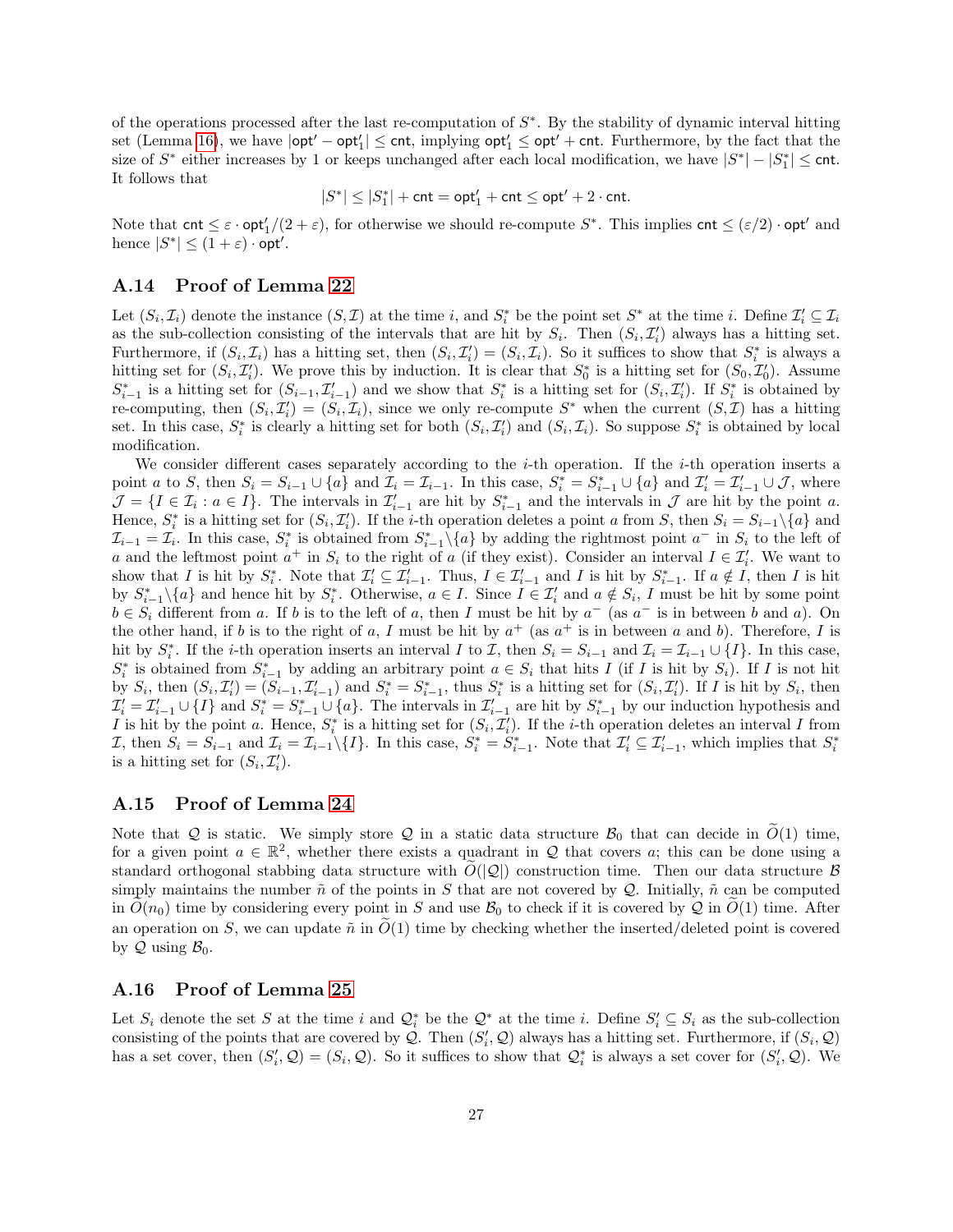prove this by induction. It is clear that  $\mathcal{Q}_0^*$  is a set cover for  $(S'_0, \mathcal{Q})$ . Assume  $\mathcal{Q}_{i-1}^*$  is a set cover for  $(S'_{i-1}, \mathcal{Q})$ and we show that  $\mathcal{Q}_i^*$  is a set cover for  $(S_i', \mathcal{Q})$ . If  $\mathcal{Q}_i^*$  is obtained by re-computing, then  $(S_i', \mathcal{Q}) = (S_i, \mathcal{Q})$ , since we only re-compute  $\mathcal{Q}^*$  when the current  $(S, \mathcal{Q})$  has a set cover. In this case,  $\mathcal{Q}_i^*$  is clearly a set cover for both  $(S'_i, Q)$  and  $(S_i, Q)$ . So suppose  $Q_i^*$  is obtained by local modification. If the *i*-th iteration inserts a point a to S, then  $S_i = S_{i-1} \cup \{a\}$ . In this case,  $\mathcal{Q}_i^*$  is obtained by including in  $\mathcal{Q}_{i-1}^*$  an arbitrary quadrant  $Q \in \mathcal{Q}$  that contains a (if such a quadrant exists). If a is not covered by R, then  $S_i' = S_{i-1}'$  and  $\mathcal{Q}_i^* = \mathcal{Q}_{i-1}^*$ , thus  $\mathcal{Q}_i^*$  is a set cover for  $(S_i', \mathcal{Q})$ . If a is covered by R, then  $S_i' = S_{i-1}' \cup \{a\}$  and  $\mathcal{Q}_i^* = \mathcal{Q}_{i-1}^* \cup \{Q\}$ . The points in  $S'_{i-1}$  are covered by  $\mathcal{Q}_{i-1}^*$  by our induction hypothesis and the point a is covered by Q. Hence,  $\mathcal{Q}_i^*$ is a set cover for  $(S_i, \mathcal{Q})$ . If the *i*-th iteration delete a point a from S, then  $S_i = S_{i-1} \setminus \{a\}$ . In this case,  $\mathcal{Q}_{i}^{*} = \mathcal{Q}_{i-1}^{*}$ . Note that  $S'_{i} \subseteq S'_{i-1}$ , which implies that  $\mathcal{Q}_{i}^{*}$  is a set cover for  $(S'_{i}, \mathcal{Q})$ .

# <span id="page-27-0"></span>B Implementation details and detailed time analysis for the dynamic interval set cover data structure

We present the implementation details of our dynamic interval set cover data structure  $\mathcal{D}_{\text{new}}$  in Section [4.1](#page-3-3) as well as a detailed time analysis. Assume the function f we choose satisfies two properties: (1)  $f(m,\varepsilon) \leq m/2$ for any m, and (2)  $f(\Theta(m), \varepsilon) = \Theta(f(m, \varepsilon)).$ 

First, we discuss how to construct  $\mathcal{D}_{\text{new}}$ . Constructing the data structure A takes  $\tilde{O}(n_0)$  time, as it is basic. The portions  $J_1, \ldots, J_r$  can be computed in  $\widetilde{O}(n_0)$  time by sorting the points in S and the endpoints of the intervals in I. Once  $J_1, \ldots, J_r$  are computed, we build a (static) point location data structure  $\mathcal{B}_1$ which can report in  $O(\log r)$  time, for a given point  $a \in \mathbb{R}$ , the portion  $J_i$  that contains a. Clearly,  $\mathcal{B}_1$ can be constructed in  $\tilde{O}(r)$  time. With  $\mathcal{B}_1$  in hand, we can determine in  $\tilde{O}(1)$  time, for each point  $a \in S$ (resp., each interval  $I \in \mathcal{I}$ ), the portion  $J_i$  that contains a (resp., the two  $J_i$ 's that contain the endpoints of I). By doing this for all points in S and all intervals in T, we obtain all  $S_i$  and all  $\mathcal{I}_i$  in  $O(n_0 + r)$  time. After this, we can build the data structures  $\mathcal{D}_{old}^{(i)}$ 's. Constructing each  $\mathcal{D}_{old}^{(i)}$  takes  $\tilde{O}(f(n_0, \varepsilon))$  time since  $|S_i| + |\mathcal{I}_i| = O(f(n_0, \varepsilon))$ . Hence, the time for constructing all  $\mathcal{D}_{old}^{(1)}, \ldots, \mathcal{D}_{old}^{(r)}$  is  $\widetilde{O}(n_0)$ .

The support data structure  $\mathcal{B}_1$  will be used later in the implementation of the update procedure of  $\mathcal{D}_{new}$ (we do not need to update  $\mathcal{B}_1$  since it is static). Besides, we need another support data structure  $\mathcal{B}_2$  defined as follows.

**Lemma 30.** One can store  $\mathcal I$  in a basic data structure  $\mathcal B_2$  such that given an interval J, an interval in  $\mathcal I$ that contains  $J$  can be reported in  $O(1)$  time (if it exists).

*Proof.* We store  $\mathcal I$  in a binary search tree  $\mathcal T$  where the key of each interval is its left endpoint. We augment each node  $\mathbf{u} \in \mathcal{T}$  with an additional field which stores the interval in the subtree rooted at **u** that has the rightmost right endpoint. Given a query interval J, we first look for the interval in  $\mathcal T$  with the rightmost right endpoint whose key is smaller than or equal to the left endpoint of J. With the augmented fields, this interval can be found in  $O(1)$  time. If this interval contains J, then we report it; otherwise, no interval in I contains J. Clearly,  $\mathcal T$  can be built in  $\tilde{O}(n_0)$  time and dynamized with  $\tilde{O}(1)$  update time, and thus  $\mathcal T$  is basic. basic.

Since  $\mathcal{B}_2$  is basic, it can be constructed in  $\widetilde{O}(n_0)$  time and updated in  $\widetilde{O}(1)$  time. We conclude that the construction time of  $\mathcal{D}_{\text{new}}$  is  $\tilde{O}(n_0)$ .

Next, we consider how to implement the update procedure of  $\mathcal{D}_{\text{new}}$ . After each operation, we need to update the data structure A and the support data structure  $\mathcal{B}_2$ , which can be done in  $O(1)$  time since they are basic. Also, if some  $(S_i, \mathcal{I}_i)$  changes, we need to update the data structure  $\mathcal{D}_{old}^{(i)}$ . An operation on S changes exactly one  $S_i$  and an operation on  $\mathcal I$  changes at most two  $\mathcal I_i$ 's. Thus, we only need to update at most two  $\mathcal{D}_{old}^{(i)}$ 's, and by using  $\mathcal{B}_1$  we can find these  $\mathcal{D}_{old}^{(i)}$ 's in  $\widetilde{O}(1)$  time. Note that the size of each  $(S_i, \mathcal{I}_i)$  is bounded by  $O(f(n_0, \varepsilon))$  during the first period (i.e., before the first reconstruction), because the period only consists of  $f(n_0, \varepsilon)$  operations. Thus, updating the  $\mathcal{D}_{old}$  data structures takes  $O(f^{\alpha}(n_0, \varepsilon)/\varepsilon^{1-\alpha})$  amortized time.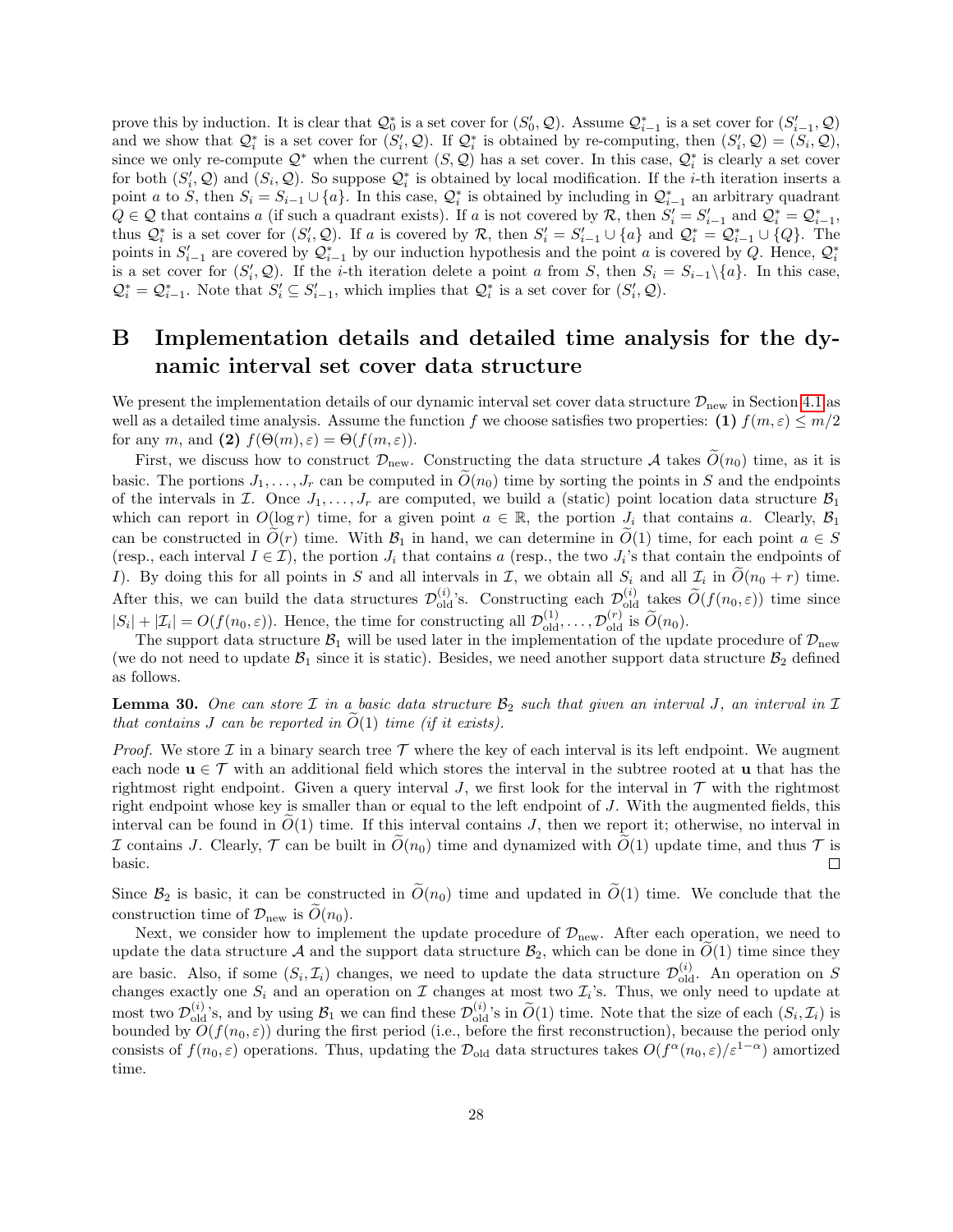Then we discuss the maintenance of the solution. The time for simulating the output-sensitive algorithm is  $O(\delta)$ , i.e.,  $O(\min\{r/\varepsilon, n\})$ . If the algorithm gives the solution  $\mathcal{I}_{\text{appx}}$ , we compute  $|\mathcal{I}_{\text{appx}}|$  and store  $\mathcal{I}_{\text{appx}}$  in a binary search tree; by doing this, we can answer the size, membership, and reporting queries for  $\mathcal{Q}_{\text{approx}}$  in the required query times. This step takes  $\tilde{O}(\delta)$  time, i.e.,  $\tilde{O}(\min\{r/\varepsilon, n\})$  time, since  $|\mathcal{I}_{\text{appx}}| \leq \delta$  in this case. If the output-sensitive algorithm fails, we compute the sets P and P'. This can be done in  $\widetilde{O}(r)$  time by using the support data structure  $\mathcal{B}_2$ . After this, we compute  $\mathcal{I}^*$ , which again takes  $\widetilde{O}(r)$  time by using  $\mathcal{B}_2$ ; specifically, we consider each  $i \in P$  and use  $\mathcal{B}_2$  to find an interval in  $\mathcal I$  that contains  $J_i$ . We have  $\mathcal I_{\text{appx}} = \mathcal I^* \sqcup (\bigsqcup_{i \in P'} \mathcal I_i^*)$ . To support the size query for  $\mathcal{I}_{\text{appx}}$  in  $O(1)$  time, we need to compute  $|\mathcal{I}_{\text{appx}}| = |\mathcal{I}^*| + \sum_{i \in P'} |\mathcal{I}_i^*|$ . This can be done in  $O(r)$  time, because we can query  $\mathcal{D}_{old}^{(i)}$  to obtain  $|\mathcal{I}_i^*|$  in  $O(1)$  time. In order to support the membership and reporting queries, we store  $\mathcal{I}^*$  in a binary search trees  $\mathcal{T}$ . Also, we store the set  $P'$ , and for each  $i \in P'$  we store a pointer pointing to the data structure  $\mathcal{D}_{old}^{(i)}$ . Consider a membership query  $I \in \mathcal{I}$ . Using the binary search tree  $\mathcal{T}$ , we can obtain the multiplicity of  $\overline{I}$  in  $\mathcal{I}^*$  in  $O(\log |\mathcal{I}^*|)$  time. Then we use  $\mathcal{B}_1$  to find in  $O(\log r)$  time the (at most) two  $\mathcal{I}_i$ 's that contain  $I$  (say  $I \in \mathcal{I}_i$  and  $I \in \mathcal{I}_j$ ). By querying  $\mathcal{D}_{old}^{(i)}$  and  $\mathcal{D}_{old}^{(j)}$ , we know the multiplicities of I in  $\mathcal{I}_i^*$  and  $\mathcal{I}_j^*$ , which takes  $O(\log |\mathcal{I}_i^*| + \log |\mathcal{I}_j^*|)$ . The sum of these multiplicities is just the multiplicity of I in  $\mathcal{I}_{appx}$ . The time for answering the query is  $O(\log |\mathcal{I}^*| + \log |\mathcal{I}^*_i| + \log |\mathcal{I}^*_j| + \log r)$ . Note that  $\log |\mathcal{I}^*| + \log |\mathcal{I}^*_i| + \log |\mathcal{I}^*_j| = O(\log |\mathcal{I}_{\text{appx}}|)$ . Furthermore, because  $|\mathcal{I}_{\text{appx}}| > \delta$  (as the output-sensitive algorithm fails), we have  $|\mathcal{I}_{\text{appx}}| = \Omega(r)$ . Thus, the time cost for a membership query is  $O(\log |\mathcal{I}_{\text{appx}}|)$ . Finally, consider the reporting query. We first use the binary search tree T to report the elements in  $\mathcal{I}^*$ , using  $O(|\mathcal{I}^*|)$  time. Then for each  $i \in P'$ , we query the data structure  $\mathcal{D}_{\text{old}}^{(i)}$  to report the elements in  $\mathcal{I}_{i}^{*}$ . The total time cost is  $O(|\mathcal{I}^{*}| + \sum_{i \in P'} |\mathcal{I}_{i}^{*}| + |P'|)$ . Since  $|P'| \leq r$  and  $|\mathcal{I}_{\text{appx}}| = \Omega(r)$  as argued before, the time for answering the reporting query is  $O(|\mathcal{I}_{\text{appx}}|)$ . The above work for storing  $\mathcal{I}_{\text{appx}}$  takes  $\tilde{O}(r)$  time, since  $|\mathcal{I}^*| = O(r)$  and  $|P'| = O(r)$ . To summarize, maintaining the solution takes  $O(\min\{r/\varepsilon, n\} + r)$  time.

After processing  $f(n_0, \varepsilon)$  operations, we need to reconstruct the entire data structure  $\mathcal{D}_{\text{new}}$ . The reconstruction is the same as the initial construction, except that  $n_0$  is replaced with  $n_1$ , the size of  $(S,\mathcal{I})$  at the time of reconstruction. Thus, the reconstruction takes  $\tilde{O}(n_1)$  time. We amortize the time cost over all the  $f(n_0, \varepsilon)$  operations in the period. Since  $n_1 \leq n_0 + f(n_0, \varepsilon)$ , the amortized time for reconstruction is  $\tilde{O}(n_0/f(n_0,\varepsilon))$ , i.e.,  $\tilde{O}(r)$ .

Combining the time for updating the  $\mathcal{D}_{old}$  data structures, the time for maintaining the solution, and the time for reconstruction, we see that the amortized update time of  $\mathcal{D}_{\text{new}}$  is  $\widetilde{O}(f^{\alpha}(n_0,\varepsilon)/\varepsilon^{1-\alpha}+\min\{r/\varepsilon,n\}+r)$ during the first period (since  $\mathcal{D}_{new}$  is reconstructed periodically, it suffices to analyze the update time in the first period). By property (1) of f, we have  $n = \Theta(n_0)$  at any time in the period, i.e., the size of  $(S, \mathcal{I})$  is  $\Theta(n_0)$  at any time in the period. By property (2) of f, we further have  $f(n,\varepsilon) = \Theta(f(n_0,\varepsilon))$  at any time in the period. It follows that the amortized update time of  $\mathcal{D}_{\text{new}}$  is  $\widetilde{O}(f^{\alpha}(n,\varepsilon)/\varepsilon^{1-\alpha} + \min\{n/(f(n,\varepsilon)\cdot\varepsilon),n\} +$  $n/f(n, \varepsilon)$  during the period. To minimize the time complexity while guaranteeing the two conditions of f, we set  $f(n,\varepsilon) = \min\{n^{1-\alpha'}/\varepsilon^{\alpha'}, n/2\}$  where  $\alpha'$  is as defined in Theorem [2,](#page-4-1) i.e.,  $\alpha' = \alpha/(1+\alpha)$ . The following lemma shows that our choice of f makes the time bound  $\widetilde{O}(n^{\alpha'}/\varepsilon^{1-\alpha'})$ .

**Lemma 31.** When  $f(n,\varepsilon) = \min\{n^{1-\alpha'}/\varepsilon^{\alpha'}, n/2\}$ , we have

$$
\frac{f^{\alpha}(n,\varepsilon)}{\varepsilon^{1-\alpha}} + \min\left\{\frac{n}{f(n,\varepsilon)\cdot\varepsilon},n\right\} + \frac{n}{f(n,\varepsilon)} = O\left(\frac{n^{\alpha'}}{\varepsilon^{1-\alpha'}}\right).
$$

Proof. If  $f(n,\varepsilon) = n^{1-\alpha'}/\varepsilon^{\alpha'}$ , then one can easily verify the equation in the lemma via a direct computation (by bounding each of the three terms on the left-hand side). It suffices to verify the equation for the case  $f(n,\varepsilon) = n/2$ . In this case, we have  $n^{1-\alpha'}/\varepsilon^{\alpha'} \ge n/2$ , implying that  $n = O(1/\varepsilon)$ . It follows that  $n^{\alpha}/\varepsilon^{1-\alpha} = O(n^{\alpha'}/\varepsilon^{1-\alpha'})$ . So the first term in the left-hand side is bounded by  $O(n^{\alpha'}/\varepsilon^{1-\alpha'})$ . The second term is  $O(\min\{1/\varepsilon,n\})$ , which is bounded by  $O(n^{\alpha'}/\varepsilon^{1-\alpha'})$ . The third term is clearly  $O(1)$ . This proves the equation in the lemma.  $\Box$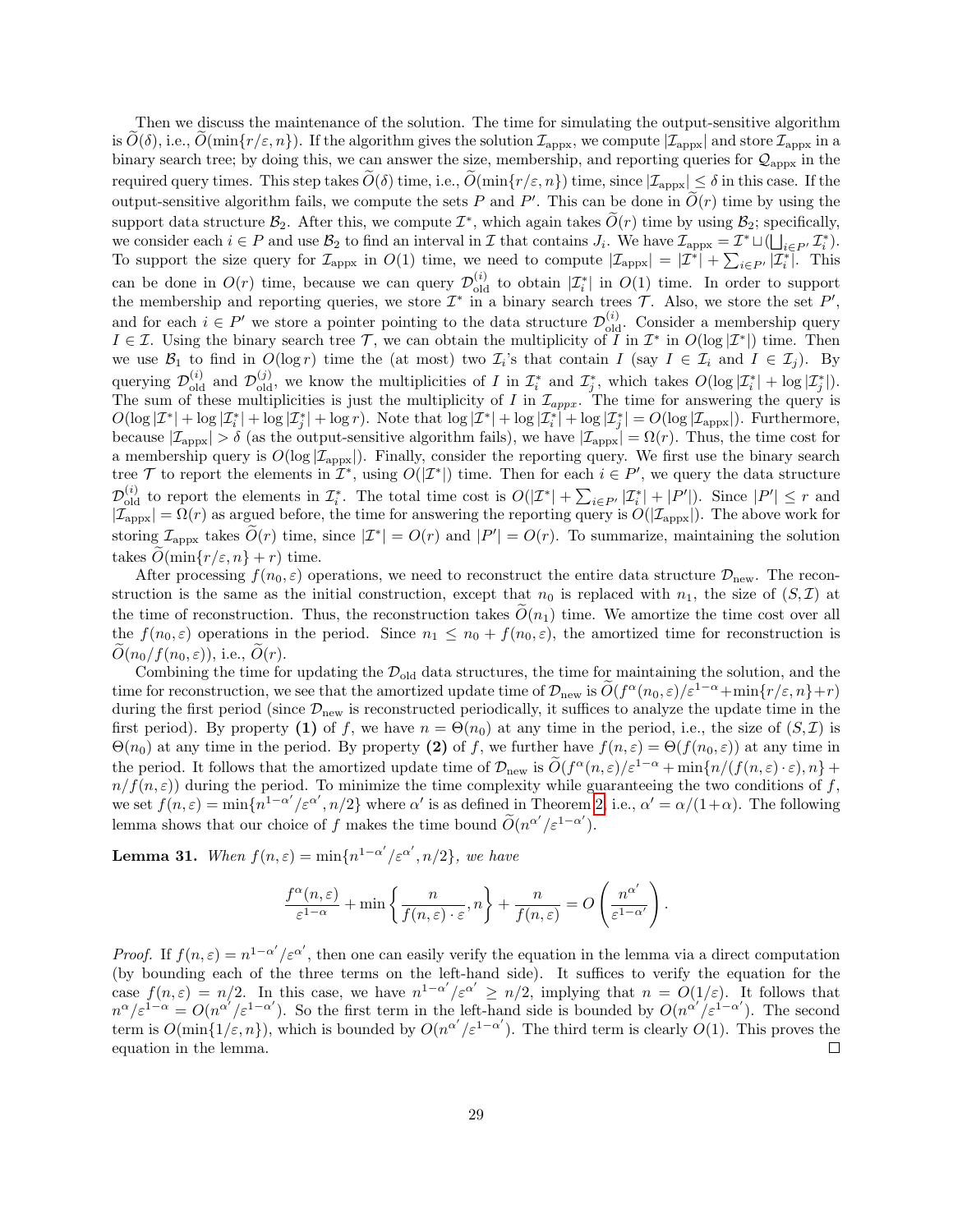# <span id="page-29-0"></span>C Implementation details and detailed time analysis for the dynamic quadrant set cover data structure

We present the implementation details of our dynamic quadrant set cover data structure  $\mathcal{D}_{\text{new}}$  in Section [4.2](#page-6-1) as well as a detailed time analysis. Since we are interested in the asymptotic bounds, we may assume that the approximation factor  $\varepsilon$  is sufficiently small, say  $\varepsilon < 1$ . Assume the function f we choose satisfies two properties: (1)  $\sqrt{m}/2 \le f(m,\varepsilon) \le m/2$  for any m, and (2)  $f(\Theta(m),\varepsilon) = \Theta(f(m,\varepsilon))$ . Note that property (1) implies that  $r = \lfloor n_0/f(n_0, \varepsilon) \rfloor = O(f(n_0, \varepsilon))$  and  $r^2 = O(n_0)$ .

First, we discuss how to construct  $\mathcal{D}_{\text{new}}$ . Constructing the data structure A takes  $\tilde{O}(n_0)$  time, as it is basic. The grid can be built in  $\tilde{O}(n_0)$  time by sorting the points in S and the vertices of the quadrants in Q. Once the grid is computed, we build a (static) point location data structure  $\mathcal{B}_1$  which can report in  $O(\log r)$ time, for a given point  $a \in \mathbb{R}^2$ , the grid cell that contains a. Since the grid has  $r^2$  cells,  $\mathcal{B}_1$  can be built in  $\widetilde{O}(r^2)$  time. With  $\mathcal{B}_1$  in hand, we can determine in  $\widetilde{O}(1)$  time, for each point  $a \in S$  (resp., each quadrant  $Q \in \mathcal{Q}$ , the cell contains a (resp., the vertex of  $Q$ ). By doing this for all points in S and all quadrants in Q, we obtain all  $S_{i,j}$  and the non-special quadrants in all  $\mathcal{Q}_{i,j}$  in  $\widetilde{O}(n_0 + r^2)$  time, i.e.,  $\widetilde{O}(n_0)$  time. In order to compute the special quadrants, we need the following support data structure  $B_2$ .

**Lemma 32.** One can store Q in a basic data structure  $\mathcal{B}_2$  such that given an orthogonal rectangle  $\Box$ , the leftmost (resp., rightmost) quadrant in Q that right (resp., left) intersects  $\Box$  and the topmost (resp., bottommost) quadrant in Q that bottom (resp., top) intersects  $\Box$  can be reported in  $\widetilde{O}(1)$  time (if they exist).

*Proof.* It suffices to show how to compute the leftmost quadrant in  $Q$  that right intersects a given orthogonal rectangle  $\Box$ . Note that only southeast and northeast quadrants can left intersects a rectangle, and without loss of generality, it suffices to see how to find the leftmost southeast quadrant in Q that right intersects  $□$ . Let  $\mathcal{Q}^{\text{SE}} \subseteq \mathcal{Q}$  consist of the southeast quadrants. We store the vertices of the quadrants in  $\mathcal{Q}^{\text{SE}}$  in a basic 3-sided range-minimum data structure (Lemma [36\)](#page-34-0) with  $O(1)$  query time, by setting the weight of each vertex to be its x-coordinate. Let  $\square = [x_1, x_2] \times [y_1, y_2]$  be a given orthogonal rectangle. Observe that a quadrant in  $\mathcal{Q}^{\text{SE}}$  right intersects  $\Box$  iff its vertex lies in the 3-sided rectangle  $(x_1, x_2] \times [y_2, \infty)$ . Thus, the leftmost quadrant in  $\mathcal{Q}^{\text{SE}}$  that right intersects  $\Box$  corresponds to the lightest vertex (i.e., the vertex with the smallest weight) in  $(x_1, x_2] \times [y_2, \infty)$ , which can be reported by the 3-sided range-minimum data structure in  $\ddot{O}(1)$  time.  $\Box$ 

Using the support data structure  $\mathcal{B}_2$ , we can find the special quadrants in all  $\mathcal{Q}_{i,j}$  in  $\tilde{O}(r^2)$  time. After this, we can build the data structures  $\mathcal{D}_{old}^{(i,j)}$ 's. Constructing each  $\mathcal{D}_{old}^{(i,j)}$  takes  $\widetilde{O}(|S_{i,j}| + |\mathcal{Q}_{i,j}|)$  time. By Lemma [10,](#page-9-2) the time for constructing all  $\mathcal{D}_{old}^{(i,j)}$ 's is  $\tilde{O}(n_0 + r^2)$ . Therefore, the entire construction time of  $\mathcal{D}_{\text{new}}$  is  $\widetilde{O}(n_0 + r^2)$ , i.e.,  $\widetilde{O}(n_0)$ .

The support data structures  $B_1$  and  $B_2$  will be used later in the implementation of the update procedure of  $\mathcal{D}_{\text{new}}$ . Thus,  $\mathcal{B}_2$  will be updated after each operation (while  $\mathcal{B}_1$  is static). Besides  $\mathcal{B}_1$  and  $\mathcal{B}_2$ , we need another support data structure  $\mathcal{B}_3$  defined as follows.

**Lemma 33.** One can store Q in a basic data structure  $\mathcal{B}_3$  such that given an orthogonal rectangle  $\Box$ , a quadrant  $Q \in \mathcal{Q}$  that contains  $\Box$  can be reported in  $O(1)$  time (if it exists).

*Proof.* It suffices to consider the southeast quadrants. Let  $\mathcal{Q}^{\text{SE}} \subseteq \mathcal{Q}$  consist of the southeast quadrants. We store  $\mathcal{Q}^{\text{SE}}$  in a binary search tree  $\mathcal T$  where the key of a quadrant is the x-coordinate of its vertex. We augment each node  $\mathbf{u} \in \mathcal{T}$  with an additional field which stores the topmost quadrant in the subtree rooted at **u**. Given an orthogonal rectangle  $\square = [x_1, x_2] \times [y_1, y_2]$ , we first look for the topmost quadrant Q whose key is smaller than or equal to  $x_1$ . With the augmented fields, Q can be found in  $\tilde{O}(1)$  time using T. If Q contains  $\Box$ , then we report Q, otherwise no quadrant in  $\mathcal{Q}^{\text{SE}}$  contains  $\Box$  (because a southeast quadrant contains  $\Box$  iff the x-coordinate of its vertex is smaller than or equal to  $x_1$  and the y-coordinate of its vertex is greater than or equal to  $y_2$ ). Clearly,  $\mathcal T$  can be built in  $O(n_0)$  time and dynamized with  $O(1)$  update time, and thus  $\mathcal T$  is basic. and thus  $\mathcal T$  is basic.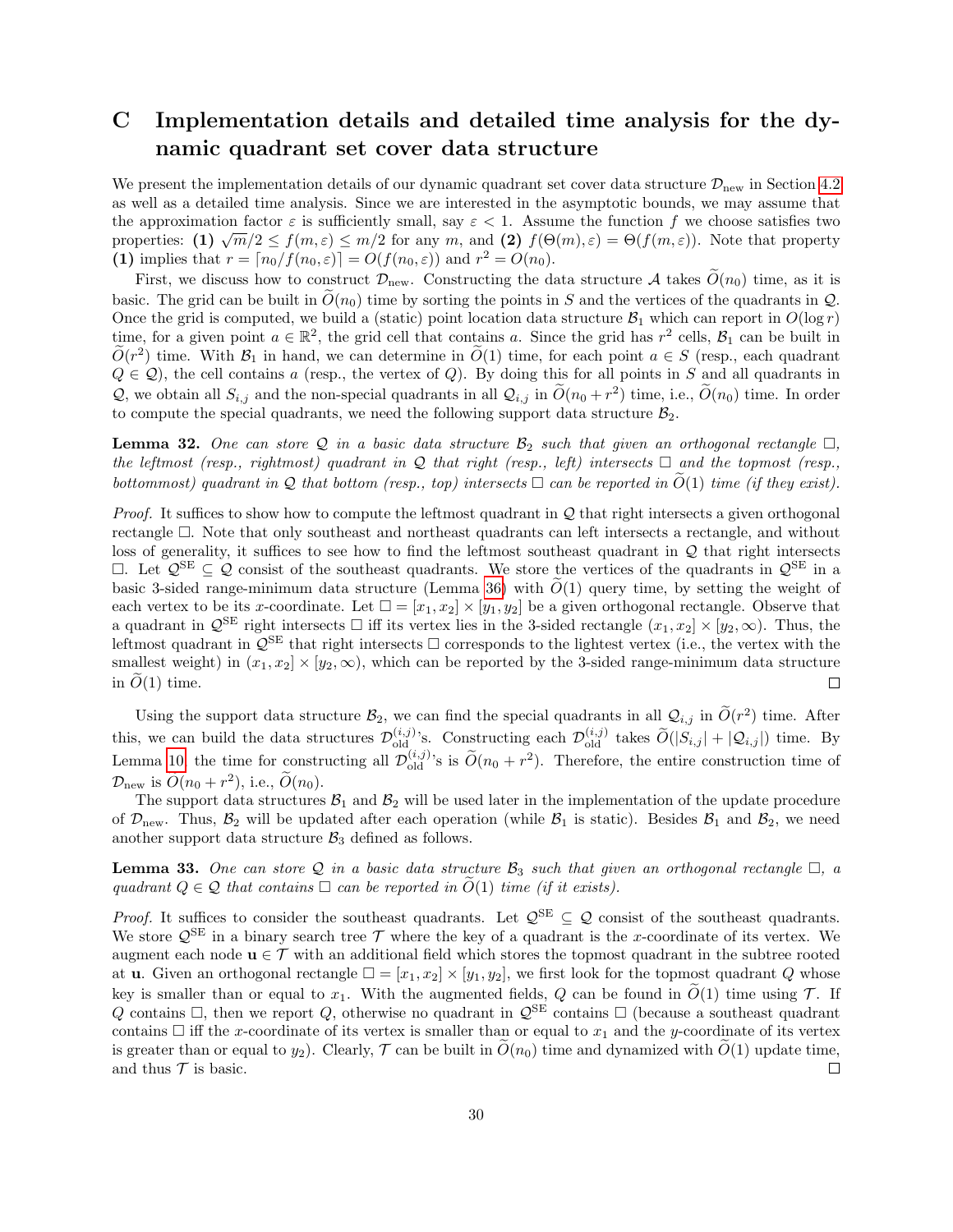Next, we consider how to implement the update procedure of  $\mathcal{D}_{\text{new}}$ . We first discuss the update of the  $\mathcal{D}_{old}$  data structures. If the operation is an insertion or deletion on S, then we use  $\mathcal{B}_1$  to find the cell  $\Box_{i,j}$  that contains the inserted/deleted point and update the data structure  $\mathcal{D}_{old}^{(i,j)}$ . The situation is more complicated when the operation happens on  $Q$ . Suppose the operation inserts a quadrant  $Q$  to  $Q$ . Without loss of generality, assume Q is a southeast quadrant. Using  $\mathcal{B}_1$ , we can find the cell  $\Box_{i,j}$  that contains the vertex of Q. We then update the data structure  $\mathcal{D}_{old}^{(i,j)}$  by inserting Q to  $\mathcal{Q}_{i,j}$ . Besides, the insertion of Q may also change  $\mathcal{Q}_{i,k}$  for  $k \in \{j+1,\ldots,r\}$  and  $\mathcal{Q}_{k,j}$  for  $k \in \{i+1,\ldots,r\}$ . Fix an index  $k \in \{j+1,\ldots,r\}$ . The quadrant Q bottom intersects  $\Box_{i,k}$ . We use the support data structure  $\mathcal{B}_2$  to find the topmost quadrant Q' in Q (before the insertion of Q) that bottom intersects  $\Box_{i,k}$ . Then Q' is a special quadrant in  $\mathcal{Q}_{i,k}$ . If the y-coordinate of the vertex of Q is greater than the y-coordinate of the vertex of  $Q'$ , then we delete  $Q'$  from  $\mathcal{Q}_{i,k}$  and insert Q to  $\mathcal{Q}_{i,k}$ , and we update  $\mathcal{D}_{old}^{(i,k)}$  twice for these two operations. The data structures  $\mathcal{D}_{old}^{(k,j)}$ 's can be updated similarly. Updating each  $\mathcal{D}_{old}^{(i,k)}$  takes  $\widetilde{O}(m_{i,k}^{\alpha}/\varepsilon^{1-\alpha})$  amortized time, where  $m_{i,k}$  is the size of the current  $(S_{i,k}, \mathcal{Q}_{i,k})$ , and updating each  $\mathcal{D}_{old}^{(k,j)}$  takes  $\widetilde{O}(m_{k,j}^{\alpha}/\varepsilon^{1-\alpha})$  amortized time. Therefore, the total amortized time cost for updating these  $\mathcal{D}_{old}$  data structures is bounded by  $\widetilde{O}(\sum_{k=1}^r m_{i,k}^{\alpha}/\varepsilon^{1-\alpha} + \sum_{k=1}^r m_{k,j}^{\alpha}/\varepsilon^{1-\alpha})$ . By Lemma [10](#page-9-2) and the fact  $r = O(f(n_0, \varepsilon))$ , we have  $\sum_{k=1}^r m_{i,k} = O(f(n_0, \varepsilon))$  and  $\sum_{k=1}^r m_{k,j} = O(f(n_0, \varepsilon))$  at any time of the first period. Since  $\alpha \leq 1$ , by Hölder's inequality and Lemma [10,](#page-9-2)

$$
\sum_{k=1}^{r} m_{i,k}^{\alpha} \le \left(\frac{\sum_{k=1}^{r} m_{i,k}}{r}\right)^{\alpha} \cdot r = O(r^{1-\alpha} \cdot f^{\alpha}(n_0, \varepsilon))
$$

and similarly  $\sum_{k=1}^r m_{k,j}^{\alpha} = O(r^{1-\alpha} \cdot f^{\alpha}(n_0, \varepsilon))$ . It follows that updating the  $\mathcal{D}_{old}$  data structures takes  $\widetilde{O}(r^{1-\alpha} \cdot f^{\alpha}(n_0, \varepsilon)/\varepsilon^{1-\alpha})$  amortized time. Updating the data structure A and the support data structures  $\mathcal{B}_2$  and  $\mathcal{B}_3$  can be done in  $\tilde{O}(1)$  time since they are basic.

Then we discuss the maintenance of the solution. The time for simulating the output-sensitive algorithm is  $\widetilde{O}(\mu \cdot \delta)$ , i.e.,  $\widetilde{O}(\min\{r^2/\varepsilon, n\})$ . If the algorithm gives the solution  $\mathcal{Q}_{\text{appx}}$ , we compute  $|\mathcal{Q}_{\text{appx}}|$  and store  $\mathcal{Q}_{\text{approx}}$  in a binary search tree; by doing this, we can answer the size, membership, and reporting queries for  $\mathcal{Q}_{\text{appx}}$  in the required query times. This step takes  $\tilde{O}(\mu \cdot \delta)$  time, i.e.,  $\tilde{O}(\min\{r^2/\varepsilon, n\})$  time, since  $|Q_{\text{appx}}| \leq \mu \cdot \delta$  in this case. If the output-sensitive algorithm fails, we compute the sets P and P'. This can be done in  $\tilde{O}(r^2)$  time by using the support data structure  $\mathcal{B}_3$ . After this, we compute  $\mathcal{Q}^*$ , which again takes  $\widetilde{O}(r^2)$  time by using  $\mathcal{B}_3$ ; specifically, we consider each  $(i, j) \in P$  and use  $\mathcal{B}_3$  to find a quadrant in  $\mathcal{Q}$ that contains  $\Box_{i,j}$ . We have  $\mathcal{Q}_{\text{approx}} = \mathcal{Q}^* \sqcup (\bigsqcup_{(i,j)\in P'} \mathcal{Q}_{i,j}^*$ ). To support the size query for  $\mathcal{Q}_{\text{approx}}$  in  $O(1)$ time, we need to compute  $|Q_{\text{appx}}| = |Q^*| + \sum_{(i,j) \in P'} |Q^*_{i,j}|$ . This can be done in  $O(r^2)$  time, because we can query  $\mathcal{D}_{old}^{(i,j)}$  to obtain  $|\mathcal{Q}_{i,j}^*|$  in  $O(1)$  time. To support the reporting query in  $O(|\mathcal{Q}_{appx}|)$  time, we only need to store  $\mathcal{Q}^*$  and  $P'$ , and store at each  $(i, j) \in P'$  a pointer pointing to the data structure  $\mathcal{D}_{old}^{(i,j)}$ . In this way, we can report the quadrants in  $\mathcal{Q}^*$  and for each  $(i, j) \in P'$ , report the quadrants in  $\mathcal{Q}_{i,j}^*$  in  $\widetilde{O(|\mathcal{Q}_{i,j}^*)}$  time by querying  $\mathcal{D}_{old}^{(i,j)}$ . Supporting the membership query in  $O(log|Q_{appx}|)$  time is more difficult, since a quadrant may belong to many  $\mathcal{Q}_{i,j}^*$ 's. To handle this issue, the idea is to collect all the special quadrants in the  $\mathcal{Q}_{i,j}^*$ 's. Specifically, let  $\mathcal{P}_{i,j}^* \subseteq \tilde{\mathcal{Q}}_{i,j}^*$  consist of the (at most) four special quadrants. We can compute  $\mathcal{P}_{i,j}^*$  for each  $(i, j) \in P'$  in  $\widetilde{O}(1)$  time by first finding the (at most) four special quadrants in  $\mathcal{Q}_{i,j}$  using  $\mathcal{B}_2$  and computing the multiplicity of each special quadrant in  $\mathcal{Q}_{i,j}^*$  by querying  $\mathcal{D}_{old}^{(i,j)}$ . We then store  $\mathcal{Q}^* \sqcup (\bigsqcup_{(i,j) \in P'} \mathcal{P}_{i,j}^*)$  in a binary search tree T. Given a query quadrant  $Q \in \mathcal{Q}$ , we first use T to compute the multiplicity  $p_1$  of Q in  $\mathcal{Q}^* \sqcup (\bigsqcup_{(i,j)\in P'} \mathcal{P}_{i,j}^* )$  in  $O(\log |\mathcal{Q}_{\text{appx}}|)$  time. Then we use  $\mathcal{B}_1$  to find the cell  $\Box_{i,j}$  that contains the vertex of  $Q$ in  $O(\log r)$  time and query  $\mathcal{D}_{old}^{(i,j)}$  to find the multiplicity  $p_2$  of Q in  $\mathcal{Q}_{i,j}^*$  in  $O(\log |\mathcal{Q}_{i,j}^*|)$  time. One can easily verify that  $p_1 + p_2$  is the multiplicity of Q in  $\mathcal{Q}_{\text{appx}}$ . The query takes  $\mathcal{O}(\log |\mathcal{Q}_{\text{appx}}| + \log r + \log |\mathcal{Q}_{i,j}^*|)$  time. Note that  $|\mathcal{Q}_{i,j}^*| \leq |\mathcal{Q}_{\text{approx}}|$  and  $|\mathcal{Q}_{\text{approx}}| = \Omega(r)$ , where the latter follow from the fact that  $|\mathcal{Q}_{\text{approx}}| > \delta$  (as the output-sensitive algorithm fails). Therefore, we can support the membership query in  $O(\log |Q_{\text{appx}}|)$  time. The above work for storing  $\mathcal{Q}_{\text{appx}}$  takes  $\tilde{O}(r^2)$  time, since  $|\mathcal{Q}^*| = O(r^2)$  and  $|P'| = O(r^2)$ . To summarize, maintaining the solution takes  $\widetilde{O}(\min\{r^2/\varepsilon, n\} + r^2)$  time.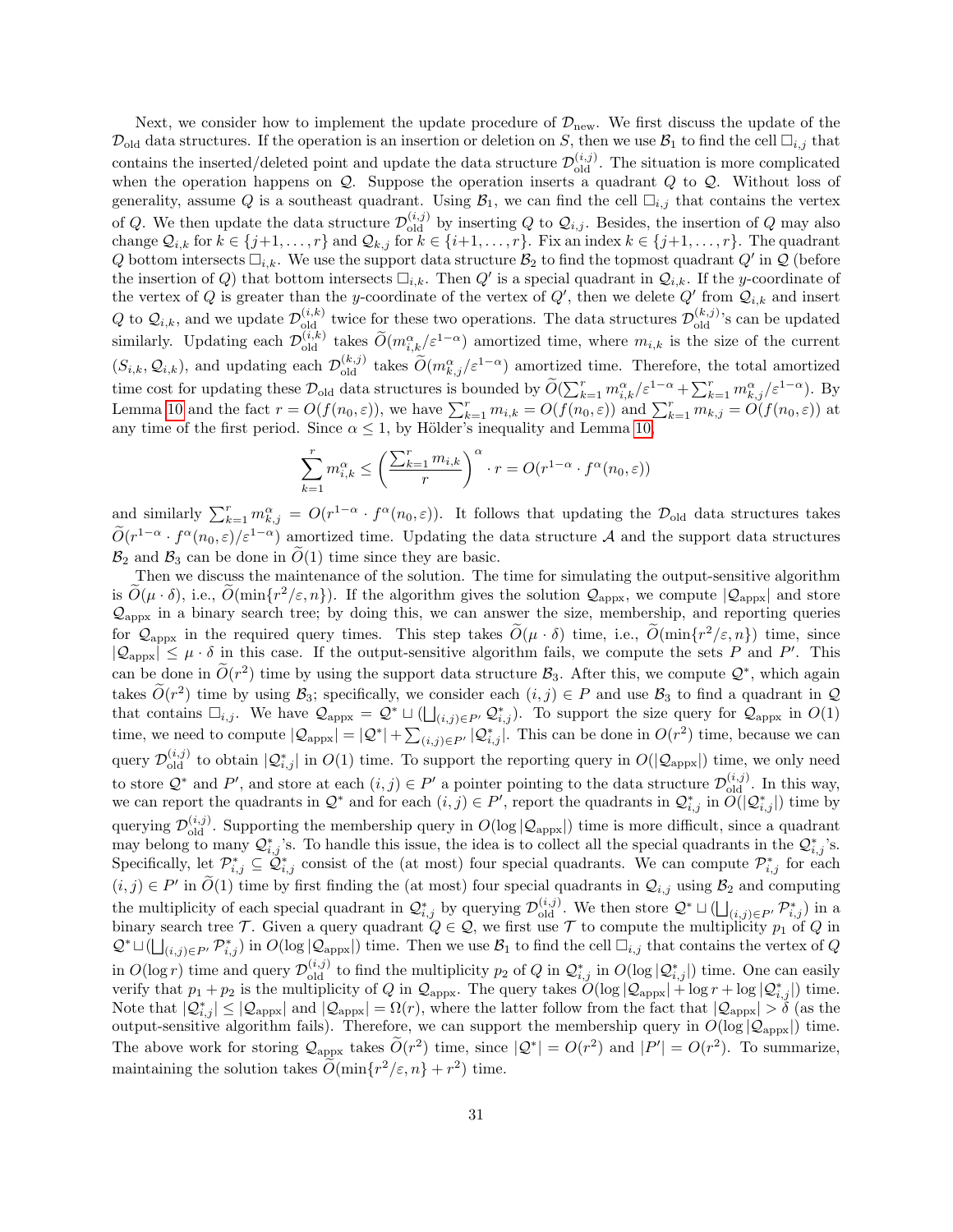After processing  $f(n_0, \varepsilon)$  operations, we need to reconstruct the entire data structure  $\mathcal{D}_{\text{new}}$ . The reconstruction is the same as the initial construction, except that  $n_0$  is replaced with  $n_1$ , the size of  $(S, \mathcal{Q})$  at the time of reconstruction. Thus, the reconstruction takes  $\widetilde{O}(n_1)$  time. We amortize the time cost over all the  $f(n_0, \varepsilon)$  operations in the period. Since  $n_1 \leq n_0 + f(n_0, \varepsilon)$ , the amortized time for reconstruction is  $O(n_0/f(n_0, \varepsilon))$ , i.e.,  $O(r)$ .

Combining the time for updating the  $\mathcal{D}_{old}$  data structures, the time for maintaining the solution, and the time for reconstruction, we see that the amortized update time of  $\mathcal{D}_{\text{new}}$  is  $\tilde{O}(r^{1-\alpha} \cdot f^{\alpha}(n_0, \varepsilon)/\varepsilon^{1-\alpha} +$  $\min\{r^2/\varepsilon, n\} + r^2$  during the first period (since  $\mathcal{D}_{\text{new}}$  is reconstructed periodically, it suffices to analyze the update time in the first period). By property (1) of f, we have  $n = \Theta(n_0)$  at any time in the period, i.e., the size of  $(S, \mathcal{Q})$  is  $\Theta(n_0)$  at any time in the period. By property (2) of f, we further have  $f(n, \varepsilon) = \Theta(f(n_0, \varepsilon))$ at any time in the period. It follows that the amortized update time of  $\mathcal{D}_{\text{new}}$  is  $\widetilde{O}(n^{1-\alpha}/(f^{1-2\alpha}(n,\varepsilon)))$  $\varepsilon^{1-\alpha}$ ) + min $\{n^2/(f^2(n,\varepsilon)\cdot\varepsilon),n\}$  +  $n^2/f^2(n,\varepsilon)$ ). To minimize the time complexity while guaranteeing the  $\epsilon$  =  $\gamma$  + min<sub>{n</sub> /(j (n, ε) · ε), n} + n /j (n, ε). To minimize the time complexity while guaranteeing the<br>two conditions of f, we set  $f(n,\epsilon) = \min\{n^{1-\alpha'/2}/(\sqrt{\epsilon})^{\alpha'}, n/2\}$  where  $\alpha'$  is as defined in Theorem [7,](#page-7-2) i.e.,  $\alpha' = 2\alpha/(1+2\alpha)$ . Note that by doing this we have  $f(n,\varepsilon) \geq \sqrt{n}$  because of our assumption  $\varepsilon < 1$ . The following lemma shows that our choice of f makes the time bound  $\widetilde{O}(n^{\alpha'}/\varepsilon^{1-\alpha'})$ .

**Lemma 34.** When  $f(n,\varepsilon) = \min\{n^{1-\alpha'/2}/(\sqrt{\varepsilon})^{\alpha'}, n/2\}$ , we have

$$
\frac{n^{1-\alpha}}{f^{1-2\alpha}(n,\varepsilon)\cdot\varepsilon^{1-\alpha}} + \min\left\{\frac{n^2}{f^2(n,\varepsilon)\cdot\varepsilon},n\right\} + \frac{n^2}{f^2(n,\varepsilon)} = O\left(\frac{n^{\alpha'}}{\varepsilon^{1-\alpha'}}\right).
$$

*Proof.* If  $f(n,\varepsilon) = n^{1-\alpha'/2}/(\sqrt{\varepsilon})^{\alpha'}$ , then one can easily verify the equation in the lemma via a direct computation (by bounding each of the three terms on the left-hand side). It suffices to verify the equation for the case  $f(n,\varepsilon) = n/2$ . In this case, we have  $n^{1-\alpha'/2}/(\sqrt{\varepsilon})^{\alpha'} \ge n/2$ , implying that  $n = O(1/\varepsilon)$ . It follows that  $n^{\alpha}/\varepsilon^{1-\alpha} = O(n^{\alpha'}/\varepsilon^{1-\alpha'})$ . So the first term in the left-hand side is bounded by  $O(n^{\alpha'})\varepsilon^{1-\alpha'}$ ). The second term is  $O(\min\{1/\varepsilon,n\})$ , which is bounded by  $O(n^{\alpha'}/\varepsilon^{1-\alpha'})$ . The third term is clearly  $O(1)$ . This proves the equation in the lemma.  $\Box$ 

# D Missing details in the output-sensitive quadrant set cover algorithm

#### <span id="page-31-0"></span>D.1 Handling the no-solution case

Let  $U = \bigcup_{Q \in \mathcal{Q}} Q$ . Observe that no matter whether  $(S, \mathcal{Q})$  has no set cover or not, the algorithm in Section [4.2.2](#page-10-0) gives an  $O(1)$ -approximate optimal set cover  $\mathcal{Q}^*$  for  $(S \cap U, \mathcal{Q})$ . Thus, in order to handle the no-solution case, we only need to check whether  $\mathcal{Q}^*$  covers all points in S, after  $\mathcal{Q}^*$  is computed. Define  $U^* = \bigcup_{Q \in \mathcal{Q}^*} Q$ . Note that  $\mathcal{Q}^*$  is a set cover for S iff  $\mathbb{R}^2 \setminus U^*$  does not contain any point in S. The area  $\mathbb{R}^2 \setminus U^*$  is a rectilinear domain (not necessarily connected). Since  $U^*$  is the union of  $O(|\mathcal{Q}^*|)$  quadrants, the complexity of  $U^*$  is  $O(|\mathcal{Q}^*|)$ , so is the complexity of  $\mathbb{R}^2 \setminus U^*$ . Furthermore, it is easy to compute  $\mathbb{R}^2 \setminus U^*$ and decompose it into  $O(|Q^*|)$  rectangles in  $\widetilde{O}(|Q^*|)$  time, given  $Q^*$  in hand. We then only need to test for each such rectangle R whether R contains any point in  $S$  or not, which can be done via an orthogonal range-emptiness query on S; there are existing basic data structures that support orthogonal range-emptiness queries in  $O(1)$  time [\[24\]](#page-16-14).

#### <span id="page-31-1"></span>D.2 Implementing the algorithm using basic data structures

In this section, we show that the output-sensitive quadrant set cover algorithm can be performed in  $\tilde{O}(\text{opt})$ time by storing the instance  $(S, \mathcal{Q})$  in some basic data structure. As argued in Section [4.2.2,](#page-10-0) it suffices to show how to implement the following operations in  $\tilde{O}(1)$  time using basic data structures (please refer to Section [4.2.2](#page-10-0) for the notations).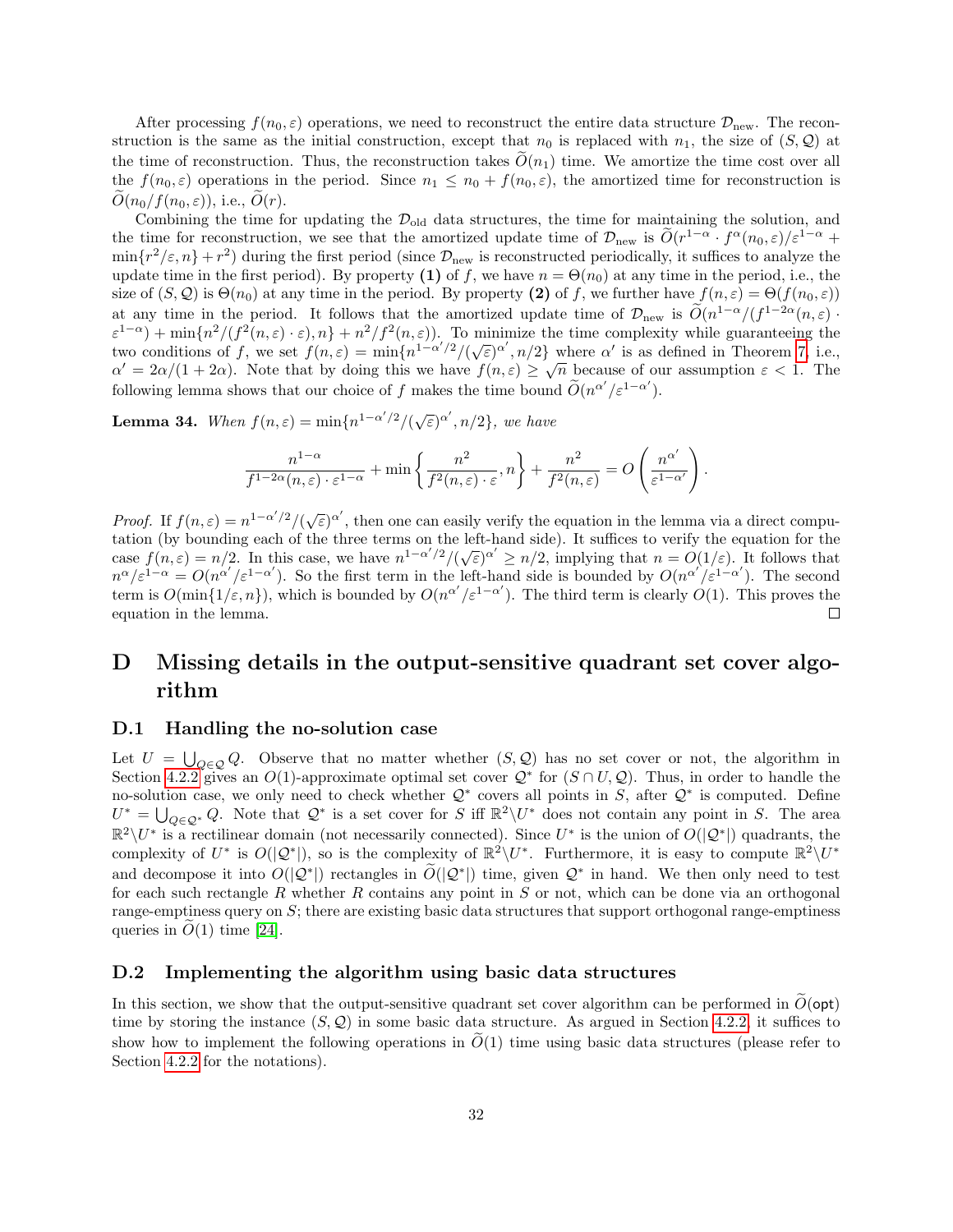- Computing the point  $\sigma$ .
- Given a point  $a \in \mathbb{R}^2$ , testing whether  $a \in U^{\text{NE}}$  and  $a \in U^{\text{NW}}$ .
- Given a point  $a \in \mathbb{R}^2$ , computing the quadrants  $\Phi_{\to}(a, \mathcal{Q}^{\text{SW}}), \Phi_{\to}(a, \mathcal{Q}^{\text{NW}}), \Phi_{\uparrow}(a, \mathcal{Q}^{\text{SE}})$ , and  $\Phi_{\uparrow}(a, \mathcal{Q}^{\text{NE}})$ .
- Given a number  $\tilde{y}$ , computing the point  $\phi(\tilde{y})$ .

**Computing**  $\sigma$ **.** Recall that  $\gamma$  is the boundary of  $U^{SE}$ , which is a staircase curve from bottom-left to topright. The area  $U^{\text{SW}}$  contains the bottom-left end of  $\gamma$  (if  $\gamma \cap U^{\text{SW}} \neq \emptyset$ ). The point  $\sigma$  is the "endpoint" of  $\gamma \cap U^{\text{SW}}$ , i.e., the point on  $\gamma$  closest to the top-right end of  $\gamma$  that is contained in  $U^{\text{SW}}$ . We define the *height* of  $U^{\text{SW}}$  at  $x \in \mathbb{R}$ , denoted by  $\text{ht}_x(U^{\text{SW}})$ , as the largest number  $y \in \mathbb{R}$  such that the point with coordinates  $(x, y)$  is contained in  $U^{\text{SW}}$ ; similarly, we can define the height of  $U^{\text{SE}}$  at  $x \in \mathbb{R}$ , denoted by  $\mathsf{ht}_x(U^{\text{SE}})$ . We  $\mathcal{L}^{\text{SW}}$  is higher than  $U^{\text{SE}}$  at  $x \in \mathbb{R}$  if  $\mathsf{ht}_x(U^{\text{SW}}) \geq \mathsf{ht}_x(U^{\text{SE}})$ ; otherwise, we say  $U^{\text{SW}}$  is lower than  $U^{\text{SE}}$  at x. It is easy to see the following three facts about the point  $\sigma$ .

- 1. The x-coordinate of  $\sigma$ , denoted by  $x_{\sigma}$ , is equal to  $x(Q)$  for some  $Q \in \mathcal{Q}^{\text{SE}} \cup \mathcal{Q}^{\text{SW}}$ ; recall that  $x(Q)$  is the x-coordinate of the vertex of Q.
- 2.  $U^{\text{SW}}$  is higher than  $U^{\text{SE}}$  at all  $x < x_{\sigma}$  and  $U^{\text{SW}}$  is lower than  $U^{\text{SE}}$  at all  $x > x_{\sigma}$ .
- 3. The coordinates of  $\sigma$  is  $(x_{\sigma}, \min\{\text{ht}_{x_{\sigma}}(U^{\text{SW}}), \text{ht}_{x_{\sigma}}(U^{\text{SE}})\}).$

Based on these facts, we compute  $\sigma$  as follows. First, we need a basic data structure built on  $\mathcal{Q}^{\text{SW}}$  (resp.,  $\mathcal{Q}^{\text{SE}}$ ) that can compute the height function in  $\widetilde{O}(1)$  time.

<span id="page-32-0"></span>**Lemma 35.** One can store  $Q^{\text{SW}}$  (resp.,  $Q^{\text{SE}}$ ) in a basic data structure which can report  $\text{ht}_x(U^{\text{SW}})$  (resp.,  $\mathsf{ht}_x(U^{\text{SE}})$  for a given number  $x \in \mathbb{R}$  in  $\widetilde{O}(1)$  time.

*Proof.* It suffices to consider  $\mathcal{Q}^{\text{SW}}$ . We store  $\mathcal{Q}^{\text{SW}}$  in a standard binary search tree  $\mathcal{T}$ , by using  $x(Q)$  as the key of each quadrant  $Q \in \mathcal{Q}^{\text{SW}}$ . At each node  $\mathbf{u} \in \mathcal{T}$ , we store a field  $Y(\mathbf{u})$  which is the maximum of  $y(Q)$ for all quadrants Q in the subtree rooted at **u**. Clearly,  $\mathcal{T}$  can be constructed in  $\tilde{O}(n)$  time where  $n = |Q^{SW}|$ and can be dynamized with  $\tilde{O}(1)$  update time to support insertions and deletions on  $\mathcal{Q}^{\text{SW}}$ , hence it is a basic data structure. Next, we consider how to compute  $\text{ht}_x(U^{\text{SW}})$  for a given  $x \in \mathbb{R}$  using  $\mathcal{T}$ . One can easily see that  $\text{ht}_x(U^{\text{SW}}) = \max\{y(Q): Q \in \mathcal{Q}^{\text{SW}} \text{ with } x(Q) \geq x\}.$  In other words,  $\text{ht}_x(U^{\text{SW}})$  is the maximum of  $y(Q)$  for all  $Q \in \mathcal{Q}^{\text{SW}}$  corresponding to the nodes in T whose keys are at least x. Therefore, using the field  $Y(\mathbf{u})$ , ht<sub>x</sub>( $U^{\text{SW}}$ ) can be computed in  $O(\log n)$  time simply via a top-down walk in  $\mathcal{T}$ . The walk begins at the root of T, and we set  $\mathsf{ht} = -\infty$  initially. If the key of the current node is smaller than x, then we just go to its right child. Otherwise, we update ht as  $\mathsf{ht} \leftarrow \max{\{\mathsf{ht}, y(Q), Y(\mathbf{r})\}}$  where  $Q \in \mathcal{Q}^{\text{SW}}$  is the quadrant corresponding to the current node and r is the right child of the current node (if the current node has no right child, we update ht as ht  $\leftarrow$  max{ht, y(Q)}), and go to the left child of the current node. When the walk ends at a leaf node, the number ht is just equal to  $\mathsf{ht}_x(U^{\text{SW}})$ . The walk takes  $O(\log n)$  time, hence  $\hat{\text{ht}}_x(U^{\text{SW}})$  can be computed in  $\tilde{O}(1)$  time using  $\mathcal{T}$ . This completes the proof of the lemma.  $\Box$ 

With the above lemma in hand, we may now assume that the height functions  $\mathsf{ht}_x(U^{\text{SW}})$  and  $\mathsf{ht}_x(U^{\text{SE}})$ can be computed in  $\widetilde{O}(1)$  time for any  $x \in \mathbb{R}$ . In particular, we can test in  $\widetilde{O}(1)$  time whether  $U^{\text{SW}}$  is higher or lower than  $U^{\text{SE}}$  at any  $x \in \mathbb{R}$ . We then build a binary search tree  $\mathcal{T}$  on  $\mathcal{Q}^{\text{SW}} \cup \mathcal{Q}^{\text{SE}}$ , by using  $x(Q)$  as the key of each quadrant  $Q \in \mathcal{Q}^{\text{SW}} \cup \mathcal{Q}^{\text{SE}}$ . Clearly,  $\mathcal{T}$  can be constructed in  $\widetilde{O}(n)$  time where  $n = |Q^{\text{SW}} \cup Q^{\text{SE}}|$ and can be dynamized with  $\tilde{O}(1)$  update time, hence it is a basic data structure. We observe that, using T, we can determine in  $\tilde{O}(1)$  time for any given number  $p \in \mathbb{R}$  which one of the following three is true: (1)  $p < x_{\sigma}$ , (2)  $p = x_{\sigma}$ , (3)  $p > x_{\sigma}$ . To see this, consider a given number  $p \in \mathbb{R}$ . We first search in 7 to see whether  $p = x(Q)$  for some  $Q \in \mathcal{Q}^{\text{SW}} \cup \mathcal{Q}^{\text{SE}}$ . If not, we know  $p \neq x_{\sigma}$ , because  $x_{\sigma} = x(Q)$  for some  $Q \in \mathcal{Q}^{\text{SW}} \cup \mathcal{Q}^{\text{SE}}$  (as we observed before). In this case, we can decide whether  $p < x_{\sigma}$  or  $p > x_{\sigma}$  by simply testing whether  $U^{\text{SW}}$  is higher or lower than  $U^{\text{SE}}$  at p. Specifically, if  $U^{\text{SW}}$  is higher than  $U^{\text{SE}}$  at p, then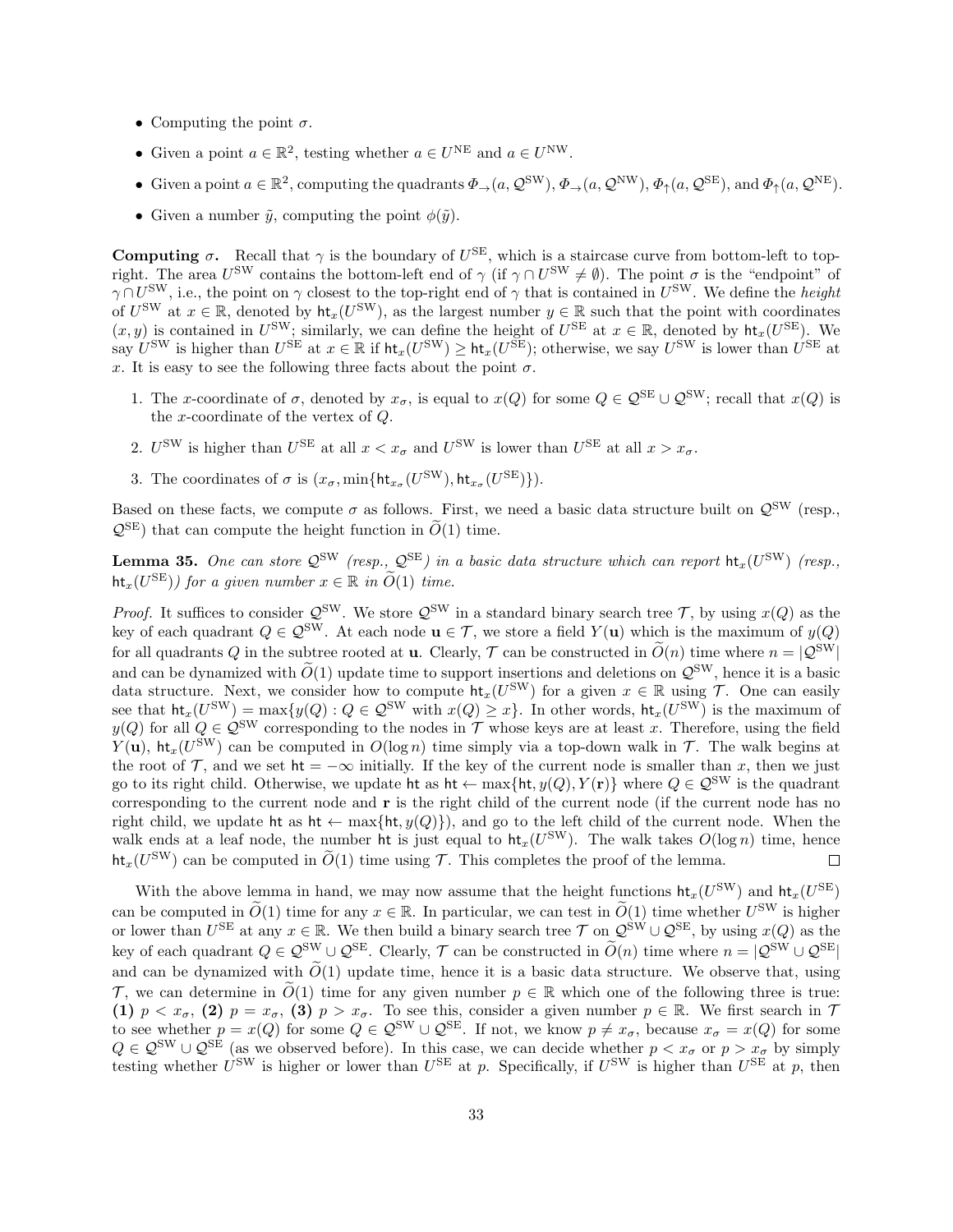$p < x_{\sigma}$ , otherwise  $p > x_{\sigma}$ , because  $U^{\text{SW}}$  is higher (resp., lower) than  $U^{\text{SE}}$  at all  $x < x_{\sigma}$  (resp.,  $x > x_{\sigma}$ ) as we observed before. The remaining case is that  $p = x(Q)$  for some  $Q \in \mathcal{Q}^{\text{SW}} \cup \mathcal{Q}^{\text{SE}}$ . In this case, we also test whether  $U^{\text{SW}}$  is higher or lower than  $U^{\text{SE}}$  at p; by doing this, we can decide whether  $p \le x_{\sigma}$  or  $p \ge x_{\sigma}$ . Suppose  $p \leq x_{\sigma}$ . To see whether  $p < x_{\sigma}$  or  $p = x_{\sigma}$ , we search in  $\mathcal{T}$  to find the smallest key  $p'$  that is larger than p. Let  $\tilde{p} \in \mathbb{R}$  be any number such that  $p < \tilde{p} < p'$ . If  $U^{\text{SW}}$  is higher than  $U^{\text{SE}}$  at  $\tilde{p}$ , then we have  $p < \tilde{p} \le x_{\sigma}$ . If  $U^{\text{SW}}$  is lower than  $U^{\text{SE}}$  at  $\tilde{p}$ , then we know  $p \le x_{\sigma} \le \tilde{p}$ . Note that any number in  $(p, \tilde{p})$  is not equal to  $x(Q)$  for any  $Q \in \mathcal{Q}^{\text{SW}} \cup \mathcal{Q}^{\text{SE}}$ , due to the choice of  $p'$  and the inequality  $p < \tilde{p} < p'$ . Therefore,  $x_{\sigma} \notin (p, \tilde{p})$ , which implies  $p = x_{\sigma}$ . To summarize, we can determine in  $\tilde{O}(1)$  time for any  $p \in \mathbb{R}$  which one of the following three is true: (1)  $p < x_{\sigma}$ , (2)  $p = x_{\sigma}$ , (3)  $p > x_{\sigma}$ .

This allows us to compute  $x_{\sigma}$  using a binary search manner. Specifically, we do a top-down walk from the root of T. If the key of the current node is equal to  $x_{\sigma}$ , we are done. Otherwise, if the key of the current node is smaller (resp., larger) than  $x_{\sigma}$ , we go to its right (resp., left) child, because the keys of the nodes in the left (resp., right) subtree are all smaller (resp., larger) than  $x_{\sigma}$ . During the walk, we can definitely find a node whose key is  $x_{\sigma}$ , since  $x_{\sigma} = x(Q)$  for some  $Q \in \mathcal{Q}^{\text{SW}} \cup \mathcal{Q}^{\text{SE}}$ , i.e.,  $x_{\sigma}$  is the key of some node in T. In this way, we can compute  $x_{\sigma}$  in  $\tilde{O}(1)$  time. As we observed before, the coordinates of  $\sigma$  is  $(x_{\sigma}, \min\{\text{ht}_{x_{\sigma}}(U^{\text{SW}}), \text{ht}_{x_{\sigma}}(U^{\text{SE}})\}\)$ . Thus, once we know  $x_{\sigma}$ , it suffices to compute  $\text{ht}_{x_{\sigma}}(U^{\text{SW}})$  and  $\text{ht}_{x_{\sigma}}(U^{\text{SE}})$ , which takes  $\tilde{O}(1)$  time by Lemma [35.](#page-32-0) We conclude that computing  $\sigma$  can be done in  $\tilde{O}(1)$  time (by properly store  $\mathcal{Q}^{\text{SW}}$  and  $\mathcal{Q}^{\text{SE}}$  in basic data structures).

Testing whether  $a \in U^{\text{NE}}$  and  $a \in U^{\text{NW}}$ . It suffices to consider how to test whether  $a \in U^{\text{NE}}$ . We store  $\mathcal{Q}^{\text{NE}}$  in a binary search tree T, by using  $y(Q)$  as the key of each quadrant  $Q \in \mathcal{Q}^{\text{SW}}$ . We augment each node  $u \in \mathcal{T}$  with a field which stores the leftmost quadrant in the subtree rooted at u. Clearly,  $\mathcal{T}$  can be constructed in  $\tilde{O}(n)$  time where  $n = |Q^{NE}|$  and can be dynamized with  $\tilde{O}(1)$  update time, hence it is basic. Given a point  $a \in \mathbb{R}^2$ , we first look for the leftmost quadrant Q in T whose key is smaller than or equal to the y-coordinate of a. With the augmented fields, Q can be found in  $O(1)$  time. If  $a \in Q$ , then we know  $a \in U^{\text{NE}}$ . Otherwise, we claim that  $a \notin U^{\text{NE}}$ . Indeed, a quadrant in  $\mathcal T$  contains a only if its key is smaller than or equal to the y-coordinate of a. Since Q is the leftmost one among such quadrants and  $a \notin Q$ , we know that a is not contained in any quadrant in  $\mathcal{T}$ , i.e.,  $a \notin U^{\text{NE}}$ . We conclude that testing whether  $a \in U^{\text{NE}}$  and  $a \in U^{\text{NW}}$  for a given point  $a \in \mathbb{R}^2$  can be done in  $\widetilde{O}(1)$  time (by properly store  $\mathcal{Q}^{\text{NE}}$  and  $\mathcal{Q}^{\text{NW}}$ in basic data structures).

**Computing**  $\Phi$ **.** Recall that for a point  $a \in \mathbb{R}^2$  and a collection  $\mathcal P$  of quadrants,  $\Phi_{\to}(a, \mathcal P)$  and  $\Phi_{\uparrow}(a, \mathcal P)$ denote the rightmost and topmost quadrants in  $P$  that contain  $a$ , respectively. We want to compute  $\Phi_{\rightarrow}(a, \mathcal{Q}^{\text{SW}}), \Phi_{\rightarrow}(a, \mathcal{Q}^{\text{NW}}), \Phi_{\uparrow}(a, \mathcal{Q}^{\text{SE}}), \text{ and } \Phi_{\uparrow}(a, \mathcal{Q}^{\text{NE}}) \text{ in } \widetilde{O}(1) \text{ time for a given point } a \in \mathbb{R}^2, \text{ using basic condition.}$ data structures. Here we only consider how to compute  $\Phi_{\to}(a, \mathcal{Q}^{\text{SW}})$ , the other three can be computed in the same way. We store  $\mathcal{Q}^{\text{SW}}$  in a binary search tree T, by using  $y(Q)$  as the key of each quadrant  $Q \in \mathcal{Q}^{\text{SW}}$ . At each node  $u \in \mathcal{T}$ , we store a field that is the rightmost quadrant in the subtree rooted at **u**. Clearly,  $\mathcal{T}$ can be constructed in  $\tilde{O}(n)$  time where  $n = |Q^{SW}|$  and can be dynamized with  $\tilde{O}(1)$  update time, hence it is a basic data structure. Given a point  $a \in \mathbb{R}^2$ , we first look for the rightmost quadrant Q in T whose key is greater than or equal to the y-coordinate  $y_a$  of a. With the augmented fields, Q can be found in  $\tilde{O}(1)$  time. If Q contains a, then Q is the rightmost quadrant in  $\mathcal{T}$  (i.e., in  $\mathcal{Q}^{\text{SW}}$ ) that contains a, because any quadrant Q' that contains a must satisfy  $y(Q') \geq y_a$ . Otherwise, no quadrant in  $\mathcal{Q}^{\text{SW}}$  contains a. We conclude that computing  $\Phi_{\rightarrow}(a,\mathcal{Q}^{\text{SW}}), \Phi_{\rightarrow}(a,\mathcal{Q}^{\text{NW}}), \Phi_{\uparrow}(a,\mathcal{Q}^{\text{SE}}),$  and  $\Phi_{\uparrow}(a,\mathcal{Q}^{\text{NE}})$  for a given point  $a \in \mathbb{R}^2$  can be done in  $\widetilde{O}(1)$  time (by properly store  $\mathcal{Q}^{\text{SW}}, \mathcal{Q}^{\text{NW}}, \mathcal{Q}^{\text{SE}}, \mathcal{Q}^{\text{NE}}$  in basic data structures).

**Computing**  $\phi(\tilde{y})$ . Recall that for a number  $\tilde{y} \in \mathbb{R}$ ,  $\phi(\tilde{y})$  is the leftmost point in  $S \cap U^{\text{SE}}$  whose y-coordinate is greater than  $\tilde{y}$ . We want to store S and  $\mathcal{Q}^{\text{SE}}$  in some basic data structure such that  $\phi(\tilde{y})$  can be computed in  $\tilde{O}(1)$  time for any given  $\tilde{y} \in \mathbb{R}$ . For simplicity of exposition, let us make a general-position assumption: the points in S and the vertices of the quadrants in  $\mathcal{Q}^{\text{SE}}$  have distinct y-coordinates. The first thing we need is a data structure that supports the so-called  $3$ -sided range-minimum query. A 3-sided range-minimum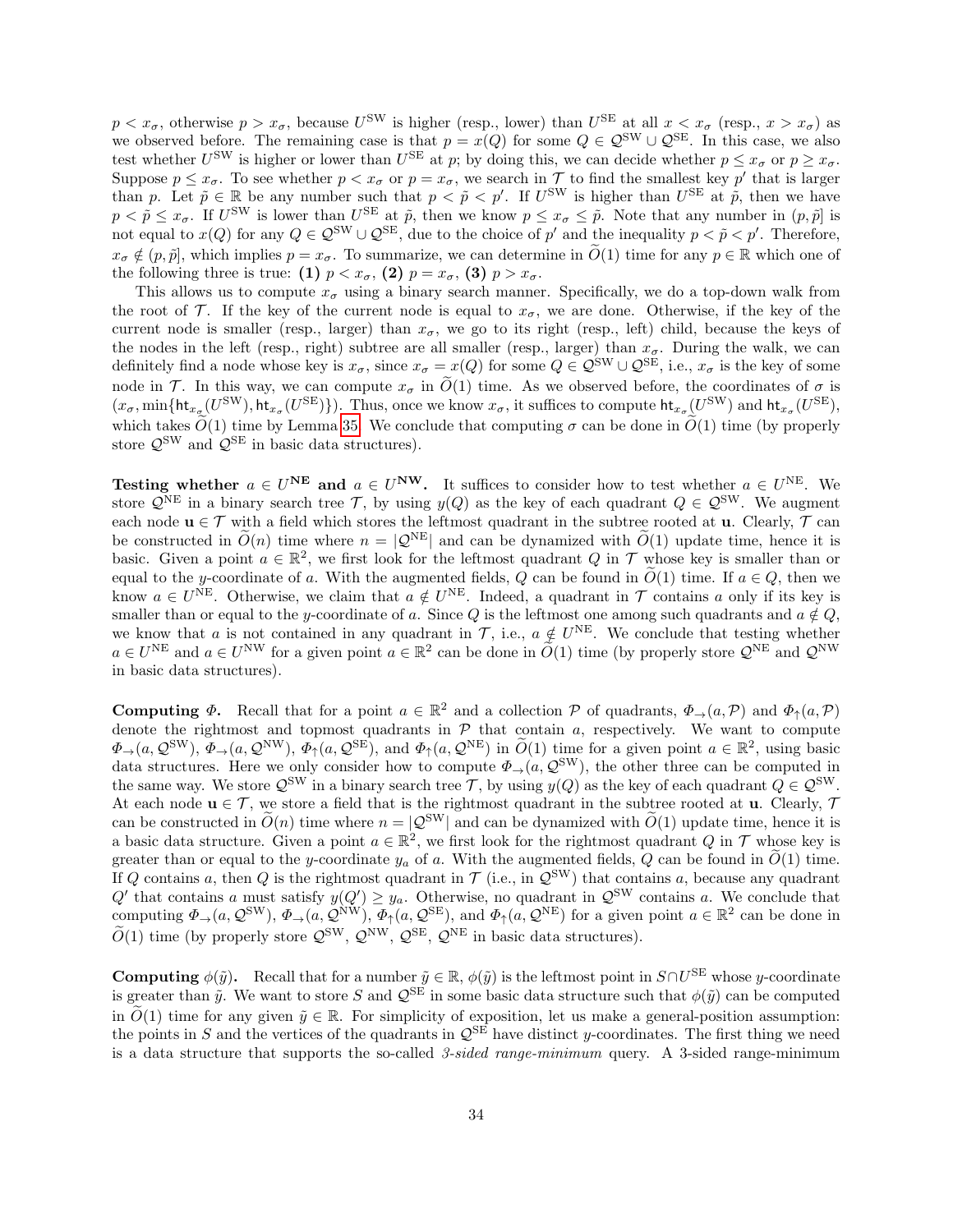query on a set of *weighted* points in  $\mathbb{R}^2$  ask for the *lightest* point (i.e., the point with the smallest weight) contained in a given 3-sided query rectangle  $R = [x_0, \infty) \times [y_1, y_2]$ .

# <span id="page-34-0"></span>**Lemma 36.** There exists a basic data structure that supports 3-sided range-minimum queries in  $\widetilde{O}(1)$  time.

*Proof.* The standard range trees can answer *static* 3-sided range-minimum queries in  $\tilde{O}(1)$  time, and can be constructed in  $\tilde{O}(n)$  time, where n is the size of the dataset. Since range-minimum queries are decomposable. the approach of [\[4\]](#page-15-11) can be applied to dynamize the static data structure with  $\tilde{O}(1)$  update time, by paying an extra logarithmic factor in the query time. This gives us the basic data structure that supports 3-sided range-minimum queries in  $O(1)$  time.  $\Box$ 

We store S in the basic 3-sided range-minimum data structure  $A$  of the above lemma, by setting the weight of each point in S to be its x-coordinate. Besides A, we need a (1D) range tree  $\mathcal T$  built on  $S\cup V(\mathcal Q^{\rm SE})$ for y-coordinates, where  $V(Q^{SE})$  is the set of the vertices of the quadrants in  $Q^{SE}$ . By the definition of a range tree, the points in  $S \cup V(Q^{SE})$  are one-to-one corresponding to the leaves of  $\mathcal{T}$ , where the left-right order of the leaves corresponds to the small-large order of the y-coordinates of the points. The canonical subset of each node  $u \in \mathcal{T}$  refers to the subset of  $S \cup V(\mathcal{Q}^{\text{SE}})$  consisting of the points stored in the subtree rooted at **u**. For a node  $\mathbf{u} \in \mathcal{T}$ , we denote by  $S(\mathbf{u})$  the set of the points in S that are contained in the canonical subset of **u**, and denote by  $\mathcal{Q}(\mathbf{u})$  the collection of the quadrants in  $\mathcal{Q}^{\text{SE}}$  whose vertices are contained in the canonical subset of **u**. Also, we write  $U(\mathbf{u}) = \bigcup_{Q \in \mathcal{Q}(\mathbf{u})} Q$  At each node  $\mathbf{u} \in \mathcal{T}$ , we store the following three fields.

- $y^-(\mathbf{u})$ : the y-coordinate of the bottommost point in the canonical subset of **u**.
- $y^+(\mathbf{u})$ : the y-coordinate of the topmost point in the canonical subset of **u**.
- $L(\mathbf{u})$ : the leftmost quadrant in  $\mathcal{Q}(\mathbf{u})$ .
- $a(\mathbf{u})$ : the leftmost point in  $S(\mathbf{u})$  that is contained in  $U(\mathbf{u})$ .

Let  $u \in \mathcal{T}$  be a node and l, r be its left and right children, respectively. It is clear that  $y^-(u)$ ,  $y^+(u)$ ,  $L(\mathbf{u})$  can be computed in  $O(1)$  time knowing the  $y^{-}(\cdot), y^{+}(\cdot)$ , and  $L(\cdot)$  fields of l and r. We claim that  $a(\mathbf{u})$  can be computed in  $\tilde{O}(1)$  time based on the information stored at **u**, **l**, **r**, and the 3-sided rangeminimum data structure A. By definition,  $a(\mathbf{u})$  is the leftmost point in  $S(\mathbf{u})$  that is contained in  $U(\mathbf{u})$ . Since  $S(\mathbf{u}) = S(1) \cup S(\mathbf{r})$ , it suffices to compute the leftmost point in  $S(1)$  contained in  $U(\mathbf{u})$  and the leftmost point in  $S(\mathbf{r})$  contained in  $U(\mathbf{u})$ . Note that any point in  $S(\mathbf{r})$  is not contained in  $U(1)$ , since any quadrant in  $Q(1)$  is "below" any point in  $S(r)$ . It follows that the leftmost point in  $S(r)$  that is contained in  $U(\mathbf{u})$  is just  $a(\mathbf{r})$ . To compute the leftmost point in  $S(\mathbf{l})$  that is contained in  $U(\mathbf{u})$ , we only need to compute the leftmost point in  $S(1)$  contained in  $U(1)$  and the leftmost point in  $S(1)$  contained in  $U(\mathbf{r})$ , because  $U(\mathbf{u}) = U(1) \cup U(\mathbf{r})$ . The leftmost point in  $S(1)$  contained in  $U(1)$  is just  $a(1)$ . In order to compute the leftmost point in  $S(1)$ contained in  $U(\mathbf{r})$ , we observe that a point in  $S(1)$  is contained in  $U(\mathbf{r})$  iff it is contained in the quadrant  $L(\mathbf{r})$ . Thus, the leftmost point in  $S(1)$  contained in  $U(\mathbf{r})$  is just the leftmost point in  $S(1)$  contained in  $L(\mathbf{r})$ . Note that  $S(1)$  is exactly the set of the points in S that lie in the strip  $P = \mathbb{R} \times [y-(1), y+(1)]$ , i.e.,  $S(1) = S \cap P$ . Hence, we can query the data structure A with the 3-sided rectangle  $P \cap L(\mathbf{r})$  to obtain the leftmost point in  $S(1)$  contained in  $L(\mathbf{r})$ , i.e., the leftmost point in  $S(1)$  contained in  $U(\mathbf{r})$ , which takes  $\widetilde{O}(1)$ time. We conclude that, by using the 3-sided range-minimum data structure  $A$ , all the fields of a node u can be computed in  $O(1)$  time based on the information stored at **u** and their children. Therefore, the range tree  $\mathcal T$  with the augmented fields can be dynamized with  $\tilde O(1)$  update time using the standard technique for dynamizing augmented trees [\[12\]](#page-15-12). The construction time of T is clearly  $\widetilde{O}(n)$  where  $n = |S| + |Q^{SE}|$ , thus T is a basic data structure.

Next, we consider how to use T to compute  $\phi(\tilde{y})$  in  $\tilde{O}(1)$  time for a given  $\tilde{y} \in \mathbb{R}$ . We first find the  $t = O(\log n)$  canonical nodes  $\mathbf{u}_1, \dots, \mathbf{u}_t \in \mathcal{T}$  corresponding to the range  $[\tilde{y}, \infty)$ . Suppose  $\mathbf{u}_1, \dots, \mathbf{u}_t$  are sorted from left to right in T. By the property of canonical nodes, the canonical subsets of  $\mathbf{u}_1, \ldots, \mathbf{u}_t$  are disjoint and their union is the subset of  $S \cup V(Q^{SE})$  consisting of the points whose y-coordinates are in the